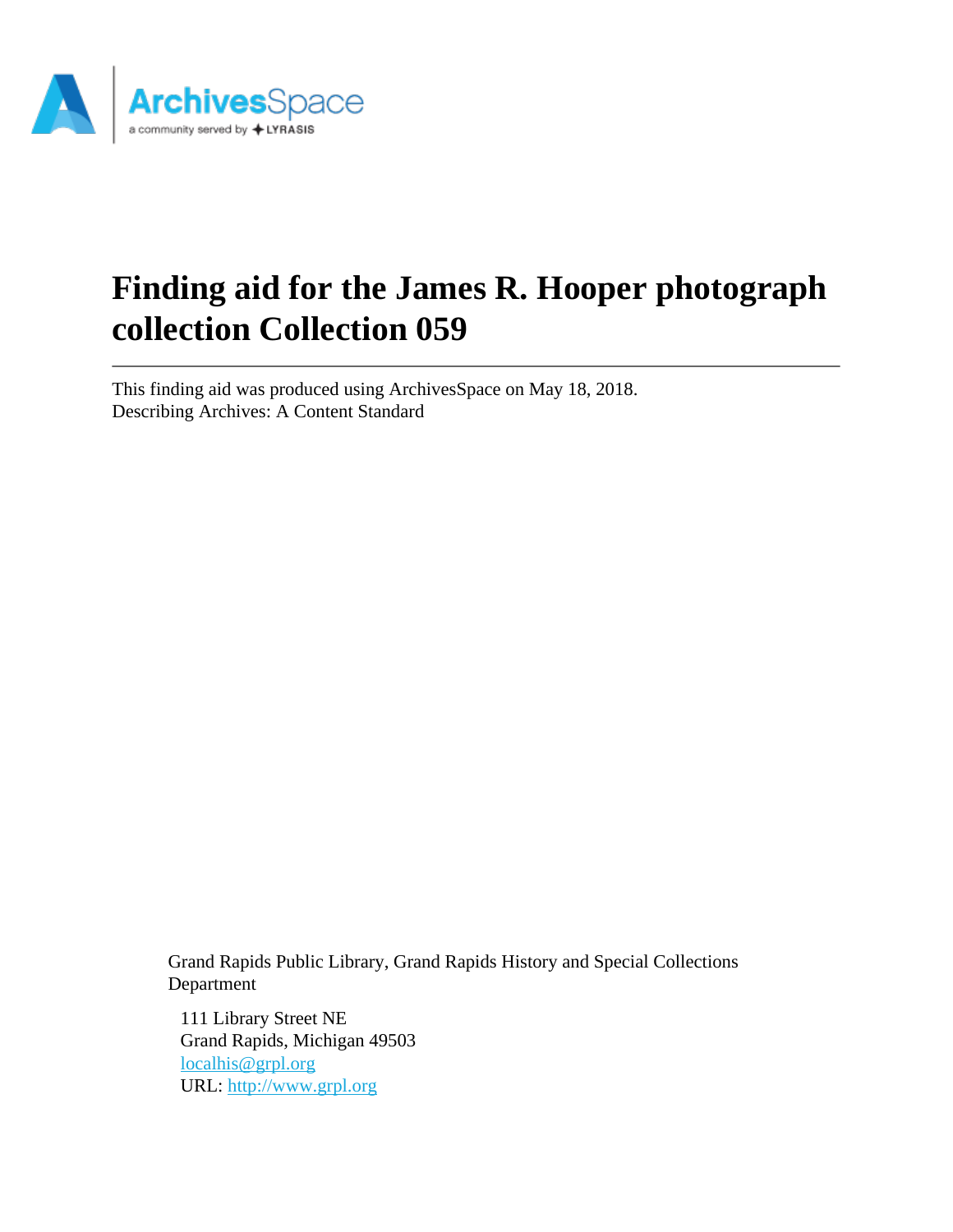# <span id="page-1-0"></span>**Table of Contents**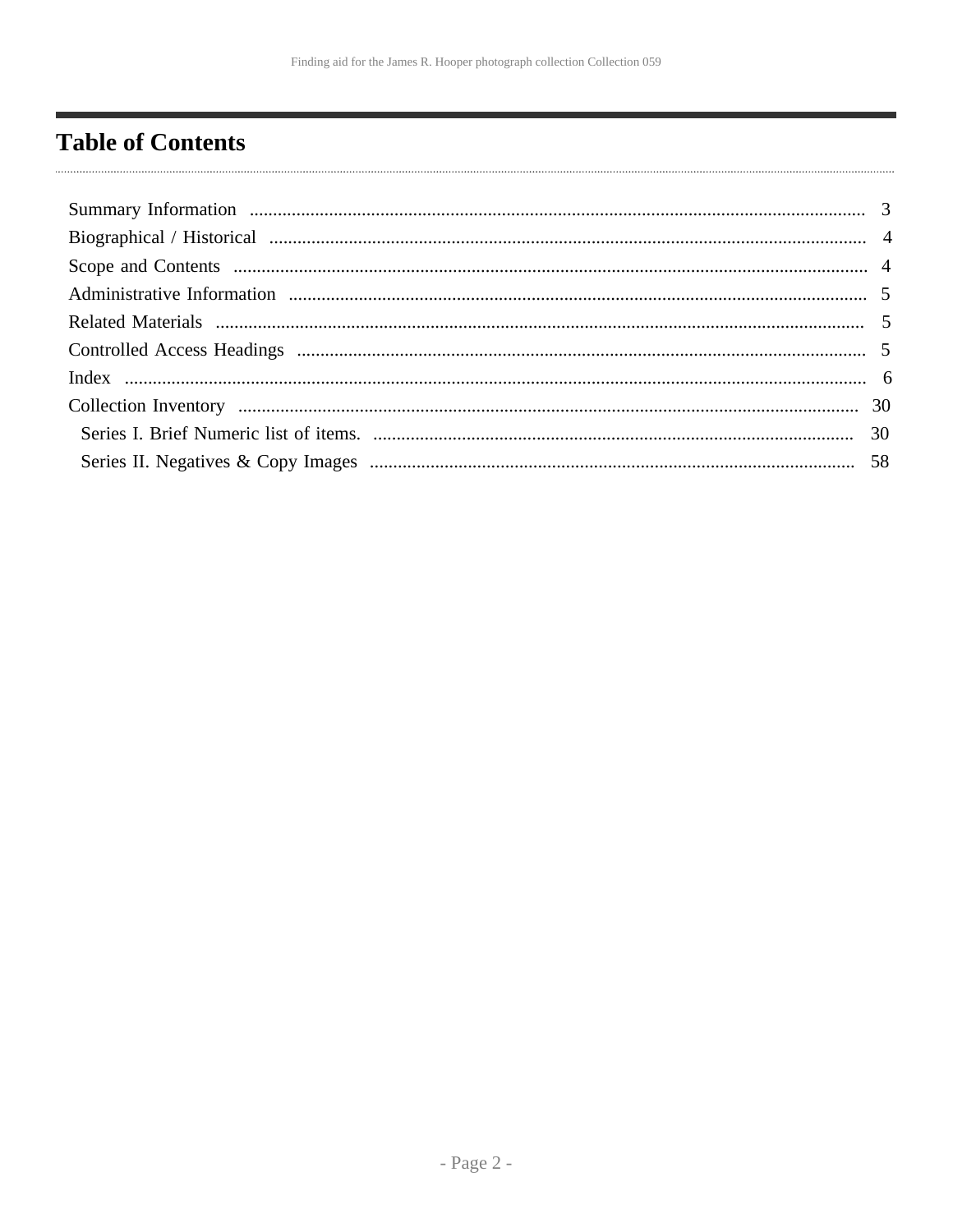# <span id="page-2-0"></span>**Summary Information**

| <b>Repository:</b>                          | Grand Rapids Public Library, Grand Rapids History and Special<br><b>Collections Department</b>                                                                                                                                                                                                                                                                                                                                                                                                                                                                                                                                                                                                                                                                                                                                                                                                                                                                                                                                                                                                                                                                                                                                                                                                                                                                                                                                                                                                                                                                                                                                                                                                                                                                                                                                                                                                                                      |  |
|---------------------------------------------|-------------------------------------------------------------------------------------------------------------------------------------------------------------------------------------------------------------------------------------------------------------------------------------------------------------------------------------------------------------------------------------------------------------------------------------------------------------------------------------------------------------------------------------------------------------------------------------------------------------------------------------------------------------------------------------------------------------------------------------------------------------------------------------------------------------------------------------------------------------------------------------------------------------------------------------------------------------------------------------------------------------------------------------------------------------------------------------------------------------------------------------------------------------------------------------------------------------------------------------------------------------------------------------------------------------------------------------------------------------------------------------------------------------------------------------------------------------------------------------------------------------------------------------------------------------------------------------------------------------------------------------------------------------------------------------------------------------------------------------------------------------------------------------------------------------------------------------------------------------------------------------------------------------------------------------|--|
| <b>Title:</b>                               | James R. Hooper photograph collection                                                                                                                                                                                                                                                                                                                                                                                                                                                                                                                                                                                                                                                                                                                                                                                                                                                                                                                                                                                                                                                                                                                                                                                                                                                                                                                                                                                                                                                                                                                                                                                                                                                                                                                                                                                                                                                                                               |  |
| ID:                                         | Collection 059                                                                                                                                                                                                                                                                                                                                                                                                                                                                                                                                                                                                                                                                                                                                                                                                                                                                                                                                                                                                                                                                                                                                                                                                                                                                                                                                                                                                                                                                                                                                                                                                                                                                                                                                                                                                                                                                                                                      |  |
| Date [inclusive]:                           | 1836-1940                                                                                                                                                                                                                                                                                                                                                                                                                                                                                                                                                                                                                                                                                                                                                                                                                                                                                                                                                                                                                                                                                                                                                                                                                                                                                                                                                                                                                                                                                                                                                                                                                                                                                                                                                                                                                                                                                                                           |  |
| <b>Physical Description:</b>                | 2.42 Linear Feet Five boxes                                                                                                                                                                                                                                                                                                                                                                                                                                                                                                                                                                                                                                                                                                                                                                                                                                                                                                                                                                                                                                                                                                                                                                                                                                                                                                                                                                                                                                                                                                                                                                                                                                                                                                                                                                                                                                                                                                         |  |
| Language of the<br><b>Material:</b>         | English                                                                                                                                                                                                                                                                                                                                                                                                                                                                                                                                                                                                                                                                                                                                                                                                                                                                                                                                                                                                                                                                                                                                                                                                                                                                                                                                                                                                                                                                                                                                                                                                                                                                                                                                                                                                                                                                                                                             |  |
| <b>Material Specific</b><br><b>Details:</b> | Of the 906 numbers that are believed to have existed in Hooper's<br>set, a range from 1 to 791, and 901-906 is found in this collection/<br>finding aid, with some occasional gaps of numbers that were either<br>never received, or disappeared before formal archival processing in<br>1988. Nos. 792-900 are believed to have never been received and are<br>absent from this collection. For missing numbers 515 through 545,<br>Hooper notes "Victor Stuart's book of 1896". More correctly, these<br>images appear to be those included in the publication "Art Work of<br>Grand Rapids, Michigan, 1896" by Lewis G. Stuart, which can be<br>found in Coll. 091, but have not been included again in the Hooper<br>Collection here. However, it should be noted that only 791 items are<br>described in Hooper's notebook, plus another 128 in a section called<br>"Hooper Collection Plates." So, actual holdings in this Hooper set<br>and his documentation do not match. Also, other gaps in numbers in<br>the 1-791 series, which were not available for the 1988 processing,<br>have been so noted in this version of the finding aid. For some of<br>these images Hooper's notebook annotation states that he did not<br>finally use the image, but for others the reason for their absence from<br>this Hooper Collection is unknown. In other cases four different<br>Hooper image numbers are actually represented by only one piece<br>of paper, which contains a composite image on one sheet of four<br>different images. Thus, the total count of actual items that exist in the<br>collection is different from the Hooper numbers. Finally, additional<br>items of this total, that were processed in 1988, are now missing and<br>are documented using the term "Missing". It is hoped that these items<br>are simply misplaced in other archival collections through use, and will<br>be recovered in time. |  |
| Abstract:                                   | The James R. Hooper collection contains copy photographs collected<br>by Hooper in the 1940s. The images document the history of Grand<br>Rapids (Mich.), from as early as 1836 to about 1940. Hooper originally<br>collected the photographs for use in a window display at the Michigan                                                                                                                                                                                                                                                                                                                                                                                                                                                                                                                                                                                                                                                                                                                                                                                                                                                                                                                                                                                                                                                                                                                                                                                                                                                                                                                                                                                                                                                                                                                                                                                                                                           |  |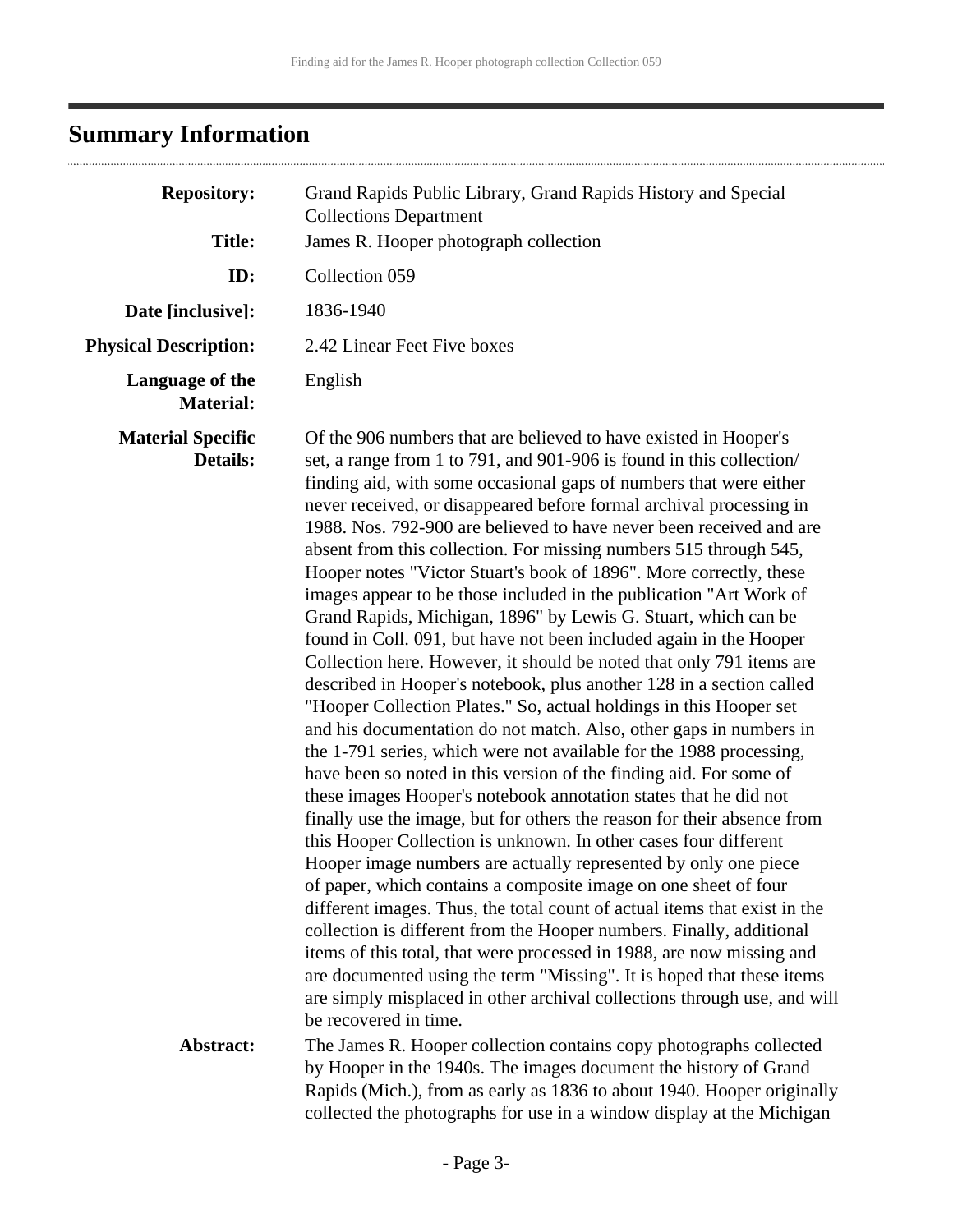National Bank in the summer of 1944. He displayed photographs of old Grand Rapids and invited the public to bring additional photographs and to help identify the early views.

**^** [Return to Table of Contents](#page-1-0)

## <span id="page-3-0"></span>**Biographical / Historical**

James R. Hooper was born in Cresco, Iowa in 1886. At the age of 13, the family moved to Rockland, Michigan. Hooper attended Michigan State University, then known as the Michigan Agricultural College, and later graduated from the University of Michigan Law School in 1912. Upon graduation from law school he moved to Grand Rapids, Michigan and began working for the Michigan National Bank, eventually becoming Senior Vice-President and Trust Officer. Hooper was an active Mason. He died on July 17th, 1949 of a heart attack. No other information is currently known on Hooper or his photography interests.

**^** [Return to Table of Contents](#page-1-0)

### <span id="page-3-1"></span>**Scope and Contents**

The collection began when Hooper decided to display photographs of old Grand Rapids in the Michigan National Bank Window during the summer of 1944. He invited the public to bring additional photos and to help identify early views. During the succeeding two years he amassed a collection of almost 1,000 copy photographs. These copy photographs, consequently, duplicate photographs in the Library's general GRPL Photo Collection, the Fitch Collection, Merrill Collection and Johnston Collection. At the time of donation, the Hooper prints were given to the Library, while the negatives and original display plates were given to the Grand Rapids Public Museum.

The collection consists of 770 known images, of a set collected adn numbered by Hooper as 1 to 906. The images document the history of Grand Rapids (Mich.), from as early as 1836 to about 1940, including specific events in the city's history, such as the Water Reservoir Break in 1883 and the Flood of 1904. Dates or circa dates are given with the photos where known.

Other sources of his photos are documented in a black notebook, included in this collection. He also used other sources, including published books, which remain unidentified. Negatives, that appear to be the descriptive text from the original exhibit, are also included here.

### **^** [Return to Table of Contents](#page-1-0)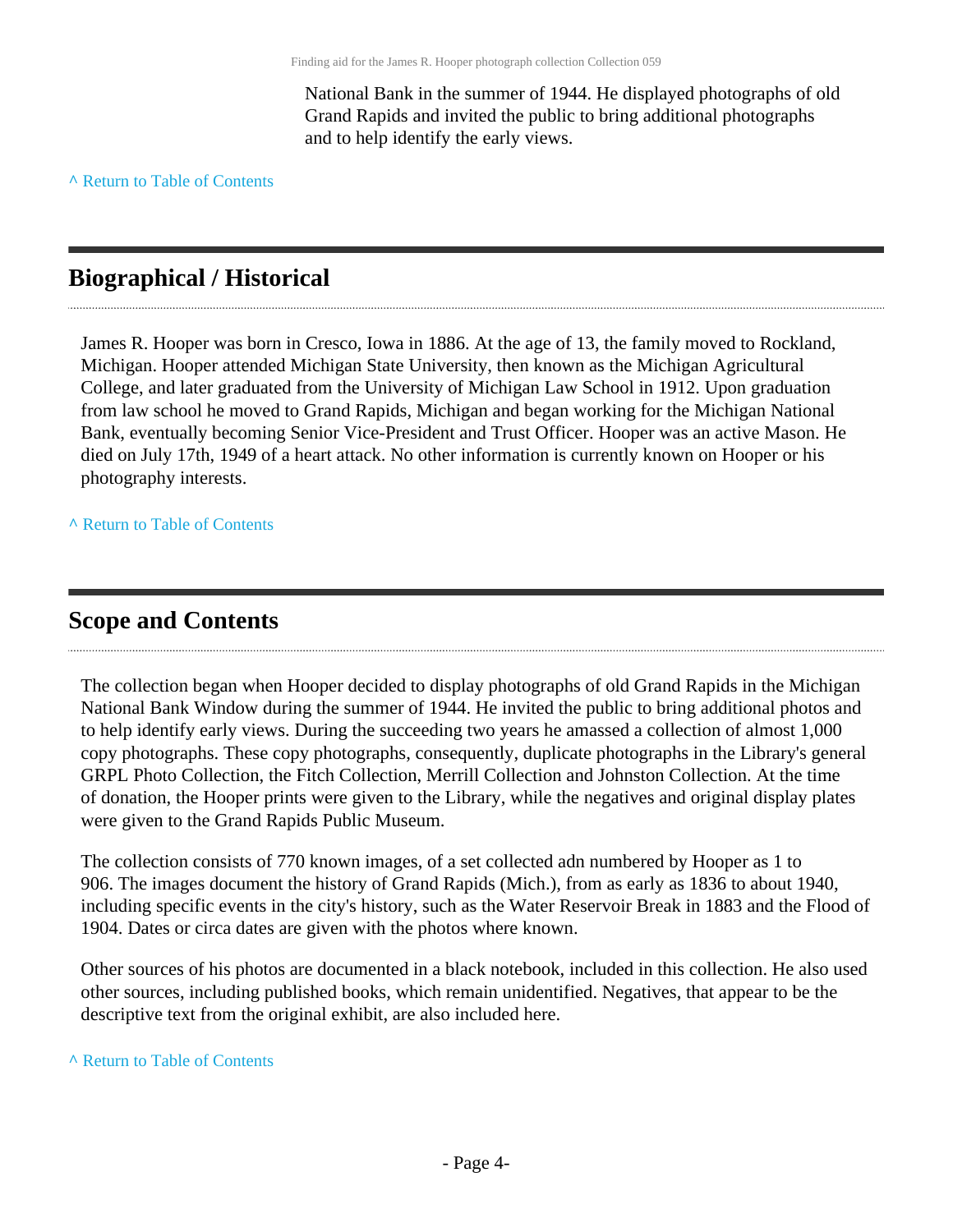### <span id="page-4-0"></span>**Administrative Information**

### **Publication Statement**

Grand Rapids Public Library, Grand Rapids History and Special Collections Department

111 Library Street NE Grand Rapids, Michigan 49503 [localhis@grpl.org](mailto:localhis@grpl.org) URL:<http://www.grpl.org>

### **Immediate Source of Acquisition**

James R. Hooper, accession numbers 00.000, 00.[3504].1

### **^** [Return to Table of Contents](#page-1-0)

# <span id="page-4-1"></span>**Related Materials**

### **Related Materials**

Collection 18 - Fitch photo collection Collection 54 - Grand Rapids Public Library photo collection Collection 66 - Johnston photo collection Collection 70 - Merrill photo collection Collection 91 - Grand Rapids Illustrated collection, specifically the title "Art Works of Grand Rapids, 1896."

**^** [Return to Table of Contents](#page-1-0)

# <span id="page-4-2"></span>**Controlled Access Headings**

- Grand Rapids (Mich.) -- History -- Photographs
- Hooper, James R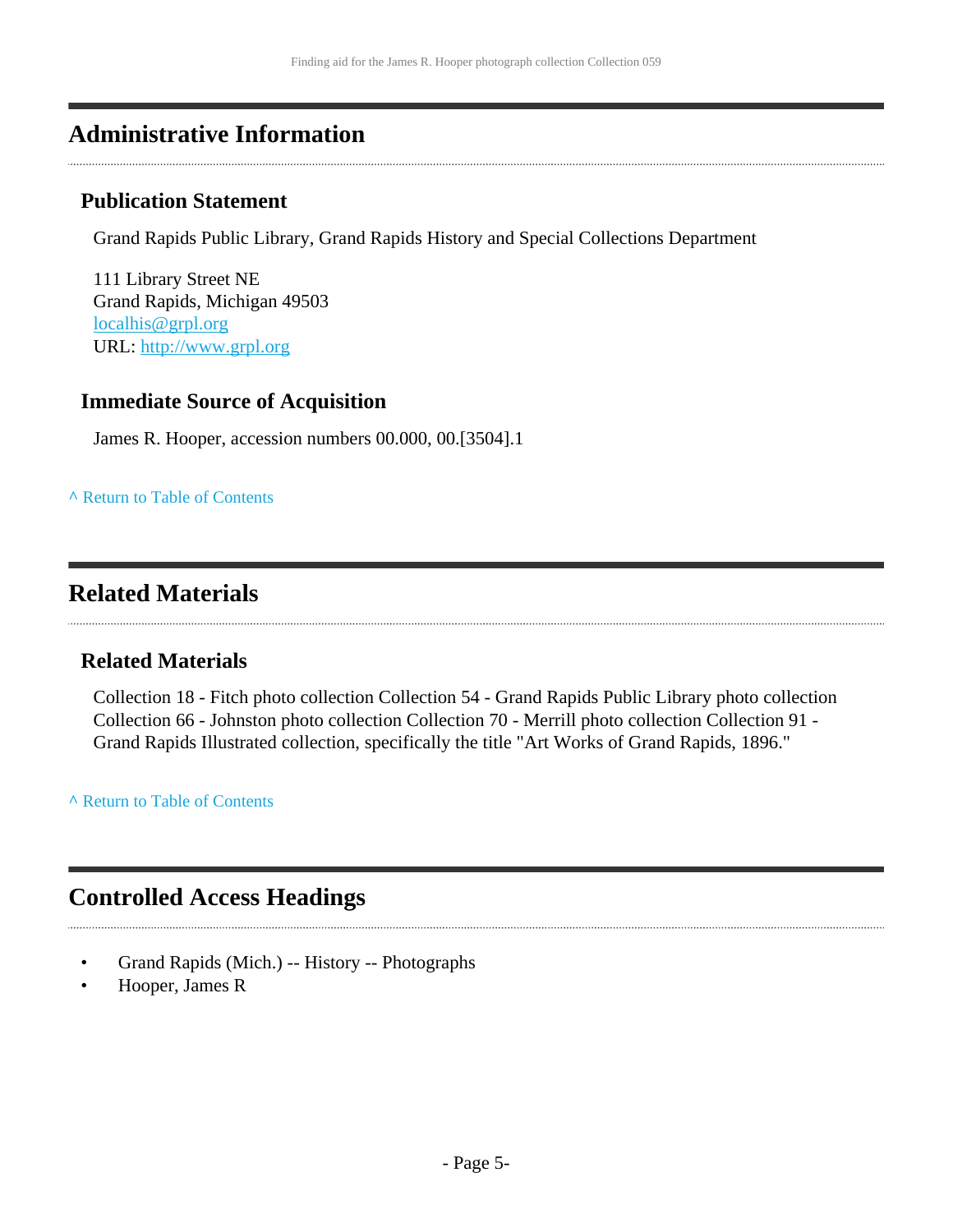### <span id="page-5-0"></span>**Index**

- Ada Covered Bridge: 123, 124
- All Souls Church: 773
- Allen House: 627, 700
- American Expeditionary Forces. Camp Custer: 652, 653, 654a, 654b
- American Steam Laundry: 287
- Amway Grand Plaza Hotel: 593, 597
- Ann Street Bridge: 159
- Austin Automobile: 585
- Automobile Dealers: 656
- Automobile. Mrs. Irwin's First: 586
- Automobile. Zentz Bros.: 320, 321
- Automobiles: 216, 320, 321, 585, 586, 648, 656, 664
- Automobiles. Service Stations: 618
- Avery House: 210
- Avery House. Interior: 211
- Bachman's Livery: 687
- Baldwin Hotel: 501
- Ball Exchange Bank: 558
- Ball House: 020, 553
- Bands: 608, 609, 644
- Bandstands: 610
- Banks: 558, 641
- Barnard House (Hotel): 148a, 493, 510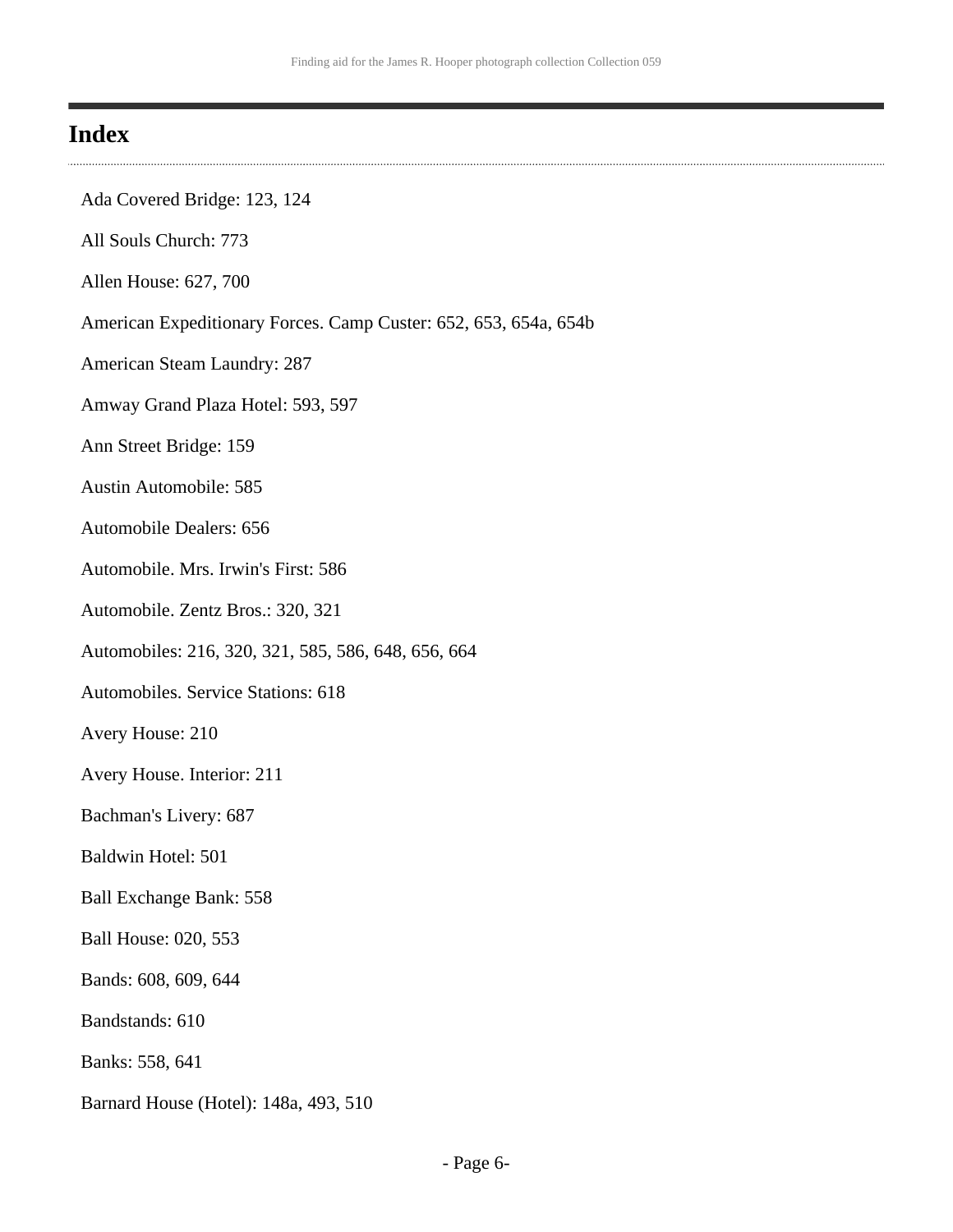### Bear Skins: 742

- Berkey & Gay Furniture Company (Grand Rapids, Mich.): 263, 264, 428, 754
- Bicycle Club: 370, 378, 379, 760
- Bicycle Riders: 759
- Bicycles: 324, 370, 378, 379, 390, 438, 787
- Big Wheels: 218, 363
- Bissell Carpet Sweeper Company: 157, 274, 442, 444, 445, 446, 450
- Bissell Carpet Sweeper Company. Fire: 573
- Bissell Float: 449
- Bissell and Sons Grocery: 447
- Blacks: 503, 567
- Blacksmiths: 679
- Blake Store: 007, 078
- Blake, Oliver Death Notice: 8
- Blodgett Building; Blodgett Memorial Medical Center (Grand Rapids, Mich.): 276
- Blodgett Memorial Hospital; Blodgett Memorial Medical Center (Grand Rapids, Mich.): 258, 725
- Bloomer Farm: 311
- Boat and Canoe Club: 455
- Boats: 126, 129
- Boy Scouts: 904
- Bridge Street Bridge: 133, 134, 135, 705
- Bridge Street Bridge. Demolition: 358
- Bridge Street Ferry: 125, 152
- Bridge Street House (Hotel): 590
- Bridges: 107, 123, 124, 132, 133, 134, 135, 136, 137, 138, 139, 140, 141, 142, 143, 159, 164, 165, 299, 358, 705, 706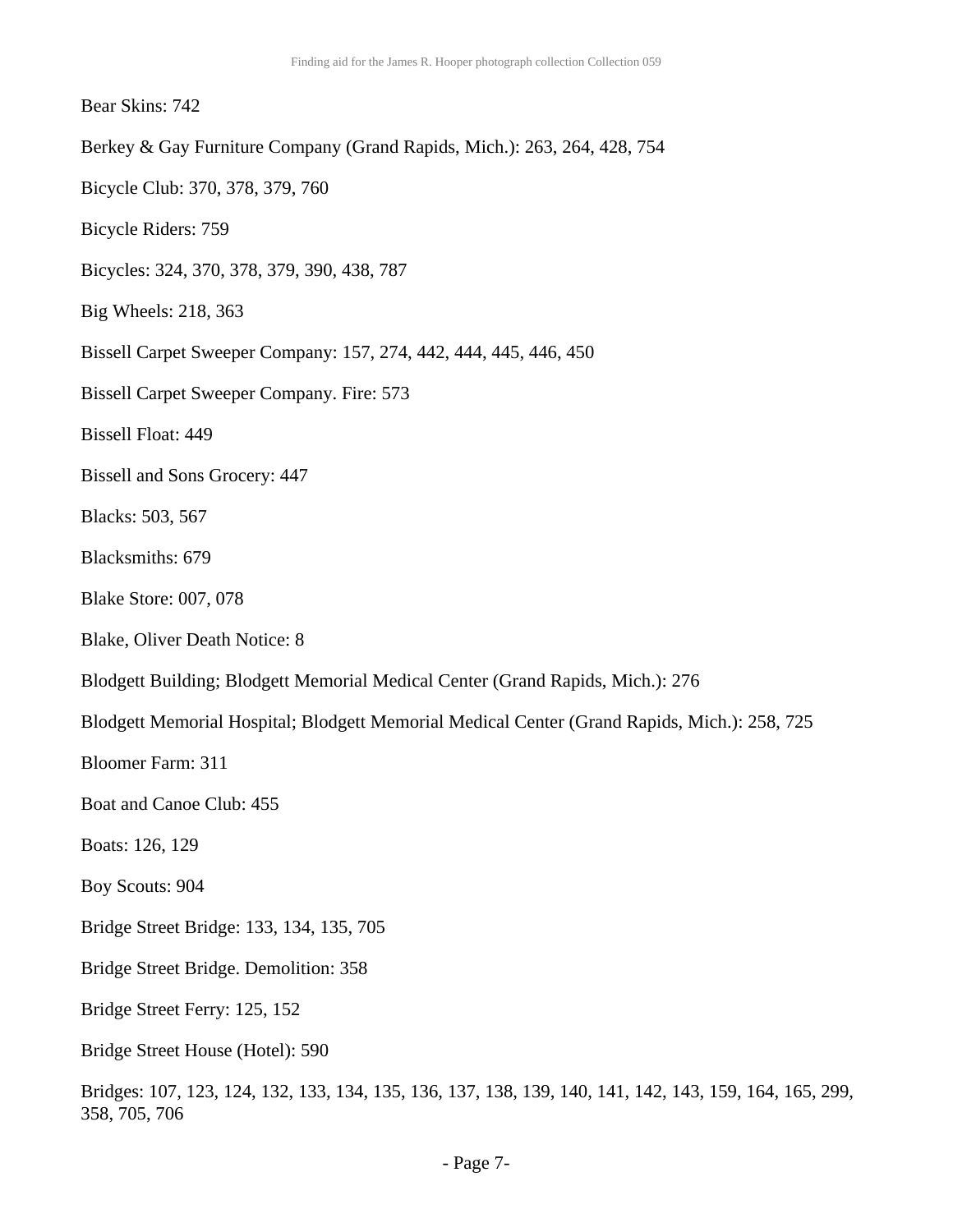- Bronson House (Hotel): 598
- Browning Hotel: 636
- Burleson Sanitarium: 603
- Bus: 581
- Butterworth Hospital (Grand Rapids, Mich.): 257, 717, 726
- Butterworth Hospital. Nurses Home: 718
- C.W. Wernette and Company: 674
- Calkins Law Office: 48
- Campau House; Campau, Louis, 1791-1871: 003, 635
- Campau Land Purchase Receipt; Campau, Louis, 1791-1871: 4
- Campau Square View: 031, 037, 041, 043, 044, 050, 130, 160, 239, 241, 481
- Campau's Will; Campau, Louis, 1791-1871: 5
- Campau's Plat. Map; Campau, Louis, 1791-1871: 46
- Canals: 052, 065, 313, 346, 348
- Carriage Works: 148d, 148f, 699
- Carrie J.: 64
- Catholic Church (first): 15
- Catholic Church. Interior: 655
- Central High School: 265, 322, 547, 565
- Chamber of Commerce: 69
- Chamber of Commerce. Excursion: 319
- Churches: 015, 021, 101, 102, 290, 375, 452, 453, 464, 465, 470, 549, 550, 569, 605, 655, 702, 771, 772, 773, 777, 778, 779, 780, 781, 782, 783, 784, 788
- Citizen's Telephone Company Sale: 631
- City Hall: 249
- City Jail, Island #2: 25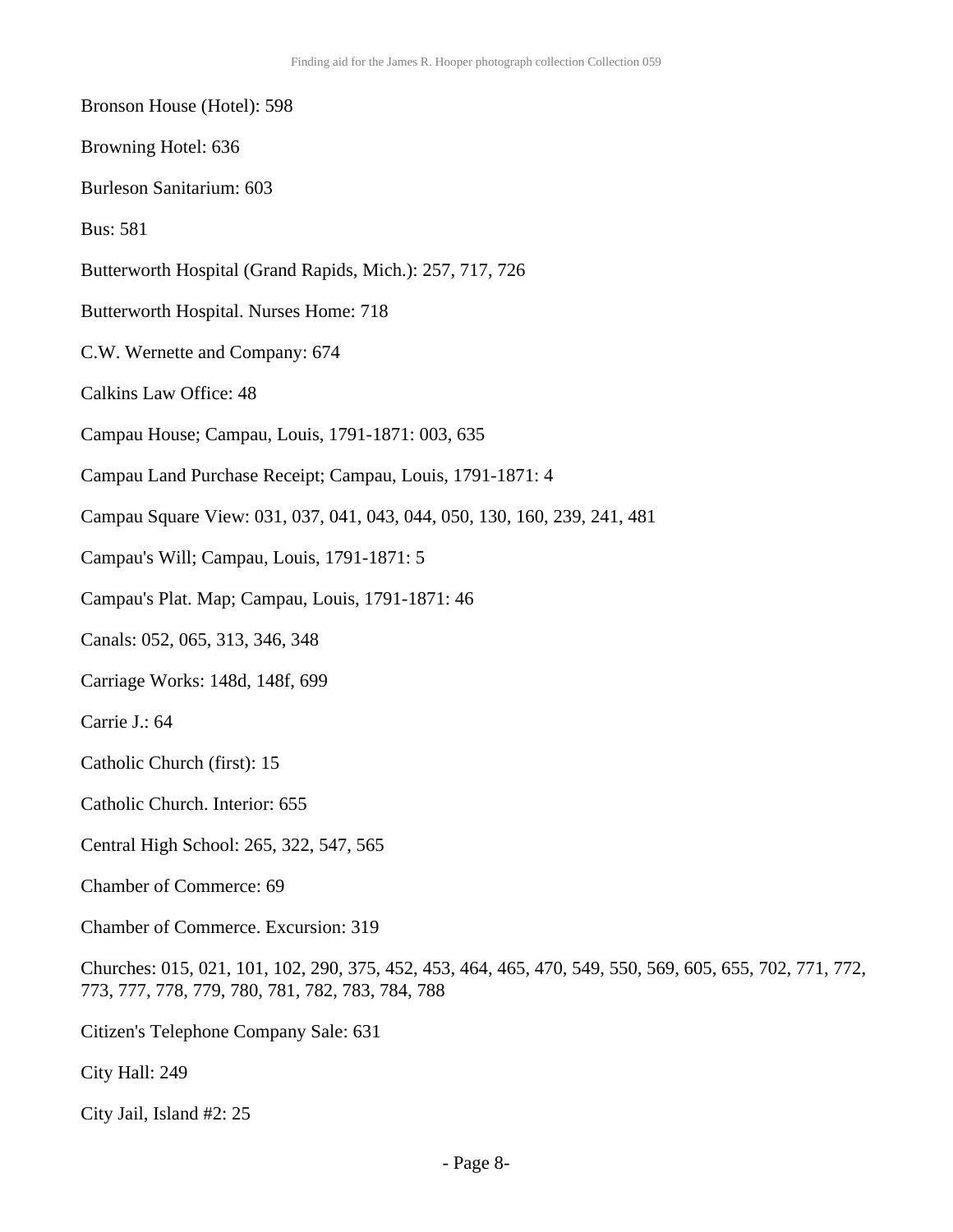- City Market: 611, 615, 616, 621
- City Mission: 680
- City National Bank: 641
- City Welfare Dept. Social Center: 605
- Claredon Hotel: 591
- Cody Hotel: 023, 663
- Collins School: 174
- Comstock Store: 72
- Comstock's Row: 503, 567
- Consumers Ice Company Delivery Van: 677
- Copper Mine: 386
- Corduroy Road: 175
- County Building: 036, 252
- Craters Photography Studio: 694
- Crawford's Grocery: 557
- Crocerys: 072, 557
- Cumings House: 344
- Curling Rink: 767
- Curling Rink. Interior: 768
- Curling. Cartoons: 400
- Curling. Grand Rapids Team: 398
- Curling. Grand Rapids Team: 399
- Curling. Players: 397, 757, 758, 785
- Dams: 144
- "Daniel Ball": 63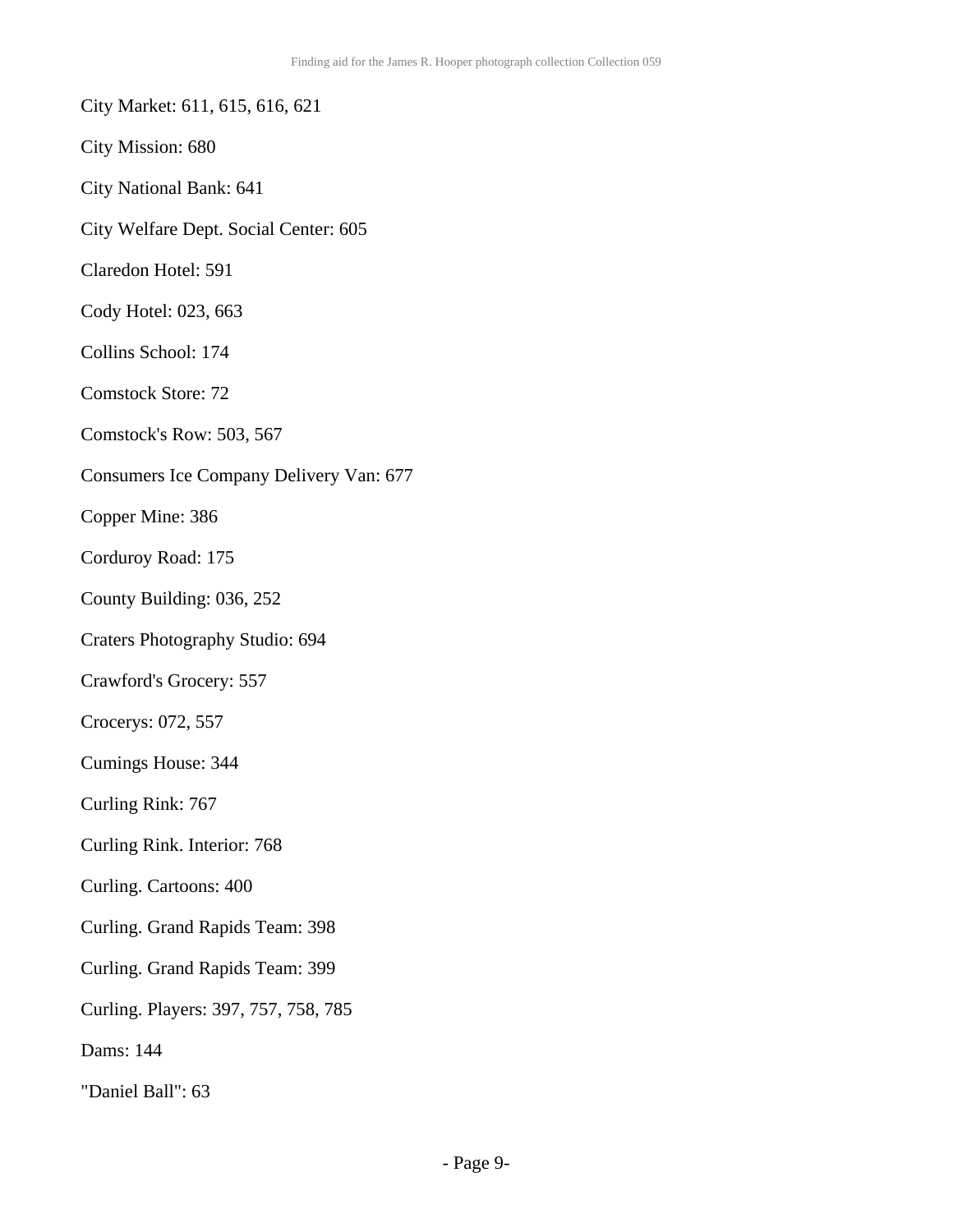- Dean House: 721, 722
- Deer Hunting: 456, 637
- Derby Hotel: 607
- Deutsche Gast Haus: 651
- Division Avenue View. Construction: 632
- Dog Sled Team: 660
- Doornick House: 235
- Dredges: 079, 111
- Eagle Hotel: 244, 480, 489, 596, 642
- East Side Canal: 346, 348
- Emmanuel Lutheran Church: 102
- Evening Press Building: 765
- Evening Press Newsboys Association: 633
- Evening Press Newsboys Band: 608
- Evening Press Newsboys Band at RR Depot: 609
- Excursion Wagon: 383, 384
- F.L. Furbish Company: 704
- Factories: 253, 254, 262, 263, 264, 267, 268, 271, 274, 369, 488, 429, 437, 438, 439, 440, 441, 442, 444, 445, 446, 447, 450, 502, 508, 509, 568, 573, 754
- Fallasburg Covered Bridge: 132
- Farms: 311
- "Farquahar" (Dredge): 79
- Ferry: 125, 521
- Fire: 491, 494
- Fire Engine. Kent Street Company #2: 10
- Fire Engine. Wolverine Company #3: 9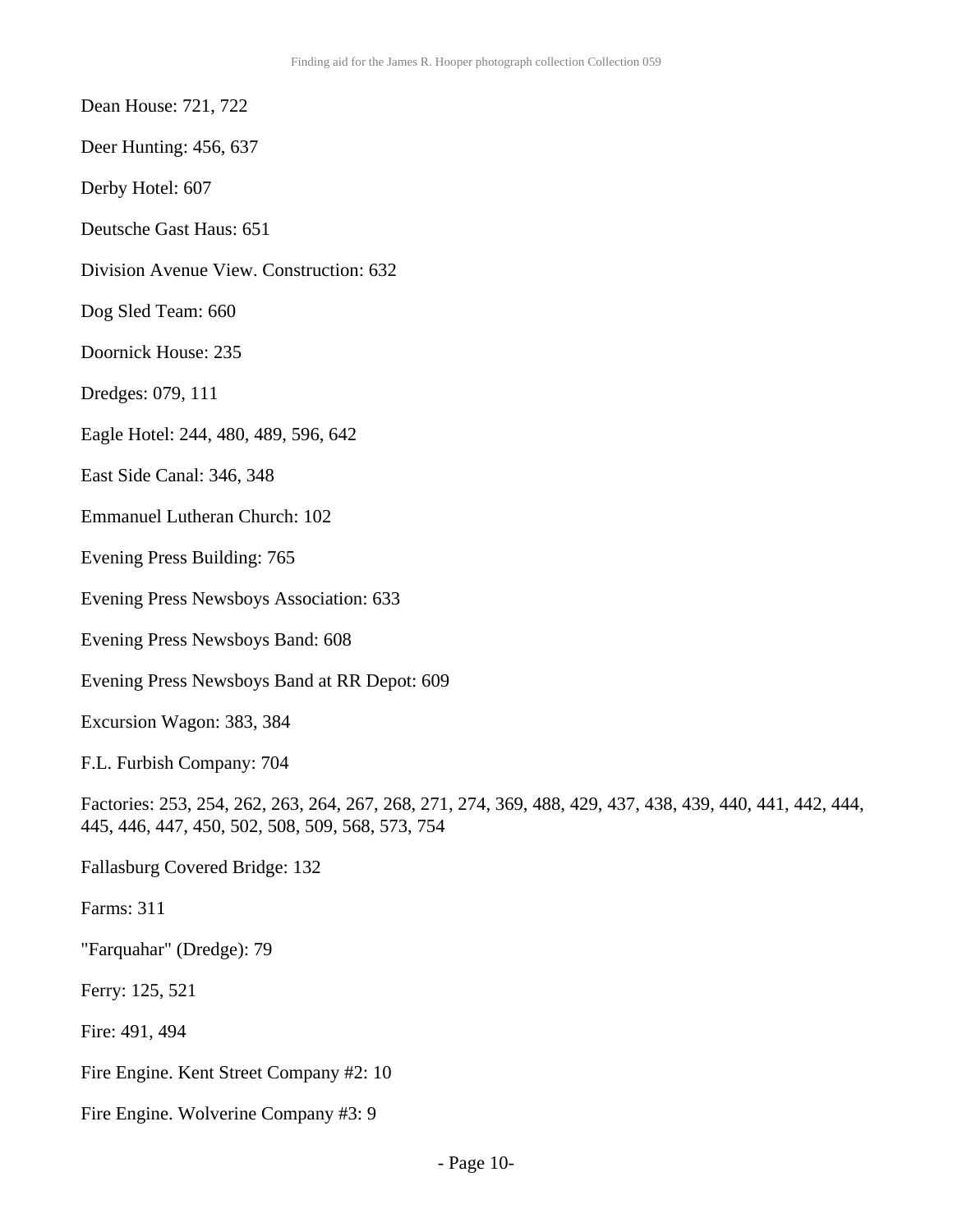- Fire Station #2: 575
- Fire Station #4: 256, 433, 436, 465
- First Baptist Church: 465
- First Universalist Church: 552
- Fisk Lake Tavern: 720
- Flatiron Building: 19
- Flood. 1883: 707
- Flood. 1883. Jefferson Street: 703
- Flood. 1883. G.R. & I. RR Bridge: 708
- Flood. 1904: 283
- Flood. 1904. Basement Eagle Hotel: 226
- Flood. 1904. Bridge Street: 285, 293
- Flood. 1904. Bridge Street. Fire Wagon: 362
- Flood. 1904. Broadway Street: 088, 280, 282
- Flood. 1904. City Gas Works: 292
- Flood. 1904. Evening Press Newsboys Building: 284
- Flood. 1904. Fourth Street: 281
- Flood. 1904. Fulton Street: 278
- Flood. 1904. Leonard Street: 228, 229, 279
- Flood. 1904. Market Street: 227
- Flood. 1904. Olive Street: 118
- Flood. 1904. Tenth Street: 230
- Flood. 1904. Turner Street: 231
- Flood. 1904. Wealthy Street: 117
- Flood. D&M RR Bridge: 710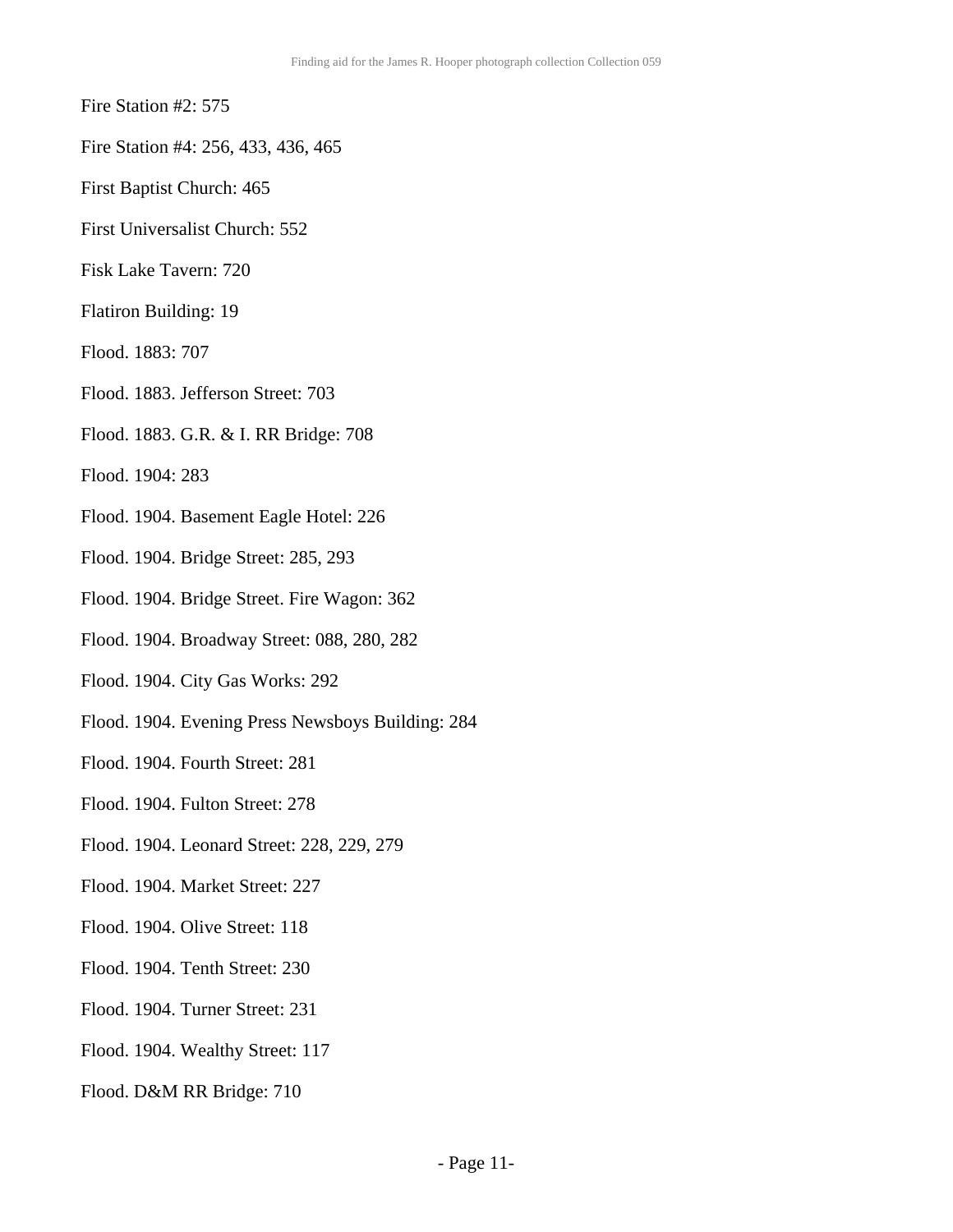- Flood. Dam: 711
- Flood. Hovey Plaster Mill: 709
- "Florence": 86
- Football Team. University of Michigan: 790, 791
- Foster and Medcalf Hardware: 461
- Fox Building: 273
- Fuller Building: 427
- Fuller House. Razing: 701
- Fulton Street Bridge: 138, 143, 165
- Furniture City Barge (wagon): 582
- Goodspeed Building: 488
- Grab Corners View: 006, 039, 040
- "Grand": 070, 071, 113, 080, 081, 082, 083
- Grand Army of the Republic: 504
- Grand Army of the Republic. Officers: 154
- Grand Rapids and Indiana Railroad Company Office: 201, 775
- Grand Rapids Brass Company: 267, 437
- Grand Rapids Brush Company: 271, 439
- Grand Rapids Camera Club: 737
- Grand Rapids Carriage Works: 148d, 698
- Grand Rapids Cycle Company: 268, 438
- Grand Rapids Enquirer: 053, 054
- Grand Rapids Paint and Wood Finishing Co.: 148e, 697
- Grand Rapids Public Library (Grand Rapids, Mich.): 665, 727
- Grand Rapids Public Library (Grand Rapids, Mich.). Interior: 678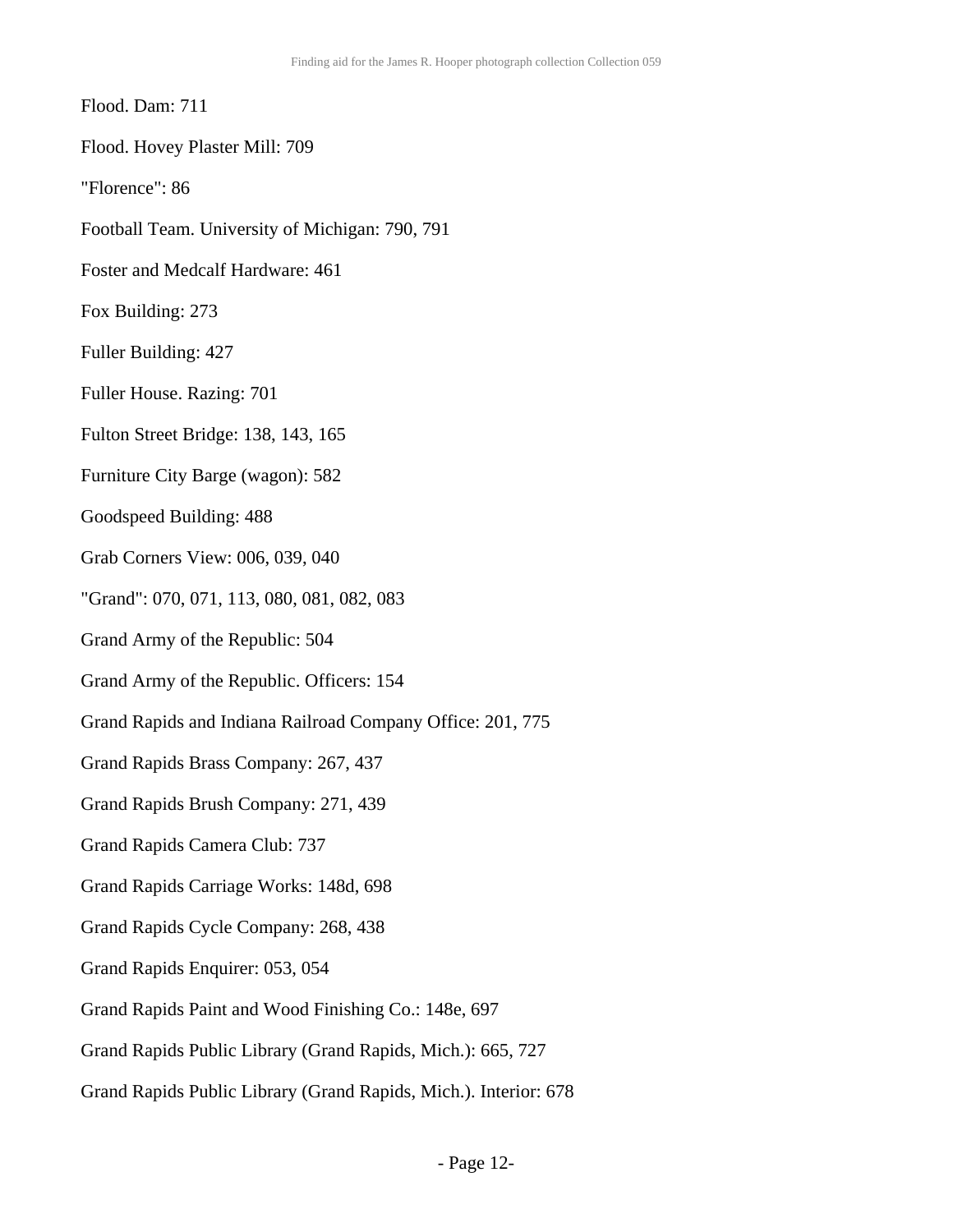Grand Rapids Public Library. Lobby: 666 Grand Rapids Public Library. West Side Branch: 670, 690, 691 Grand Rapids Pumping Station: 250 Grand Rapids Refrigerator Company: 253 Grand Rapids Seal: 469 Grand Rapids Sixtieth Anniversary. Wire Walker: 77 Grand Rapids Street Fair: 562 Grand Rapids View: 002, 245, 246, 247, 248, 424, 471, 548, 577, 628 Grand Rapids View. Leonard and Plainfield: 491, 492 Grand Rapids View. REO Automobile: 207 Grand Rapids Water Pumping Station: 676 Grand Rapids Woolen Mills: 568 Grand River Canal View: 106 Grand River Hotel: 681 Grand River Lumber Mills: 204 Grand River Views: 058, 096, 151, 156, 347, 349, 350, 351, 352, 503 Grand River Views. Cable Power House: 52 Grand River Views. Dam: 144 Grand River Views. East Side Canal: 313 Grand River Views. G.R.& I. RR Bridge: 107 Grand River Views. Log Jam: 147a, 147c, 147e, 147f, 195, 367, 209 Grand River Views. Log Jam. C&WM RR Bridge: 214 Grand River Views. Log Jam. D&M RR Bridge: 058, 147b, 149a, 149b, 149d, 150a, 150b, 150c, 150d, 191, 208 Grand River Views. Log Jam. Floating Spans: 193, 194

Grand River Views. Log Jam. G.T.& W RR Bridge: 190, 192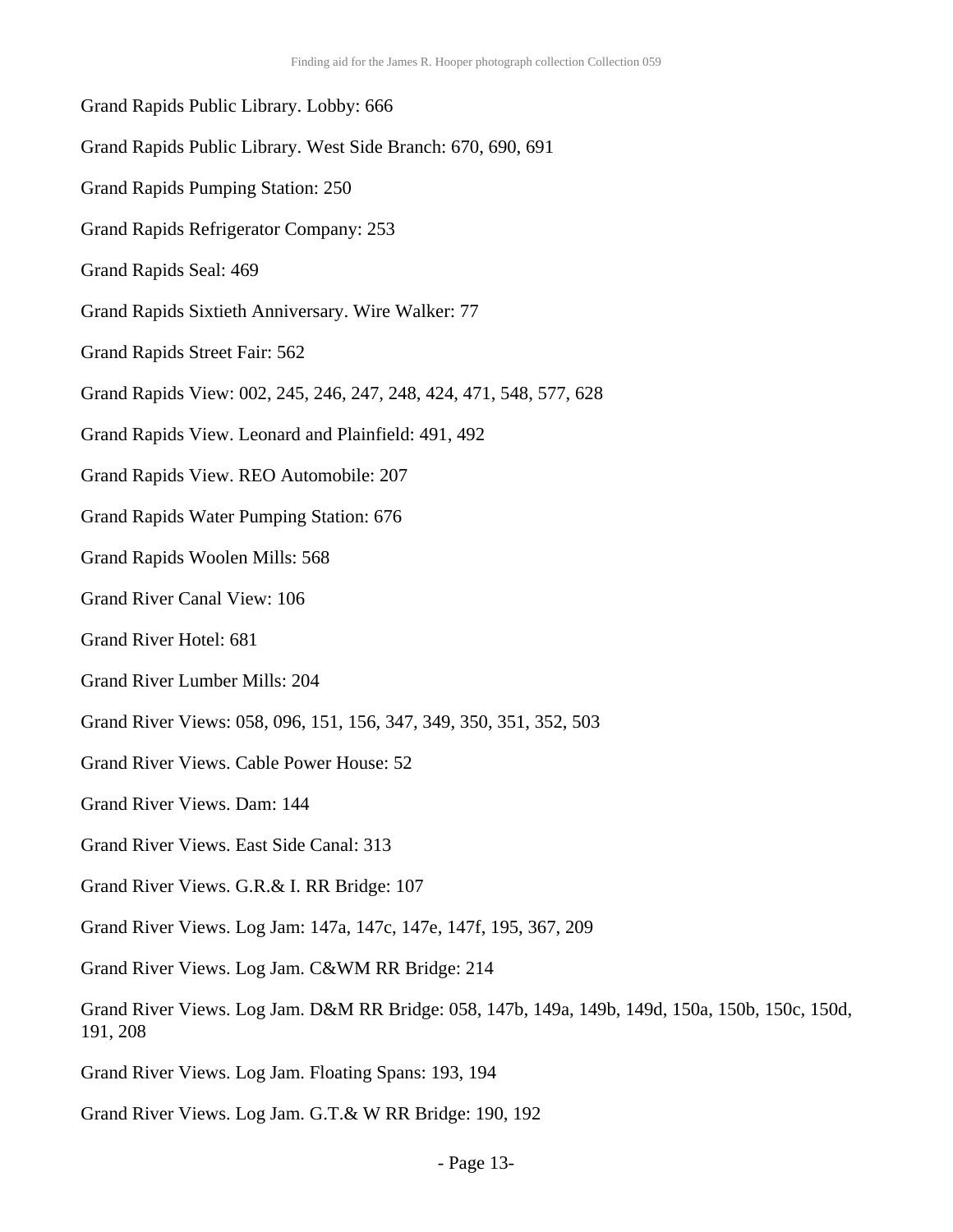| Grand River Views. Log Jam. Leonard St. Bridge: 147d, 149e |
|------------------------------------------------------------|
| <b>Grand River View. Steamboats: 58</b>                    |
| Grocers: 078, 225, 557, 673, 674                           |
| Guild House Sketch: 18                                     |
| Guild Autograph: 34                                        |
| Haldane House: 554                                         |
| Hardware Stores: 461                                       |
| Hartwick Pines State Park: 413, 414, 415                   |
| Harvey House: 684                                          |
| <b>Hatch House: 180, 475</b>                               |
| Hawkins Building: 430                                      |
| Hayes Manufacturing Company. Demolition: 155               |
| "Hazel A.": 129                                            |
| Hemlock Trees: 364                                         |
| Hermitage Garage: 618                                      |
| Hermitage Hotel: 592                                       |
| Hirth Stone Works: 688                                     |
| Hook and Ladder Truck: 497                                 |
| Hooper Blacksmith Shop: 679                                |
| Horse: 747, 755                                            |
| Horse and Buggy: 746                                       |
| Horse. "Amos R.": 388                                      |
| Horse. "Bessie H. & Silver Deck": 419                      |
| Horse. "Bessie H.": 418                                    |

Horse. "Georgia Hall": 626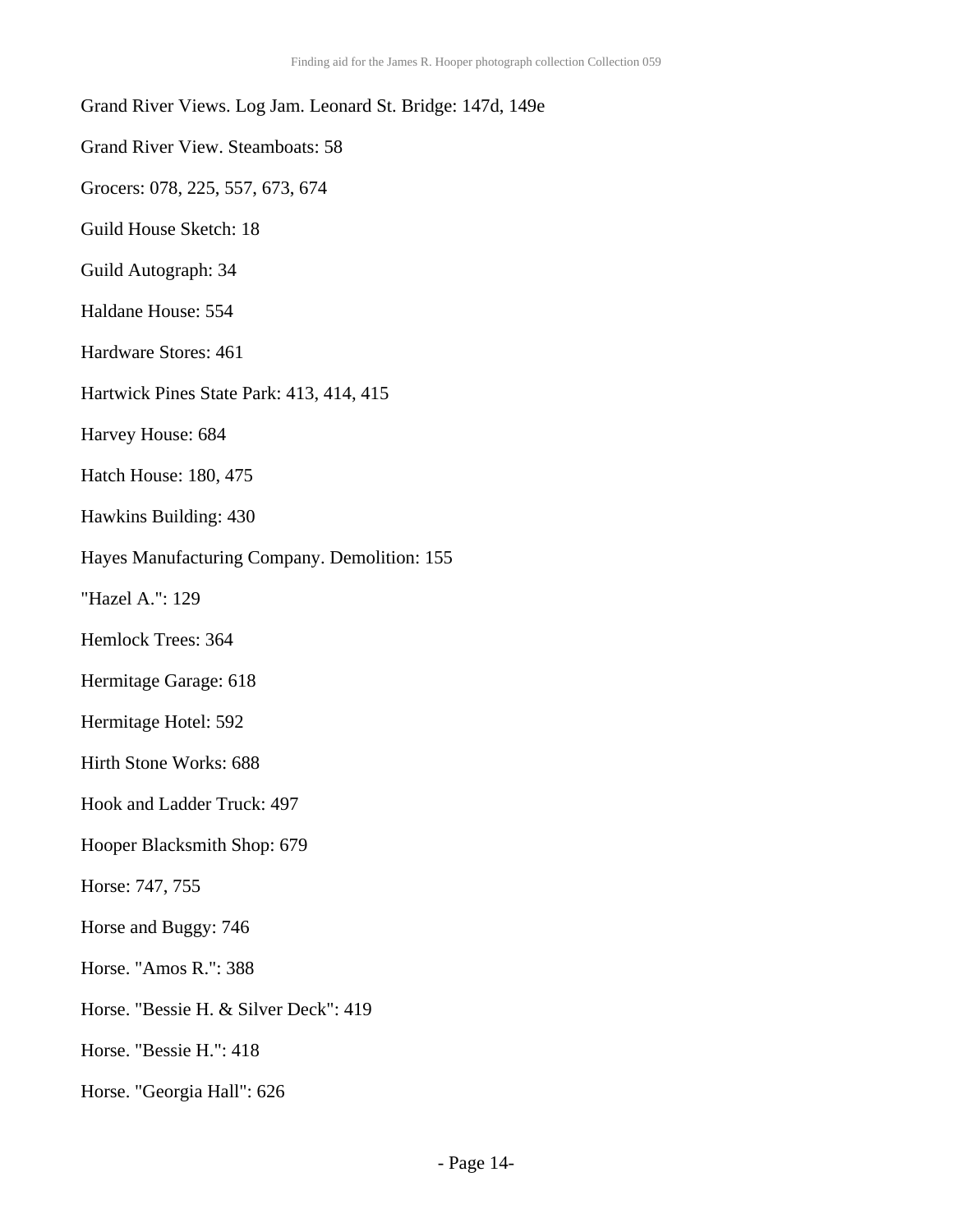Horse. "Silver Deck": 421

Horse. "Sir John": 417, 420

Horses and Buggy: 744

Hospitals: 257, 258, 603, 717, 718, 719, 725, 726, 733, 734, 738, 739

Hotels: 022, 023, 029, 103, 104, 148a, 240, 244, 463, 466,479, 480, 484, 485, 489, 493, 498, 499, 500, 501, 510, 560, 590, 591, 592, 593, 594, 595, 596, 597, 598, 599, 600, 604, 607, 617, 618, 636, 642, 650, 651, 663, 675, 681, 683, 684

Houseboat owned by Evening Press: 084, 090, 091

Houseboat owned by Evening Press leaving dock: 91

Houseboats: 084, 090, 091, 092,

Houses: 178, 179, 180, 181, 182, 183, 184, 185, 186, 210 211, 212, 213, 235, 309, 344, 457, 474, 475, 477, 551, 553, 554, 555, 635, 663, 684, 692, 700, 701, 721, 722, 724

Imperial Hotel: 466

Indian Trail Tree: 749

Ionia Avenue View: 648

Ionia House (Grocery): 673

"Islander": 68

Islands #3 & #4: 345

"J. F. Porter": 56

Jails: 24

Jarvis Bicycle Shop: 390

Jarvis House: 186

Jefferson Avenue View: 620

John Ball Monument: 638

John Ball Park Zoo. Bears: 752

John Ball Park Zoo. Buffalo: 750

John Ball Park Zoo. Deer: 753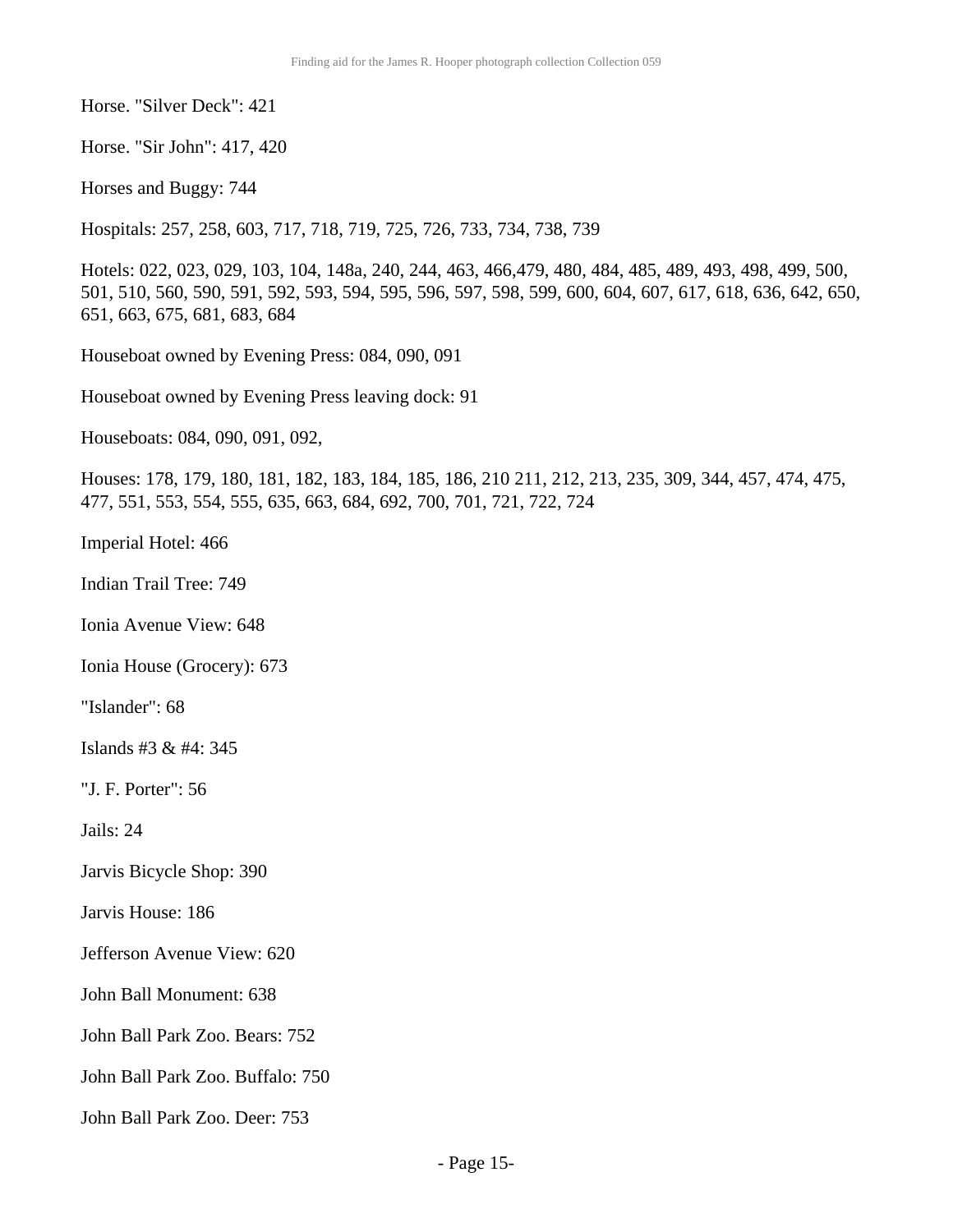- John Ball Park Zoo. Elk: 748
- John Ball Park. Covered Spring: 756
- Jones Octagon House (cobblestones): 182
- Kalamazoo House (Hotel): 675
- Kelloggsville (Mich.). Halfway House: 158
- Kendall Building: 426
- Kennedy Livery: 693
- Kilns: 460
- Knights Templar Meeting: 385
- Knights Templar Parade: 371
- Kresge Company: 629
- Kruizenga Garden. Reeds Lake: 127
- "L. Jenison": 67
- Lakeshore and Michigan Southern RR Bridge: 95
- Lakeside Club (Reeds Lake): 161, 769
- Lakeside Club (Reeds Lake). Interior: 770
- Launch Race: 116
- Leavitt House: 183
- Ledyard Building: 669
- Leonard Building: 431, 432
- Leonard Street Bridge (#1). Covered: 140, 706
- Leonard Street Bridge (#2): 141
- Leonard Street Bridge (#3): 142
- Letter Carriers: 377
- Letter Carriers Convention: 622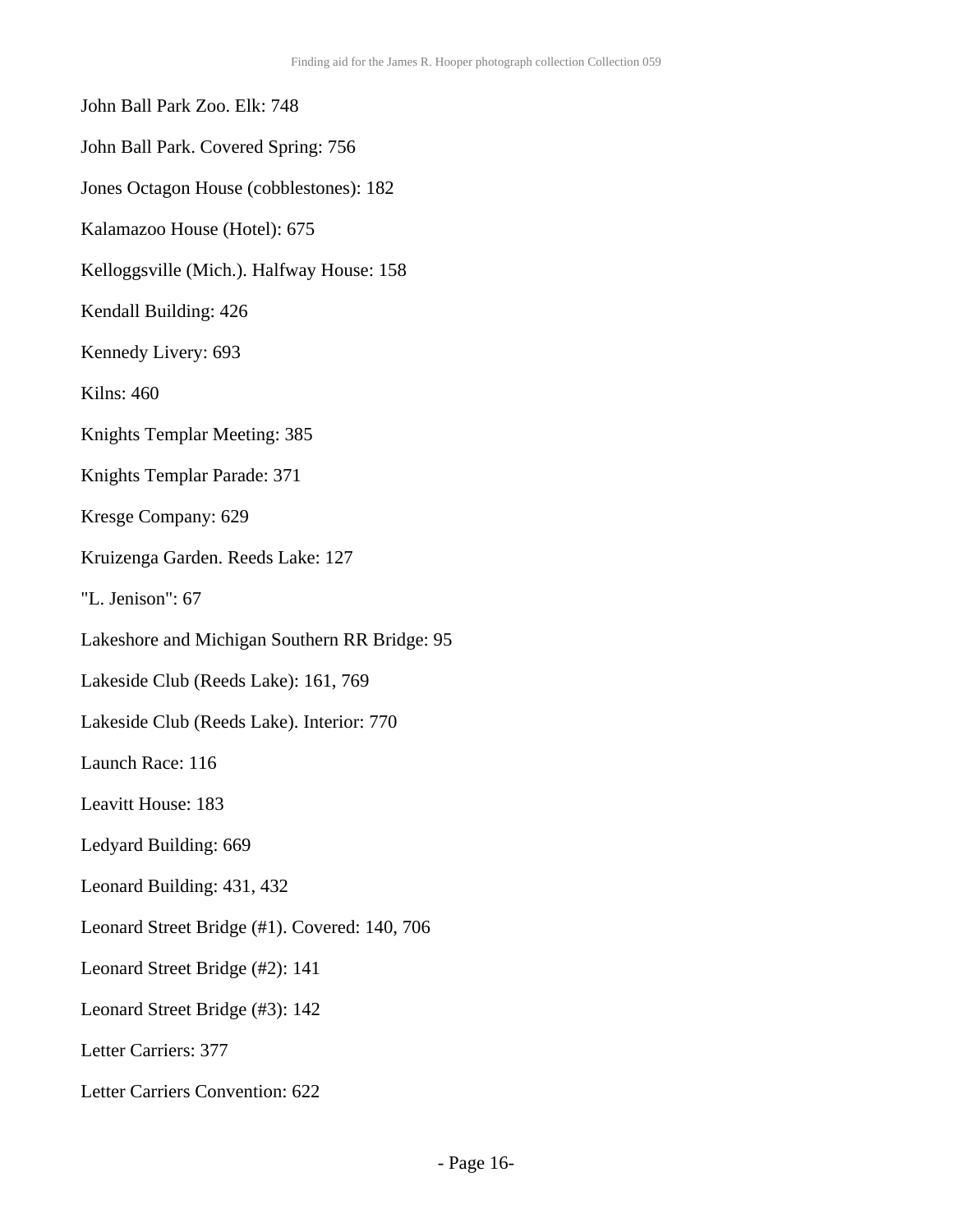### Lime Kiln: 460

- Lincoln Club Banquet: 587
- Lincoln Election: 373
- Liveries: 148c, 188, 189, 685, 687, 693, 696
- Livingston Hotel: 022, 103
- Locomotive. Chicago & West. Mich. #37: 300
- Locomotive. Detroit, Grand Rapids & West. #6: 295
- Locomotive. Detroit, Lansing & North. #12: 301
- Locomotive. Detroit, Lansing & North. #4: 303
- Locomotive. Detroit, Lansing & North. #8: 302
- Locomotive. New York Central RR #4322: 580
- Locomotive. Pere Marquette #288: 298
- Locomotive. Pere Marquette #394: 297
- Locomotive. Pere Marquette #396: 296
- Locomotive. Woodburner: 624
- Log Mark: 223
- Log Marks and End Marks: 327
- Logging: 162b, 163b, 163c, 328, 368, 392, 410, 728, 729
- Logging Tools: 409, 423
- Logging. Arcadia (Mich.): 162d
- Logging. Big Wheels: 162c
- Logging. Big Wheels. Slocum's Grove (Mich.): 365
- Logging. Grand Haven (Mich.): 162a
- Logging. Grand Rapids (Mich.): 203, 233
- Logging. Log Deck: 221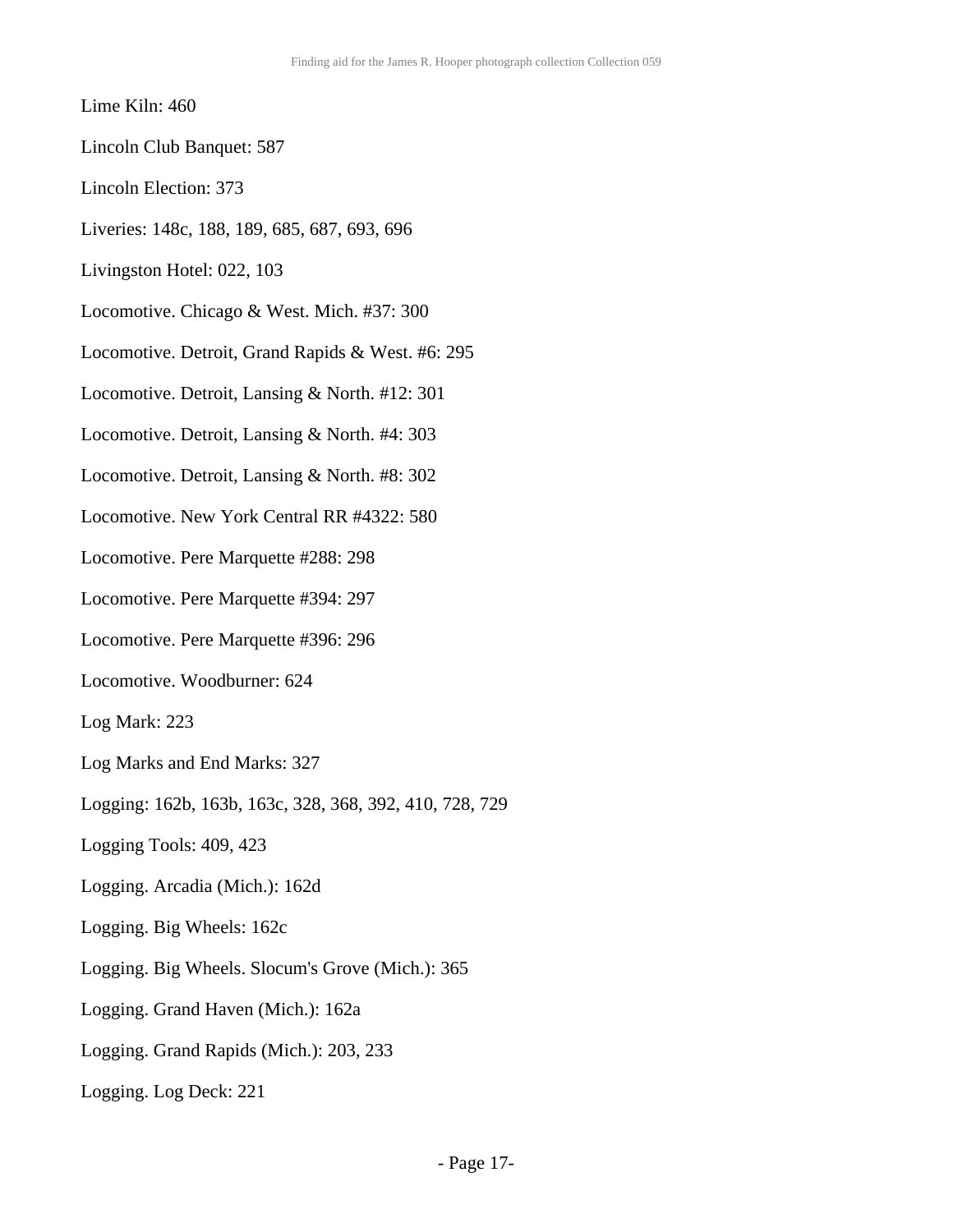Logging. Log Drive: 407 Logging. Logging Camp: 232 Logging. Oxen Yoke: 394 Logging. Oxen Yoke and Horse Hitch: 163a, 329 Logging. Peeling Bark: 395 Logging. River Rollway: 408, 217, 219, 393, 412, 761, 763 Logging. Sled: 222, 396 Logging. Sled on Ransom Ave.: 405, 406 Logging. Train: 411 Logging. Wanigan: 305 Logging. West Michigan Lumber Co. Camp: 224, 762, 764 Lovett Building: 366 Luce Block. Collapse: 243 "Ludlow" (Dredge): 315 Lumber Mill Interior. Slocum's Grove (Mich.): 111 Lyman House: 404 Lyon House: 477 Madison Avenue School: 179 Manistee River RR Bridge: 527 Map. Indian Trails into Grand Rapids (Mich.): 299 Map. Grand Rapids Sawmills: 177 Map. Grand River: 387 Map. Islands #1 & 2: 391, 416 Map. Railroad Routes in Grand Rapids (Mich.): 11 Market Street View: 176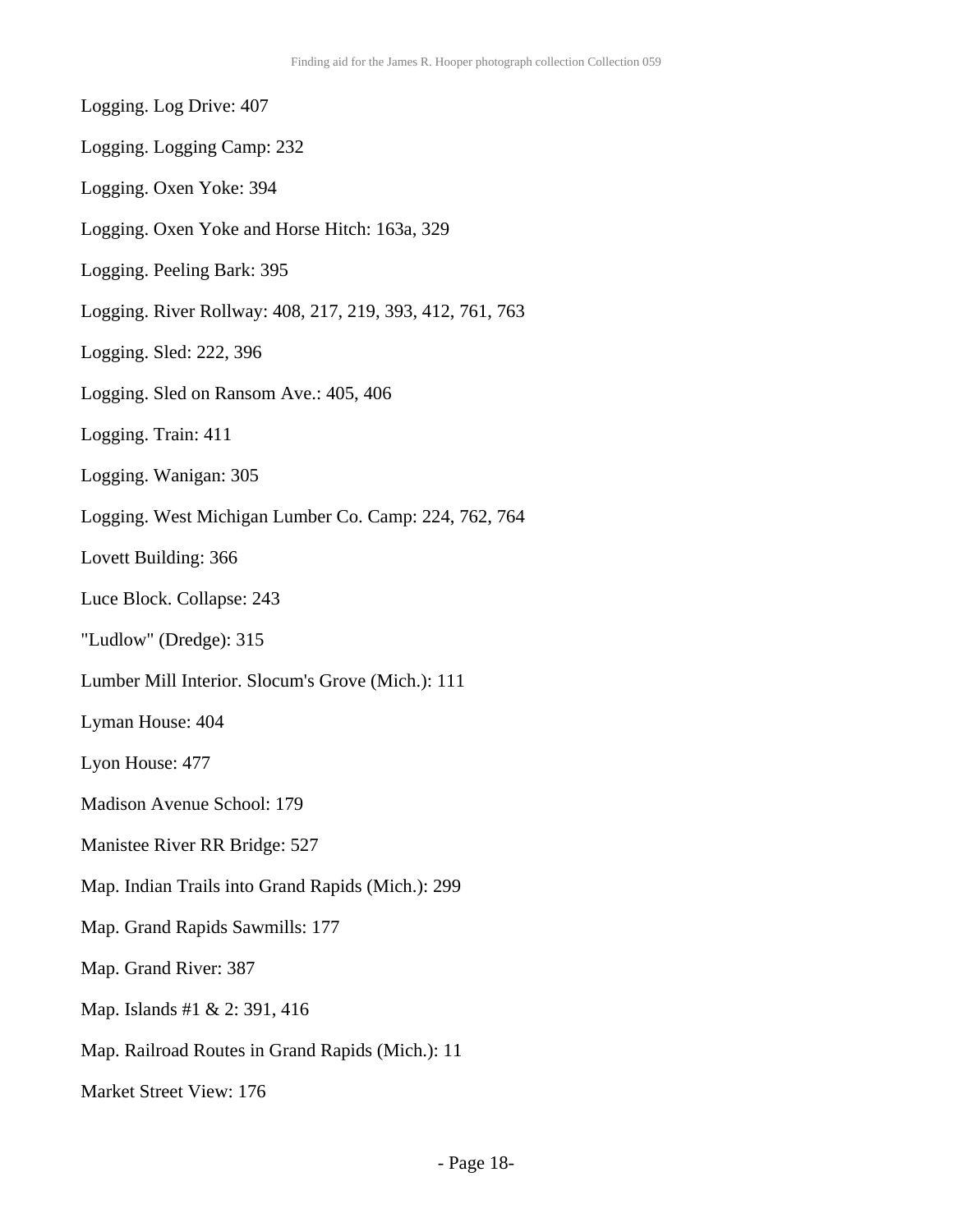- Marris House: 167, 244, 478, 489
- Masonic Home: 169
- Masonic Temple. Interior: 259
- "May Graham": 731, 732
- McKinley Presidential Campaign: 55
- McReynold's House: 643
- Meat Market. Interior: 724
- Meat Markets: 583
- Methodist Church: 75
- Methodist#Episcopal Church: 569, 702
- Methodist#Episcopal Church. Choir: 777, 784a, 784b, 784c, 788a
- Methodist#Episcopal Church. Interior: 786
- Methodist#Episcopal Church. Interior Classroom: 778, 779, 783, 788b
- Metropolitan Club: 780, 781, 782
- Michigan Automobile Company: 335
- Michigan Bell Telephone Company: 656
- Michigan Hotel: 776
- Michigan Iron Works: 683
- Michigan. National Guard Parade: 686
- Michigan Trust Company: 649
- Mills: 269
- Monroe Center View: 059, 689
- Monroe Center View. GAR Reunion: 019, 026, 045, 104, 105, 242, 266, 482, 556, 559, 576, 906
- Monroe Center View. Lincoln Election Banner: 504
- Monroe Street View: 028, 373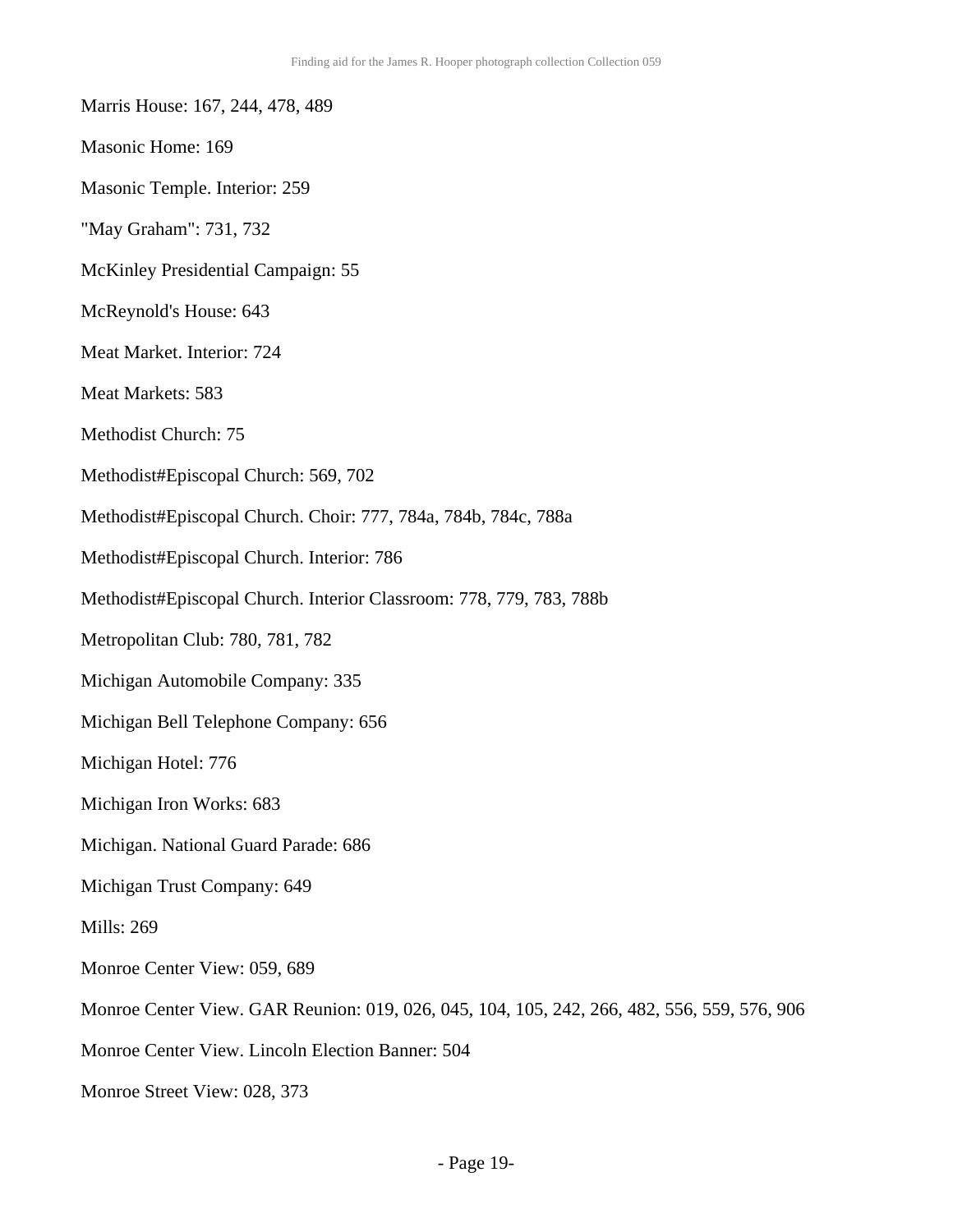Monument Park: 027, 065, 374, 467, 473, 511, 515, 574 Moose Hunting: 16 Morton House (Hotel): 601, 602 Morton House Livery: 020, 026, 240, 553, 594, 600 Mueller & Slacks Grocery: 188, 189 Muir House: 440, 441 Muskegon Booming Company Sorting Grounds: 309 National Hotel: 220 Nelson, Matter and Company Showroom: 029, 454, 463 Newspaper Editors. Dinner: 429 Noble House: 326 North Ionia School: 184 North Park Pavilion: 716 North Park Dummy Railroad: 514 O#Wash#Ta#Nong Club: 584 Octagon House (blocks): 098, 109, 110 Ohio House (Hotel): 181 Opera House: 604, 617 Oriel Cabinet Company: 468 Orphanages: 262 Ottawa House. Port Sheldon (Mich.): 260 Ottawa Street View: 479 Ox harnessed to Surrey: 682 Pan#American Exposition Bandstand: 730 Parades: 610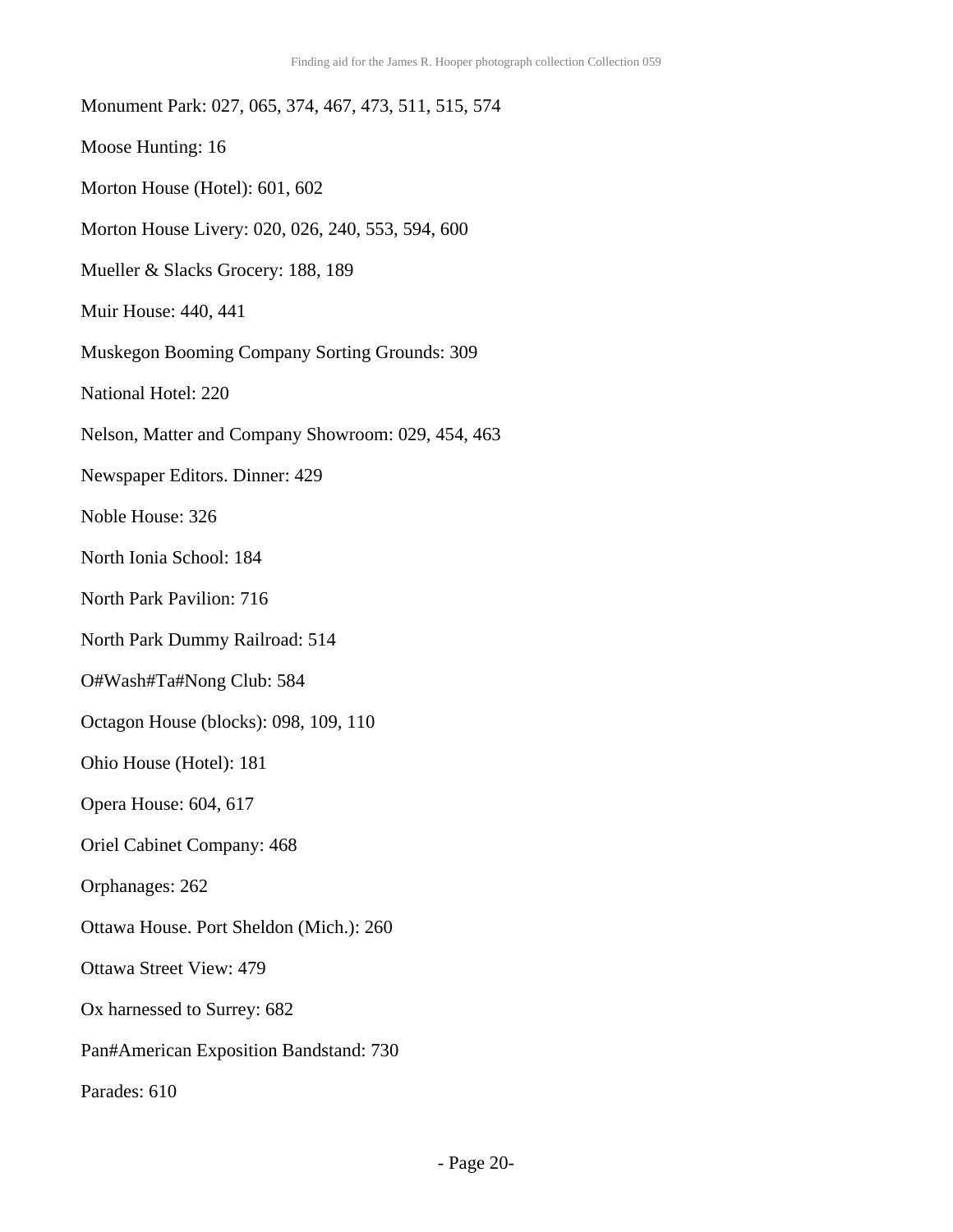### Parks: 649

Parnell House (Hotel): 047, 076, 657, 748, 749, 750, 752, 753, 756

- Parnell House (Hotel) porch: 498
- Patterson's Livery: 499, 500
- Pearl Street Bridge (#1). Covered: 685
- Pearl Street Bridge (#2). Truss: 013, 136
- Pearl Street Bridge (#3): 137
- Pearl Street View: 139
- People: 146, 168, 359, 483
- Allye, Bij: 381
- Anderson, L.W.: 506
- Avery, Mr.: 159, 631
- Ball, John, 1794-1884: 757
- Bass, C.H.: 667
- Bayne, James: 448
- Belknap, Charles Eugene, 1846-1929: 361
- Benaway, Charles: 153, 154
- Bierce, Lee: 205
- Bissell, Harvey: 154
- Bissell, Melville R.: 448
- Bissell, Mrs. M.R.: 495
- Blodgett, John W. (John Wood), 1860-1951: 546
- Bloomer, Mrs. Coles A.: 402
- Burt, Mrs. Frank: 311
- Campau, Louis, 1791-1871: 499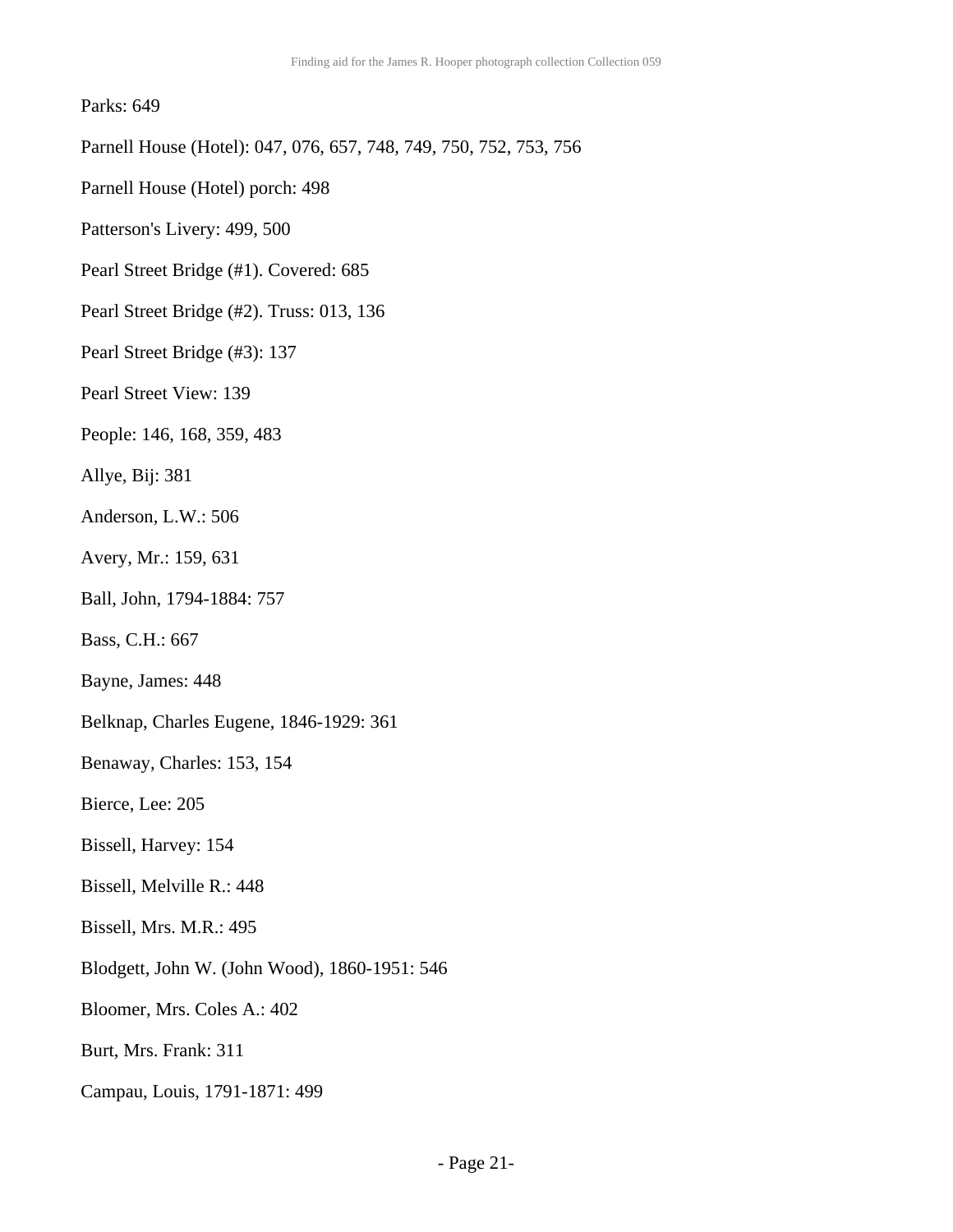### Christ, E.H.: 1

- Collins, John: 159
- Cornelius, L.A.: 623
- Cox, William: 625, 742
- Dean, Private(US Cavalry): 361
- Dewey, Thomas: 166
- Drew W.J.: 647
- Dunn, O.W.: 448
- Ellis George E.: 448
- Fisher, E.B.: 159
- Forbes, Dave: 108
- Fourth National Bank Officers: 757, 758
- Freshing, S.H.: 789
- Golfers: 159
- Gornley, William: 361
- Graham, Robert: 159
- Green, Fred W.: 631
- Group: 153
- Guild Daughters: 735, 736
- Guild, Joel: 32
- Hefferan, Thomas: 33
- Hendricks, John H.: 648, 672
- Hull, Mr.: 012, 014
- Idema, Henry: 757
- Identified: 288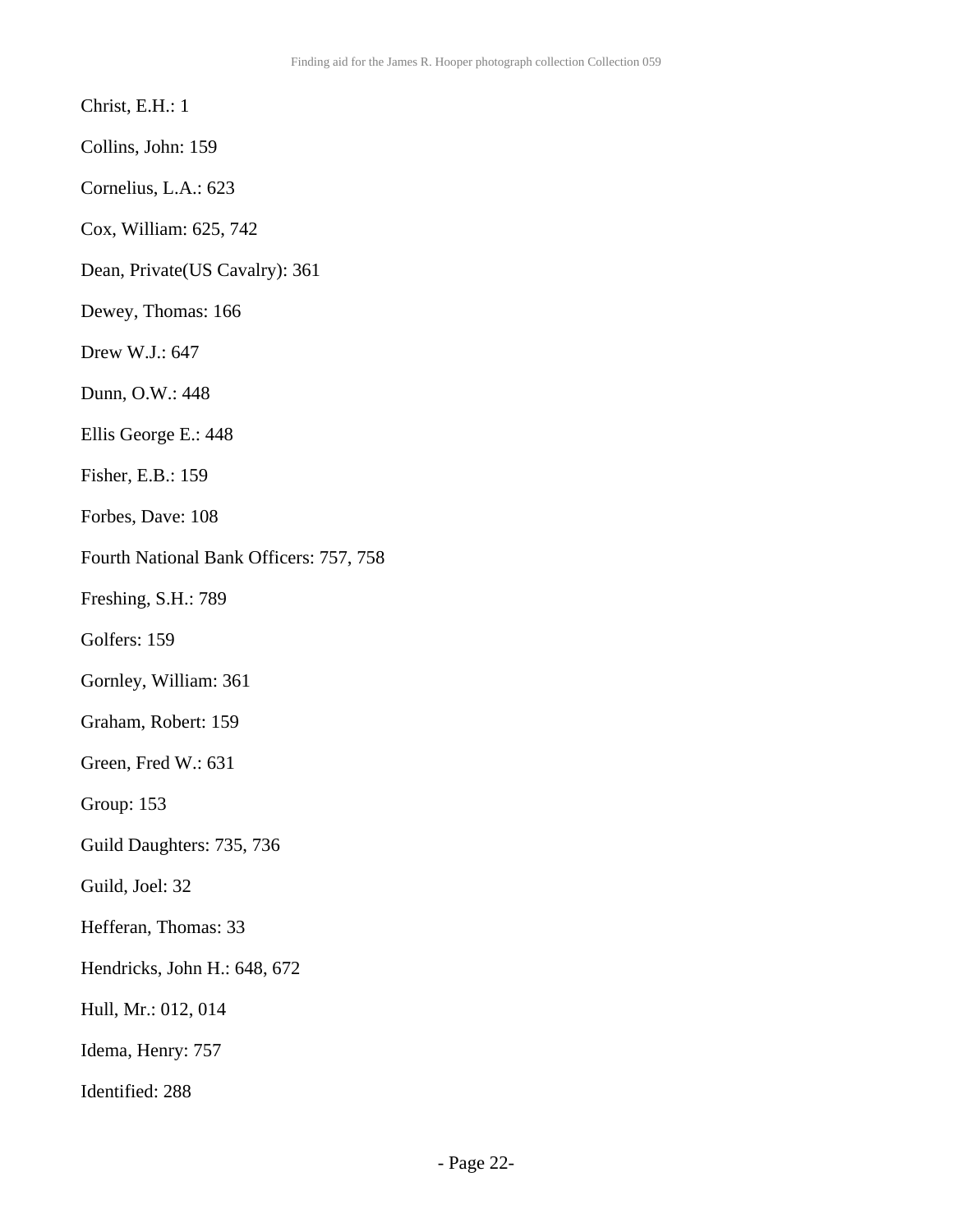- Klevorn, Henry J.: 448, 723
- Langland, George: 159
- Martin, Mr.: 112
- McNabb, John: 631
- Muir, Hugh & Mrs.: 758
- Muir, James D.: 376
- Muir, James H.: 361
- Muir, James H. family: 309, 310
- Muir, John: 309
- Newspaper Editors: 310
- Olmstead, J.: 108, 325
- Osborn, Chase S.: 448
- Otte, Adrian: 153
- Pantlind, Fred Z.: 215, 289
- Perry, P.P.: 154
- Pierce, George C.: 578
- Platt, Alonzo: 159
- Powers, Charles: 73
- Quimby, I.L.: 742
- Reaves, Mr.: 286
- River, Driver: 757
- Ryerson, Martin A., 1856-1932: 389
- Sligh, Charles R., 1850-1927: 668
- Smith, William Alden, 1859-1932: 631
- Standard Oil Company Officials: 76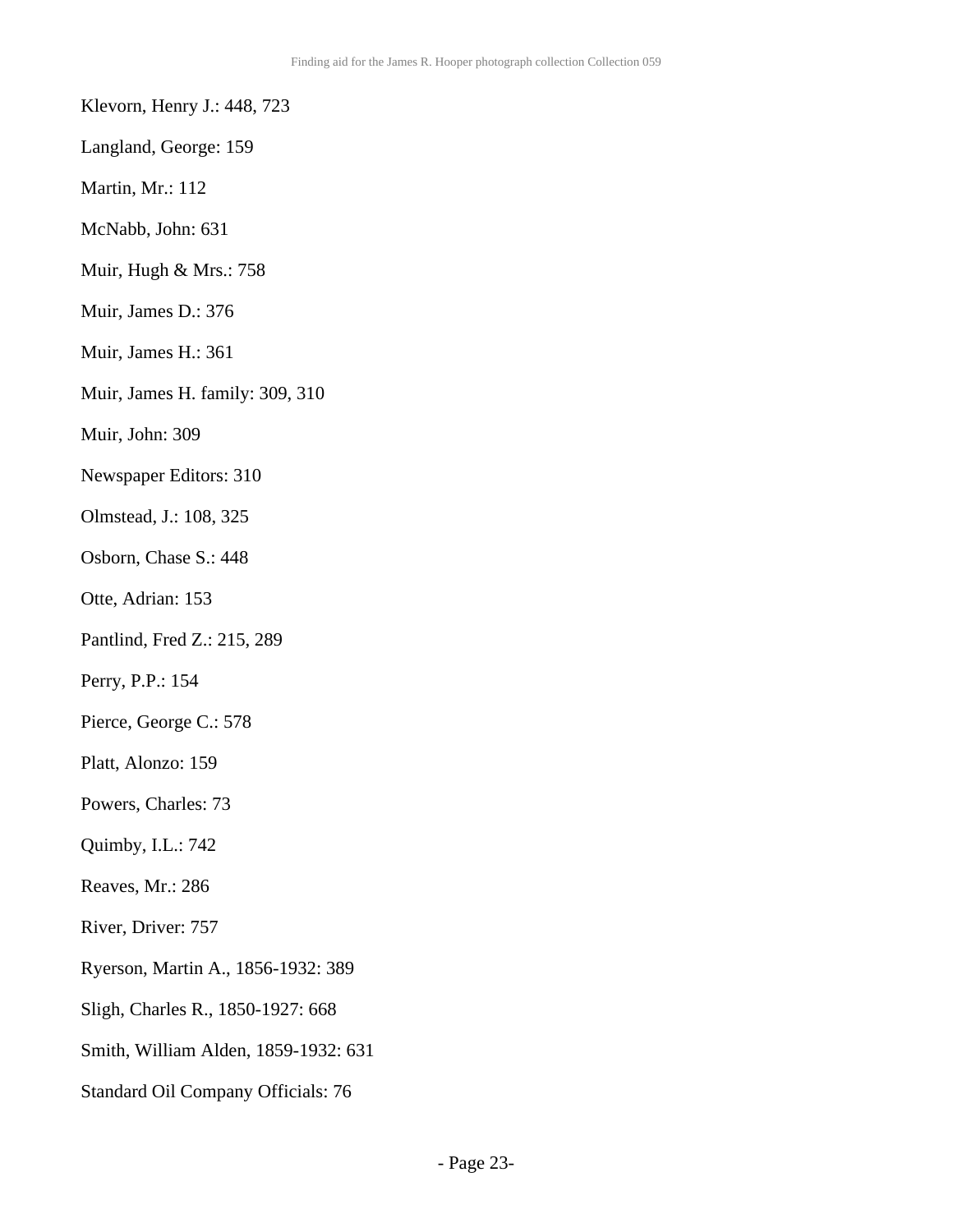Stearns, E.H.: 740

Stuart, Mr.: 448

Swarthout, Elvin: 108

Taylor, Joseph: 153

- Thurston the Magician: 93
- Truman, Harry S., 1884-1972: 216
- Unidentified: 646
- Utley, Fred W.: 741
- Van Gelder, Mr.: 389, 401
- Waters, Dudley: 579
- Wells, Mr.: 631
- Welsh, George (on houseboat): 631
- White, Mr.: 92
- Wilson, Charles M.: 108
- Wishart, Alfred: 159
- Wood, Leonard: 361
- Woodcock, Ed H.: 634
- Worfel, Mr.: 372
- Wurzburg, Fred: 631
- Zwisler, James: 644
- Pere Marquette RR Construction: 448
- Perkins House: 507
- Philbrick House: 551
- Photographers: 474
- Picnic: 694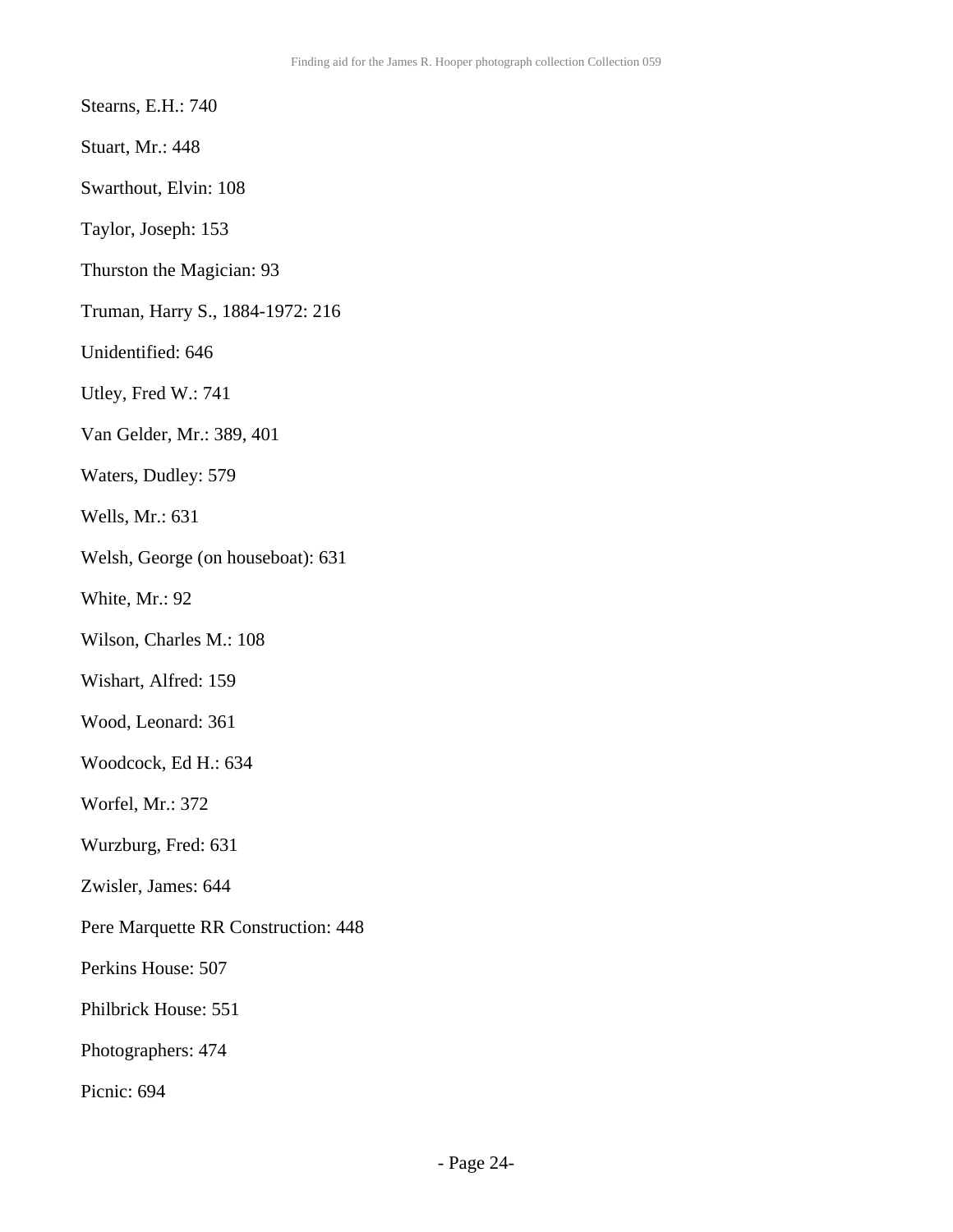- Pike House: 505
- Pine Trees: 178, 692
- Plainfield School: 422
- Plainfield and Leonard View: 199
- Platt House: 206
- Platte River. Lowell (Mich.): 024, 074
- Poisson House. Reeds Lake: 122
- Police: 87
- Police Headquarters: 316, 317, 330, 331, 333
- Police. Detectives: 255, 435, 459
- Police. Motorcycle Patrol: 334
- Police. Patrol Wagon: 332
- Political Campaigns: 318
- Porter Building: 639, 643, 645
- Powers#Walker Casket Company Razing: 619
- Presidential Election Promotion. Donkeys: 508, 509
- Presidential Election Promotion. Elephants: 645
- Prospect Hill Map: 639 a-d
- Railroad Bridge: 17
- Railroad Stations: 145
- Railroad Timetable: 062, 201, 202, 206, 272, 294, 323, 443, 490, 492, 570
- Ramona Bicycle Club: 314
- "Rapids": 787
- Rathbun House (Hotel): 114
- Reeds Lake: 484, 595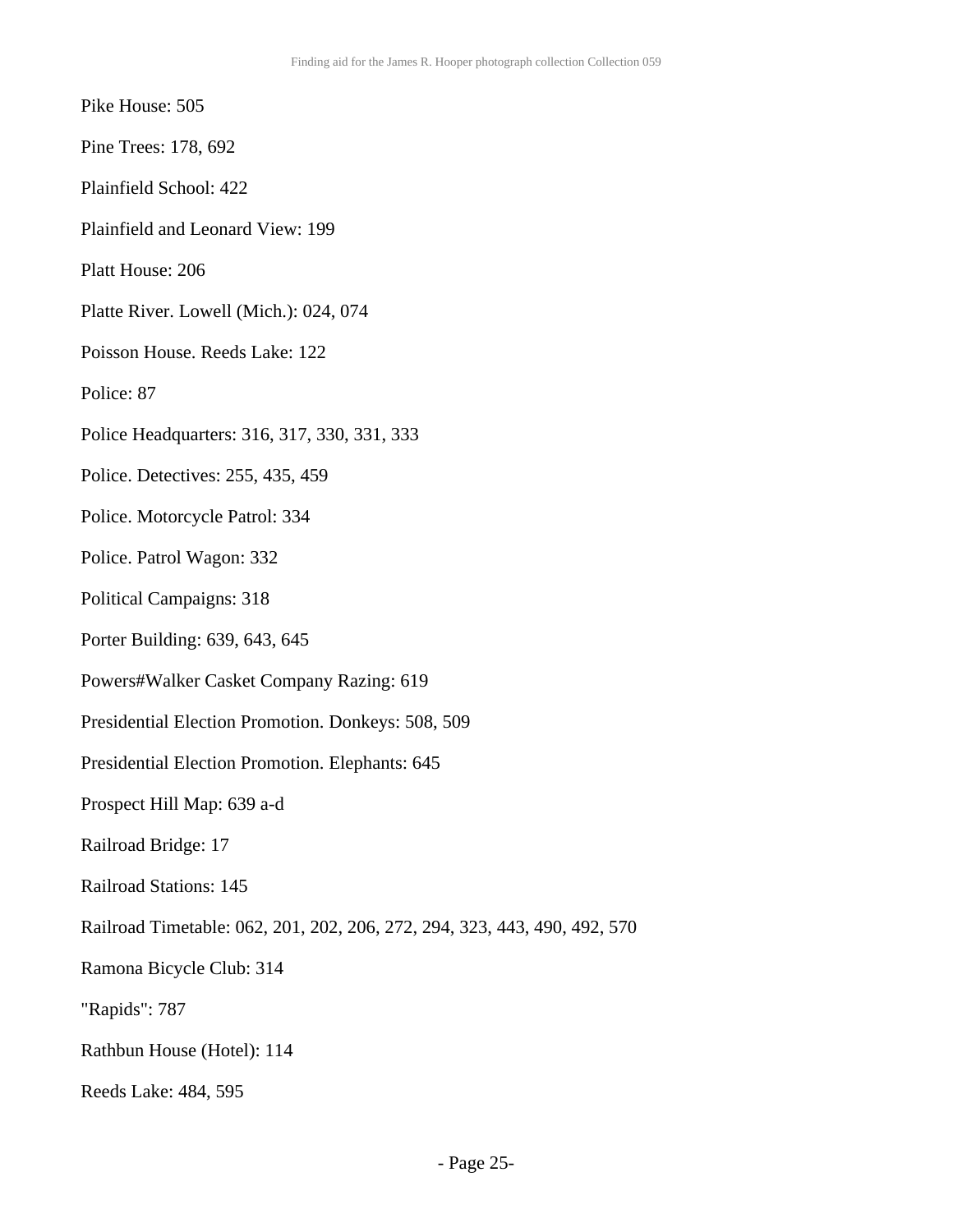- Reeds Lake Dummy RR Engine: 089, 119, 275
- Reeds Lake Pavilion: 506
- Reeds Lake. Boat Livery: 564
- Reeds Lake. Miller's Landing: 60
- Reeds Lake. Woodcliff Park: 097, 099
- Reindeer: 131
- Rice and Moore Grocery: 662
- Ringe, Kalmbach and Logia Company: 459
- Road construction: 774
- Rowe Hotel: 173
- Rusche's Store: 599
- Sanitariums: 75
- Santa Claus Girls: 603
- Santa Claus and Reindeer Sleigh: 902
- Saw Mills. Grand River: 661
- School #2 (Division Street): 200
- Schools: 215, 566
- Schubert Club: 174, 199, 215, 265, 322, 527, 528, 546, 565, 566, 716, 901
- Shapiro Bag Company: 403, 588, 589
- Shay Locomotive. "C.L. Co. #1": 502
- Shay Locomotive. "D.A. Blodgett": 614
- Shay Locomotive. "E.E. Cummer": 613
- Shay Locomotive. Six Lakes (Mich.): 612
- Shay Locomotive. Woodville (Mich.): 306
- Shepard House: 307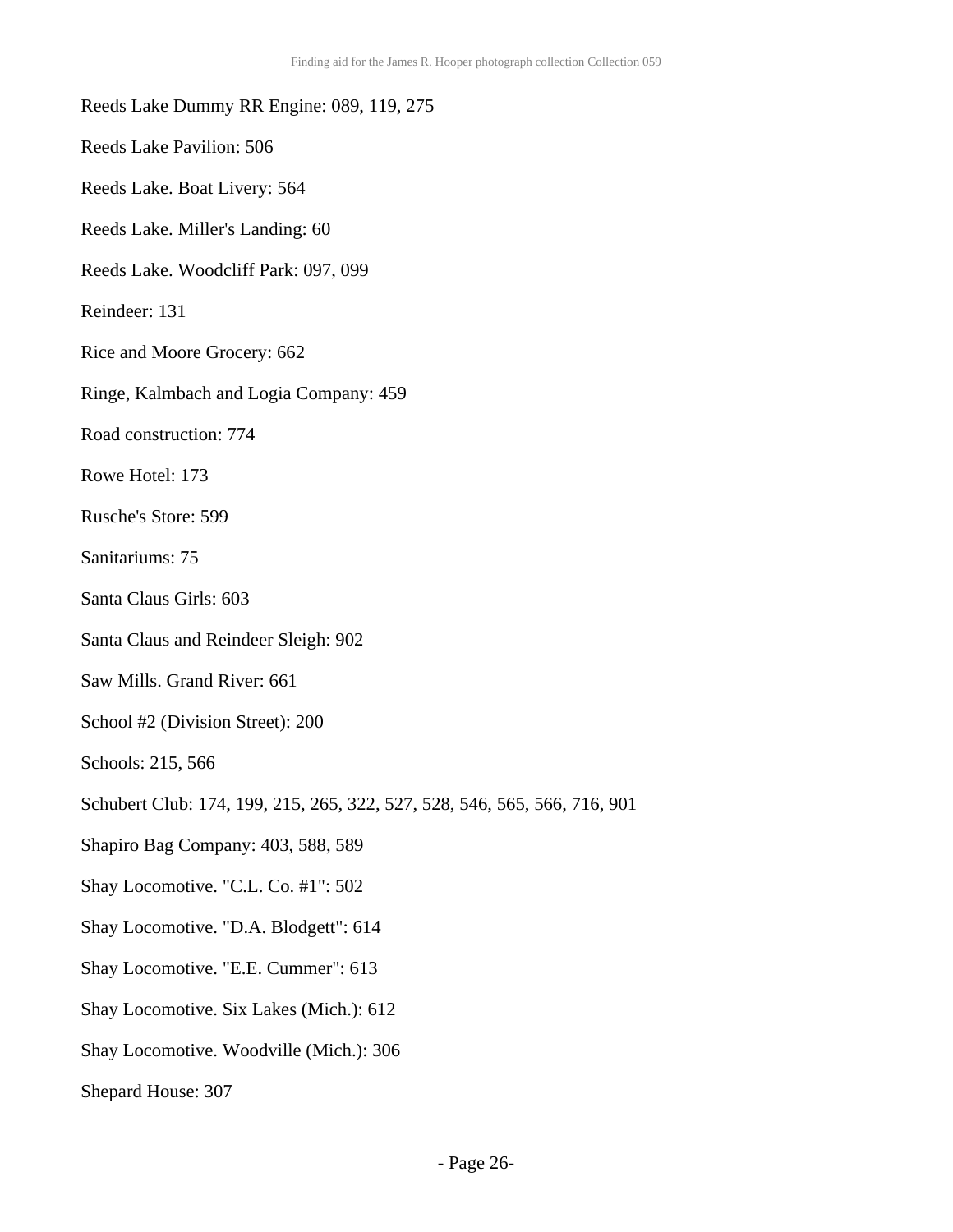- Sixth Street Bridge: 555
- Sligh Furniture Company: 164
- Soldiers: 164, 254
- Spanish-American War, 1898 Rally: 652, 653, 654
- "Sport": 120, 462
- Squire's Opera House: 126
- St. Andrew's Church: 468
- St. Andrew's Church. Interior: 375, 453, 772
- St. John's Catholic Home: 772
- St. Mark's Episcopal Church: 260
- St. Mark's Hospital: 021, 101, 452, 470, 550, 719
- St. Mary's Hospital: 719
- St. Mary's Hospital. Smiley House: 733, 738, 739
- Stagecoach: 734
- Stagecoach handbill: 476
- Stagecoach. Plainwell: 170
- Statue. Spanish#American War Veteran: 30
- Steam Tractor with Sled Train. Cheboygan (Mich.): 153
- Steamboat Advertisement: 308
- Steamboats: 903
- Steketee & Doornick Building: 055, 056, 058, 061, 063, 064, 066, 067, 068, 070, 071, 080, 081, 082, 083, 084, 086, 113, 114, 116
- Stores: 487
- Straight Street School: 629, 630
- Streetcars: 901
- Sturgeon: 458, 512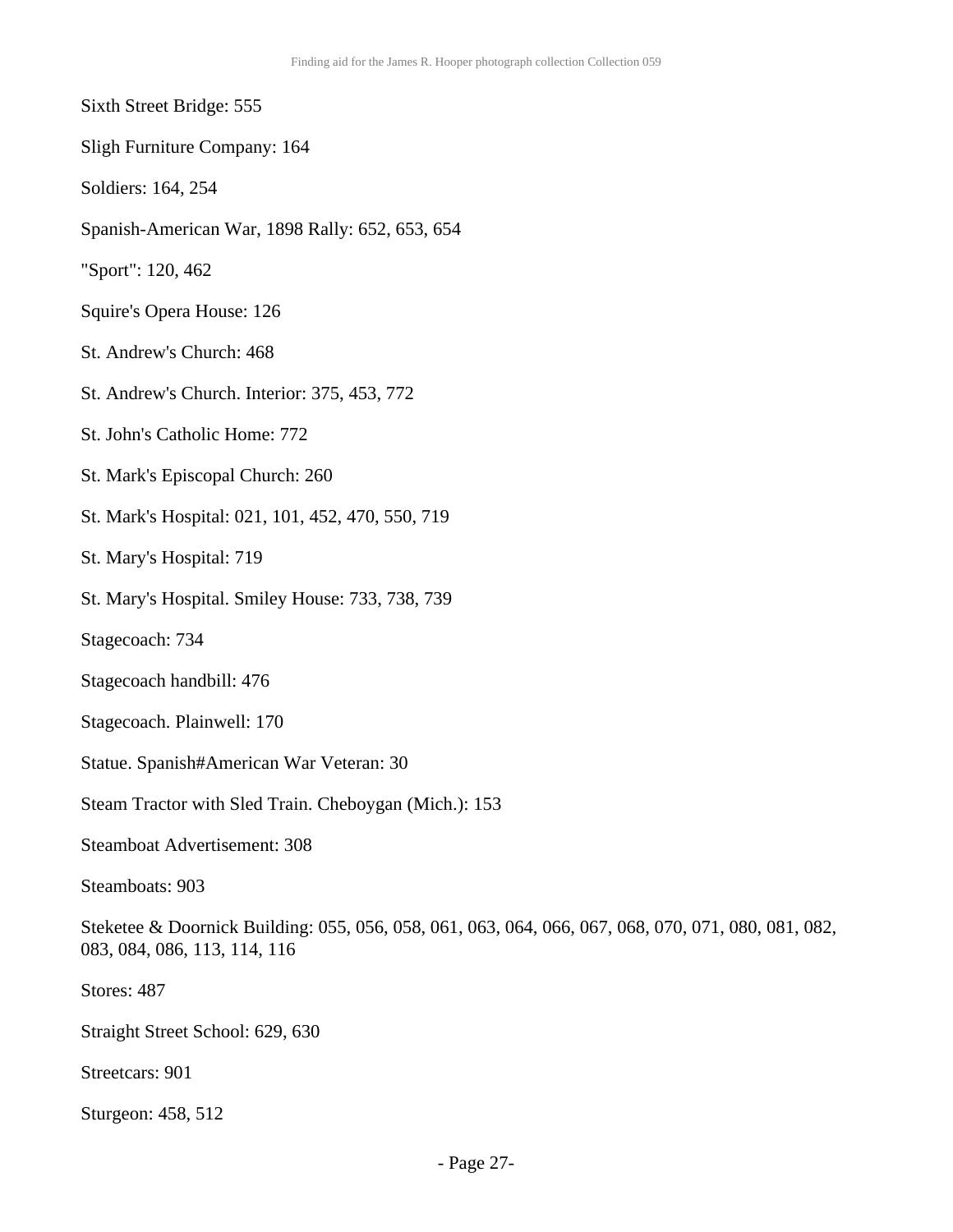- Summit Street View: 205 Swedenborgian Church: 561 Sweet's Hotel: 549 Sweet's Hotel. Razing: 485, 560 Swimming (newsboys): 650 Taverns: 94 Telephones: 121, 720 Tennis Players: 631, 776 Toll Gate. Fulton Street @ Robinson Road: 380, 382 Tornado Damage. Vanderwerk's Grocery: 172 Tornado damage. Oakdale Park C.R. Church: 225 Tornado damage. Oakdale Park C.R. Church Marker: 290 Trains. D.L.& L.M. RR: 312 Tucker Furniture Commission: 304 Turner House: 563 Union Elevator Feed Mills: 185 Union Station: 689 Union Station Train Shed: 062, 277, 323, 570 Union Station and Shanty Town: 272, 294 United States Centennial Celebration. Arch: 202, 490 United States Centennial Celebration. Campau Sq.: 38 United States Centennial Celebration. Lyon Street: 571, 572 United States Centennial Celebration. Monroe Ctr.: 234 United States Centennial Celebration. Monroe St.: 236, 237
	- United States Federal Building: 238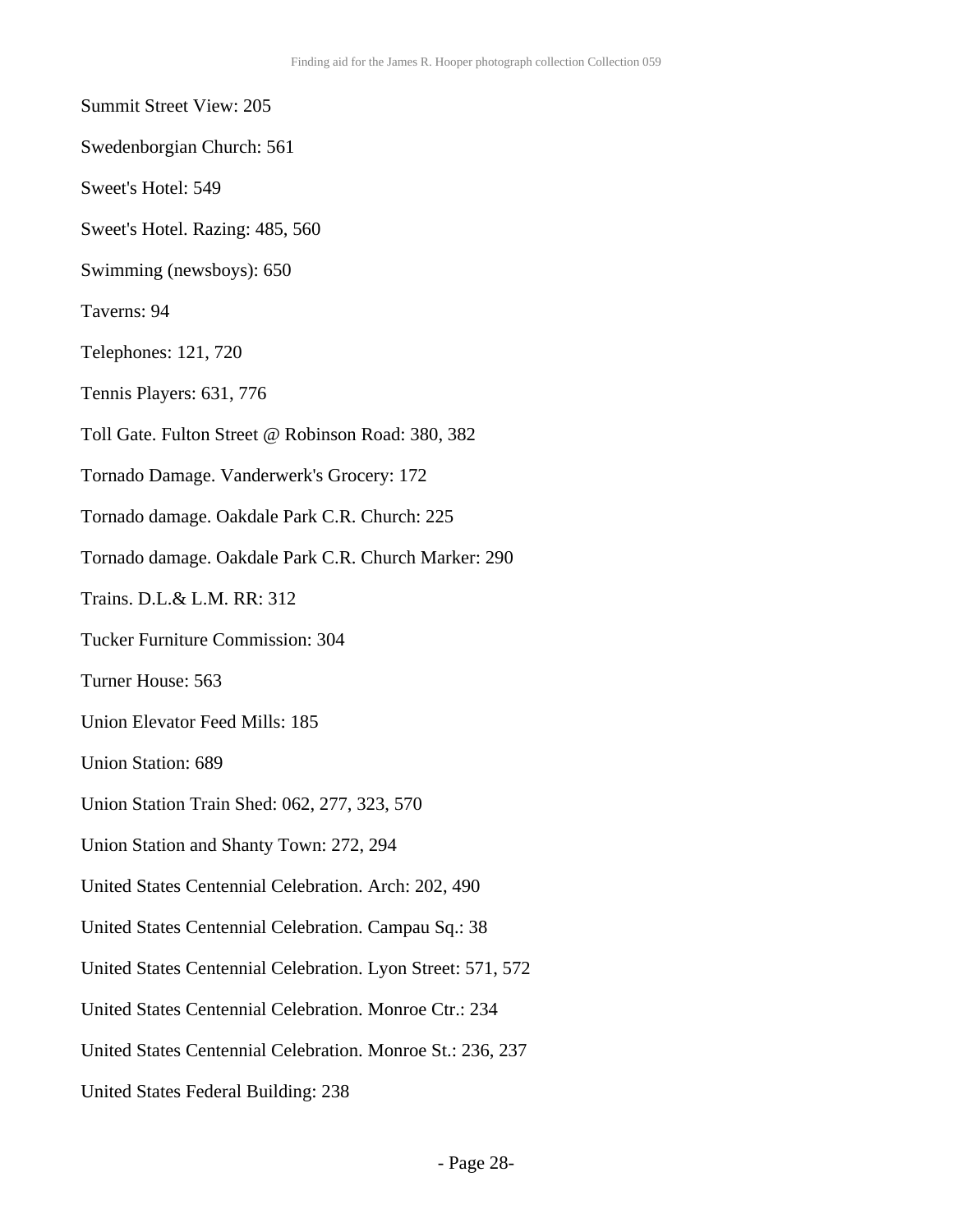| Veteran's Memorial Park: 051, 100, 513                                     |
|----------------------------------------------------------------------------|
| Voigt Milling Company: 047, 0976, 657                                      |
| "W.H. Barrett": 59                                                         |
| Wagon and Hitch: 061, 066                                                  |
| Wagon. Western Beef Co.: 115                                               |
| Wagons: 196                                                                |
| <b>Walker Tavern: 582</b>                                                  |
| Water Reservoir Break: 121                                                 |
| Water Reservoir Break. Coit Avenue: 339, 341, 343, 354, 355, 712, 713, 745 |
| Water Reservoir Break. Livingston Street: 342                              |
| Water Reservoir Break. Map: 338                                            |
| Water Reservoir Break. Mason, Ottawa & Ionia Sts.: 360                     |
| Water Reservoir Break. Newberry Street: 714                                |
| Water Reservoir Break. Water Level: 336, 337, 340, 353                     |
| <b>Waters House: 715</b>                                                   |
| West Side Canal: 035, 457                                                  |
| West Side Canal. Consumers Power Company: 356                              |
| Western Beef Company: 357                                                  |
| Weston Building: 197                                                       |
| White House: 425                                                           |
| Widdicomb Building: 171                                                    |
| Widdicomb Street School: 270                                               |
| Wilmarth House: 528                                                        |
| Wilmarth House. Interior: 212                                              |
| Wilson Wagon Works: 213                                                    |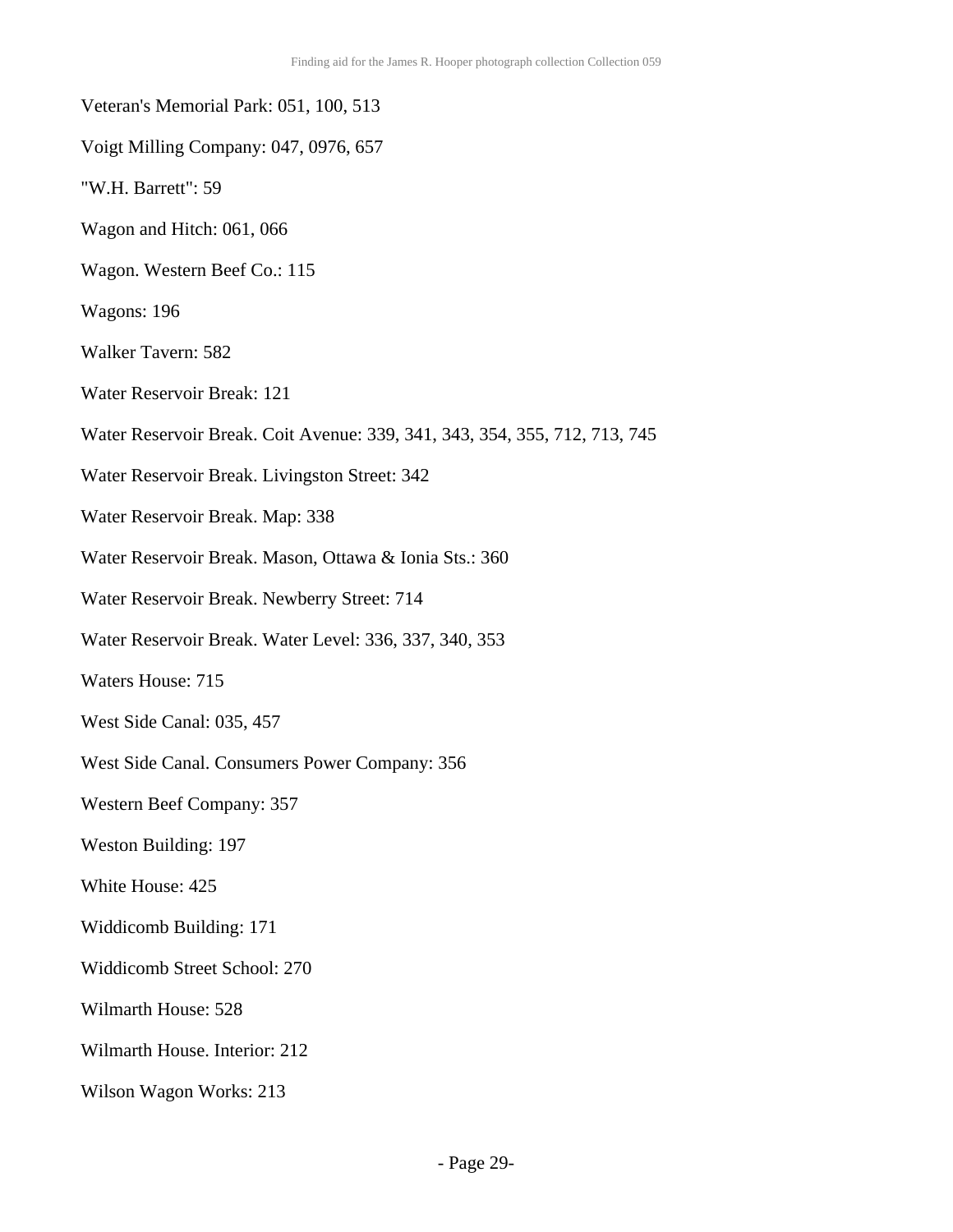### Winter Scene: 148b

Wolverine Bicycle Club: 658, 659

Wonderly & Company Mill: 324

Wood Carriage Company: 369

Wurzburg Company: 148f, 695

Wurzburg and Bunson Band: 630

YMCA: 644

Yellow Warehouse: 261, 743, 766

Yellow Warehouse: 472

**^** [Return to Table of Contents](#page-1-0)

# <span id="page-29-0"></span>**Collection Inventory**

### <span id="page-29-1"></span>**Series I. Brief Numeric list of items.**

### **General**

Missing images: 049, 057, 128, 187, 198, 291, 341, 451, 486, 606, 640, 751, 905; 792-900

| <b>Title/Description</b>                       | <b>Instances</b> |          |
|------------------------------------------------|------------------|----------|
| 001. People. Campau, Louis, c. 1865            | Box 1            | Folder 1 |
| 002. Grand Rapids View, 1838                   | Box 1            | Folder 1 |
| 003. Campau House, 1831                        | Box 1            | Folder 1 |
| 004. Campau Land Purchase Receipt, 1831        | Box 1            | Folder 1 |
| 005. Campau Will, 1870                         | Box 1            | Folder 1 |
| 006. Grab Corners View, 1852                   | Box 1            | Folder 1 |
| 007. Blake Store, 1890                         | Box 1            | Folder 1 |
| 008. Blake, Oliver Death Notice                | Box 1            | Folder 1 |
| 009. Fire Engine. Wolverine Company #3, 1860   | Box 1            | Folder 1 |
| 010. Fire Engine. Kent Street Company #2, 1865 | Box 1            | Folder 1 |
| 011. Map. Islands #1 $& 2$                     | Box 1            | Folder 1 |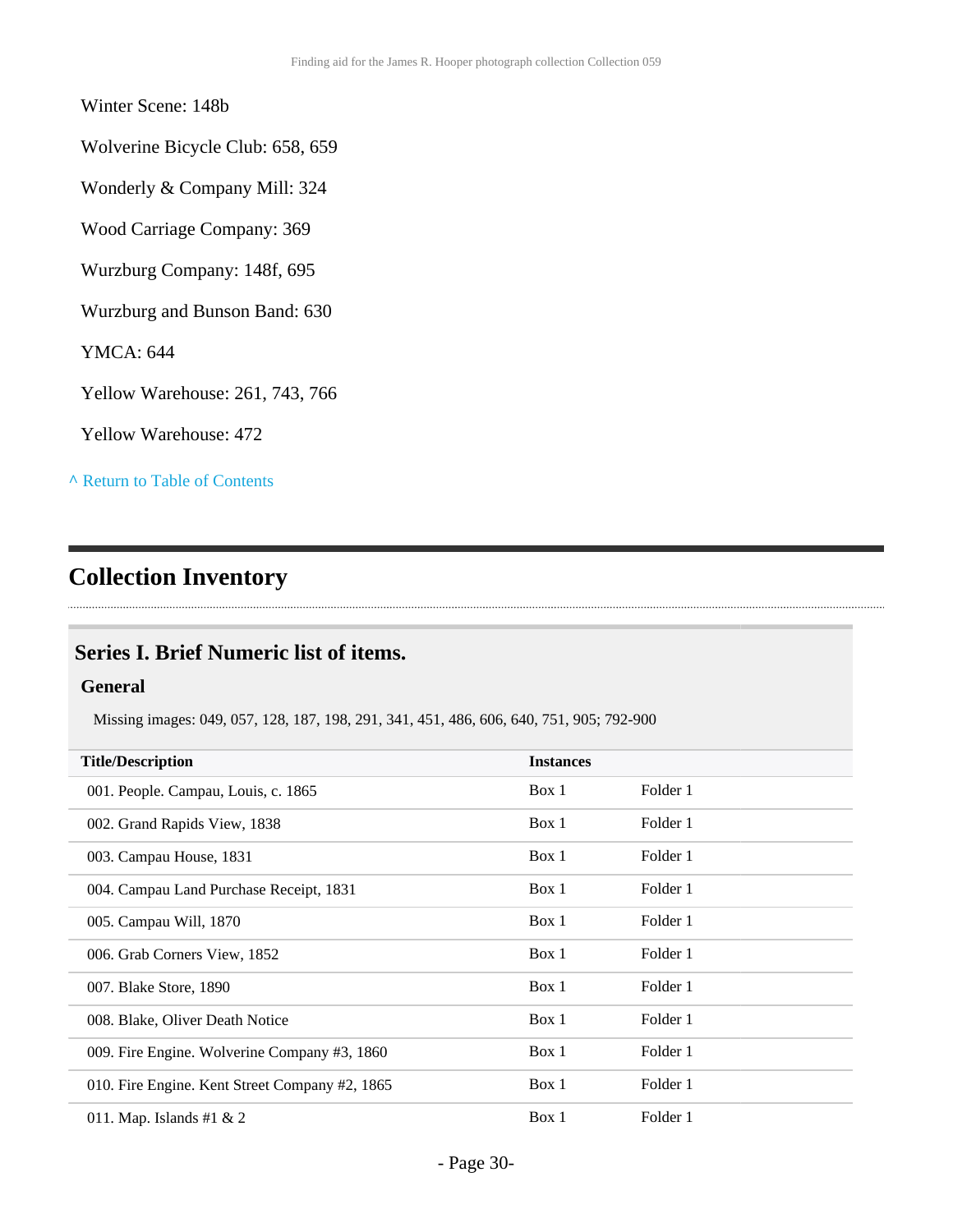| 012. People. Hendricks, John H.                       | Box 1 | Folder 1 |
|-------------------------------------------------------|-------|----------|
| 013. Pearl Street Bridge (covered)                    | Box 1 | Folder 1 |
| 014. People. Hendricks, John H.                       | Box 1 | Folder 1 |
| 015. Catholic Church (first)                          | Box 1 | Folder 1 |
| 016. Monument Park                                    | Box 1 | Folder 1 |
| 017. Prospect Hill Map                                | Box 1 | Folder 1 |
| 018. Guild House Sketch, 1833                         | Box 1 | Folder 1 |
| 019. Monroe Center Views, c. 1870                     | Box 1 | Folder 1 |
| 020. Morton House                                     | Box 1 | Folder 1 |
| 021. St. Mark's Episcopal Church, 1865                | Box 1 | Folder 1 |
| 022. Livingston Hotel                                 | Box 1 | Folder 1 |
| 023. Cody Hotel                                       | Box 1 | Folder 1 |
| 024. Platt House, 1880                                | Box 1 | Folder 1 |
| 025. City Jail, Island #2, 1870                       | Box 1 | Folder 1 |
| 026. Monroe Center View, 1888                         | Box 1 | Folder 1 |
| 027. Monroe Street View, 1876                         | Box 1 | Folder 1 |
| 028. Monroe Street View (Lincoln Banner), 1864        | Box 1 | Folder 1 |
| 029. National Hotel, 1870                             | Box 1 | Folder 1 |
| 030. Stagecoach. Plainwell, 1865                      | Box 1 | Folder 1 |
| 031. Campau Square View, c. 1880                      | Box 1 | Folder 1 |
| 032. People. Guild Daughters                          | Box 1 | Folder 1 |
| 033. People. Guild, Joel                              | Box 1 | Folder 1 |
| 034. Guild autograph                                  | Box 1 | Folder 1 |
| 035. Waters House                                     | Box 1 | Folder 1 |
| 036. County, 1875                                     | Box 1 | Folder 1 |
| 037. Campau Square View, 1900                         | Box 1 | Folder 1 |
| 038. United States Centennial Celebration. Arch, 1876 | Box 1 | Folder 1 |
| 039. Grab Corners View, 1873                          | Box 1 | Folder 1 |
| 040. Grab Corners View, 1872                          | Box 1 | Folder 1 |
| 041. Campau Square View, 1870                         | Box 1 | Folder 1 |
| 042. Monroe Street View, 1870                         | Box 1 | Folder 1 |
| 043. Campau Square View                               | Box 1 | Folder 1 |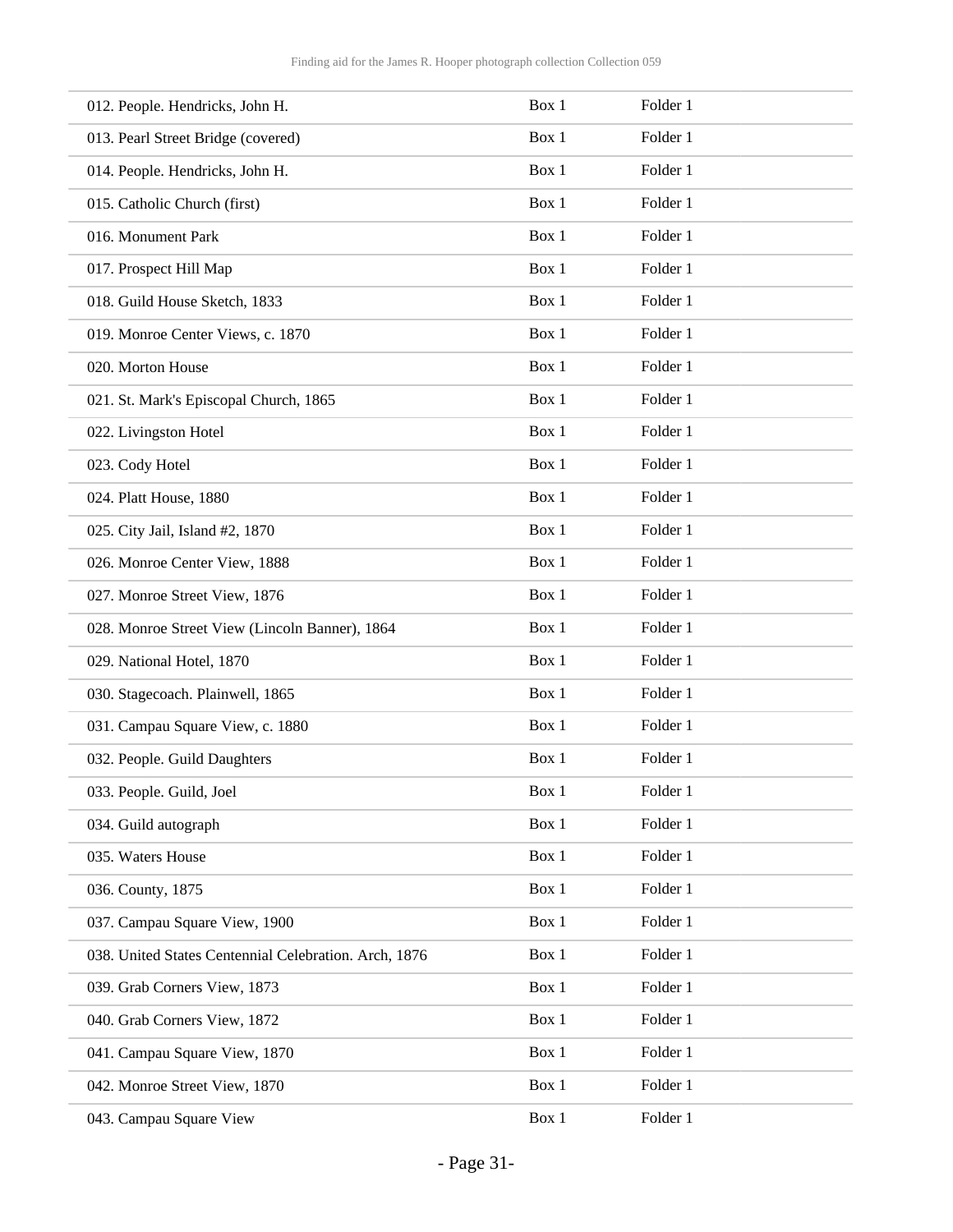| 044. Campau Square View                                   | Box 1 | Folder 1            |
|-----------------------------------------------------------|-------|---------------------|
| 045. Monroe Center View, c. 1870                          | Box 1 | Folder 1            |
| 046. Campau's Platt. Map, c. 1838                         | Box 1 | Folder 1            |
| 047. Veterans Memorial Park, 1872                         | Box 1 | Folder 1            |
| 048. Calkins Law Office                                   | Box 1 | Folder 1            |
| 050. Campau Square View                                   | Box 1 | Folder 1            |
| 051. United States Federal Building                       | Box 1 | Folder 1            |
| 052. Grand River View. Cable Power House                  | Box 1 | Folder 1            |
| 053. Grand Rapids Enquirer, 1844                          | Box 1 | Folder 1            |
| 054. Grand Rapids Enquirer, 1844                          | Box 1 | Folder 1            |
| 055. May Graham                                           | Box 1 | Folder 1            |
| 056. J. F. Porter                                         | Box 1 | Folder 1            |
| 058. Grand River View. Steamboats, c. 1872                | Box 1 | Folder 1            |
| 059. Voigt Milling Company                                | Box 1 | Folder 1            |
| 060. Reeds Lake. Boat Livery                              | Box 1 | Folder 1            |
| 061. W.H. Barrett                                         | Box 1 | Folder 1            |
| 062. Union Station, c. 1870                               | Box 1 | Folder 1            |
| 063. Daniel Ball, c. 1890                                 | Box 1 | Folder 1            |
| 064. Carrie J.                                            | Box 1 | Folder 1            |
| 065. Monroe Street View, c. 1870                          | Box 1 | Folder 1            |
| 066. W.H. Barrett, 1873                                   | Box 1 | Folder 1            |
| 067. L. Jenison                                           | Box 1 | Folder 1            |
| 068. Islander, 1897                                       | Box 1 | Folder 1            |
| 069. Chamber of Commerce, c. 1905                         | Box 1 | Folder 1            |
| 070. Grand, 1905                                          | Box 1 | Folder 1            |
| 071. Grand, 1905                                          | Box 1 | Folder <sub>2</sub> |
| 072. Comstock Store, c. 1880                              | Box 1 | Folder <sub>2</sub> |
| 073. People. Platt, Alonzo, 1880                          | Box 1 | Folder <sub>2</sub> |
| 074. Platt House, c. 1865                                 | Box 1 | Folder <sub>2</sub> |
| 075. Rusche's Store, c. 1880                              | Box 1 | Folder <sub>2</sub> |
| 076. Veteran's Memorial Park, 1910                        | Box 1 | Folder <sub>2</sub> |
| 077. Grand Rapids Sixtieth Anniversary. Wire Walker, 1910 | Box 1 | Folder <sub>2</sub> |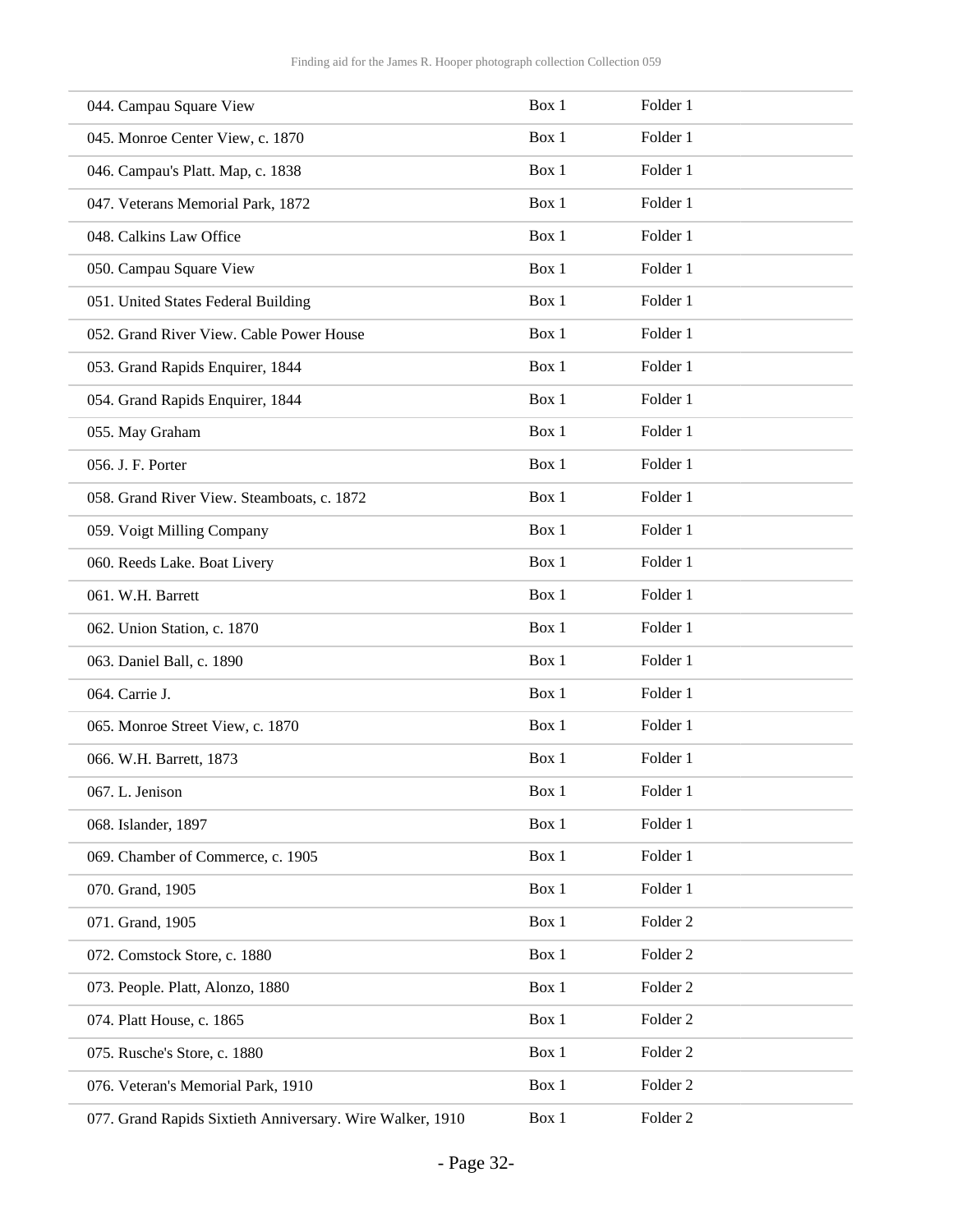#### 078. Blake Store, c. 1940

Box 1 Folder 2

### **General**

Sic, was Oliver Bleake's general store ca. 1850; "Doll House" ca. 1930, later West Michigan Tourist Assoc." Cottage Bar is located behind this building

| 079. Farquahar (Dredge)                                     | Box 1 | Folder <sub>2</sub> |
|-------------------------------------------------------------|-------|---------------------|
| 080. Grand under construction, 1905                         | Box 1 | Folder <sub>2</sub> |
| 081. Grand under construction, 1905                         | Box 1 | Folder <sub>2</sub> |
| 082. Grand under construction, 1905                         | Box 1 | Folder <sub>2</sub> |
| 083. Grand under construction, 1905                         | Box 1 | Folder <sub>2</sub> |
| 084. Houseboat owned by Evening Press, c. 1903              | Box 1 | Folder <sub>2</sub> |
| 085. Houseboat owned by Evening Press, c. 1903              | Box 1 | Folder <sub>2</sub> |
| 086. Florence                                               | Box 1 | Folder <sub>2</sub> |
| 087. Poisson House. Reeds Lake, c. 1885                     | Box 1 | Folder <sub>2</sub> |
| 088. Flood. 1904. Broadway Street, 1904                     | Box 1 | Folder <sub>2</sub> |
| 089. Reeds Lake, c. 1895                                    | Box 1 | Folder <sub>2</sub> |
| 090. Houseboat owned by Evening Press, c. 1903              | Box 1 | Folder <sub>2</sub> |
| 091. Houseboat owned by Evening Press leaving dock, c. 1903 | Box 1 | Folder <sub>2</sub> |
| 092. People. Welsh, George (on houseboat)                   | Box 1 | Folder <sub>2</sub> |
| 093. People. Taylor, Joseph                                 | Box 1 | Folder <sub>2</sub> |
| 094. Swimming (newsboys), 1903                              | Box 1 | Folder <sub>2</sub> |
| 095. Lakeshore and Michigan Southern RR Bridge              | Box 1 | Folder <sub>2</sub> |
| 096. Grand River View                                       | Box 1 | Folder <sub>2</sub> |
| 097. Reeds Lake. Millers Landing                            | Box 1 | Folder <sub>2</sub> |
| 098. O#Wash#Ta#Nong Boat Club, c. 1890                      | Box 1 | Folder <sub>2</sub> |
| 099. Reeds Lake. Miller's Landing                           | Box 1 | Folder <sub>2</sub> |
| 100. United States Federal Building, c. 1879                | Box 1 | Folder <sub>2</sub> |
| 101. St. Mark's Episcopal Church, 1880                      | Box 1 | Folder <sub>2</sub> |
| 102. Emmanuel Lutheran Church                               | Box 1 | Folder <sub>2</sub> |
| 103. Livingston Hotel, c. 1890                              | Box 1 | Folder <sub>2</sub> |
| 104. Monroe Center View, 1888                               | Box 1 | Folder <sub>2</sub> |
| 105. Monroe Center View                                     | Box 1 | Folder <sub>2</sub> |
|                                                             |       |                     |

106. Grand River Canal View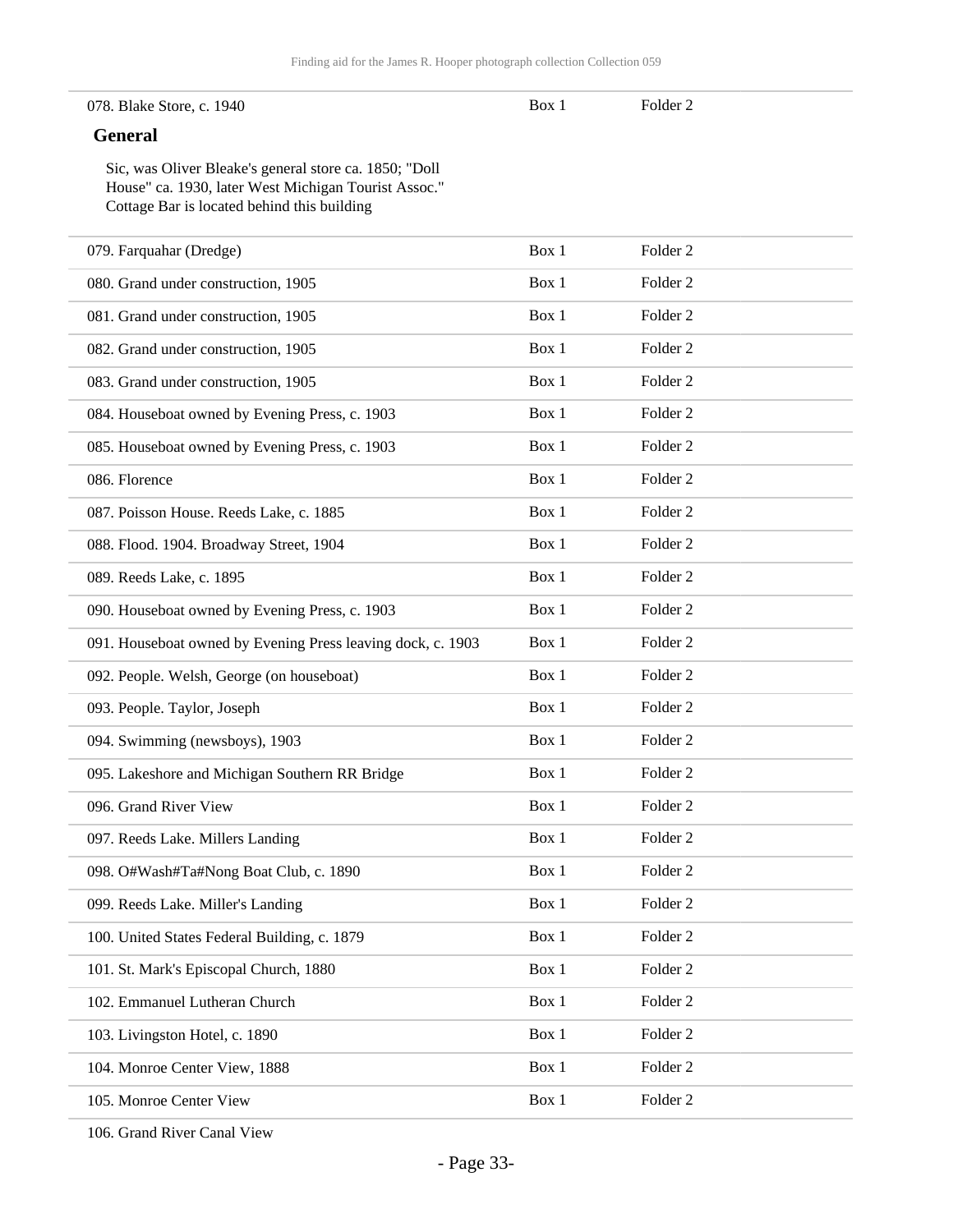|                                                     | Box 1 | Folder <sub>2</sub> |
|-----------------------------------------------------|-------|---------------------|
| 107. Grand River View. G.R.& I. RR Bridge           | Box 1 | Folder <sub>2</sub> |
| 108. People. Newspaper Editors                      | Box 1 | Folder <sub>2</sub> |
| 109. O#Wash#Ta#Nong Club                            | Box 1 | Folder <sub>2</sub> |
| 110. O#Wash#Ta#Nong Club                            | Box 1 | Folder <sub>2</sub> |
| 111. Ludlow (Dredge)                                | Box 1 | Folder <sub>2</sub> |
| 112. People. Langland, George                       | Box 1 | Folder <sub>2</sub> |
| 113. Grand, 1905                                    | Box 1 | Folder <sub>2</sub> |
| 114. Rapids, 1905                                   | Box 1 | Folder <sub>2</sub> |
| 115. Wagon and Hitch                                | Box 1 | Folder <sub>2</sub> |
| 116. Launch race, c. 1903                           | Box 1 | Folder <sub>2</sub> |
| 117. Flood. 1904. South of Wealthy Street, 1904     | Box 1 | Folder <sub>2</sub> |
| 118. Flood. 1904. Olive Street, 1904                | Box 1 | Folder <sub>2</sub> |
| 119. Reeds Lake, 1894                               | Box 1 | Folder <sub>2</sub> |
| 120. Spanish#American War Rally, 1898               | Box 1 | Folder <sub>2</sub> |
| 121. Walker Tavern                                  | Box 1 | Folder <sub>2</sub> |
| 122. Platte River. Lowell (Mich.), c. 1880          | Box 1 | Folder <sub>2</sub> |
| 123. Ada Covered Bridge                             | Box 1 | Folder <sub>2</sub> |
| 124. Ada Covered Bridge                             | Box 1 | Folder <sub>2</sub> |
| 125. Bridge Street Ferry                            | Box 1 | Folder <sub>2</sub> |
| 126. Sport, 1907                                    | Box 1 | Folder <sub>2</sub> |
| 127. Kruizenga Garden. Reeds Lake, 1934             | Box 1 | Folder <sub>2</sub> |
| 129. Hazel A.                                       | Box 1 | Folder <sub>2</sub> |
| 130. Campau Square View, 1880                       | Box 1 | Folder <sub>2</sub> |
| 131. Reeds Lake. Woodcliff Park, c. 1910            | Box 1 | Folder <sub>2</sub> |
| 132. Fallasburg Covered Bridge                      | Box 1 | Folder <sub>2</sub> |
| 133. Bridge Street Bridge (#3). Covered, c. 1884    | Box 1 | Folder <sub>2</sub> |
| 134. Bridge Street Bridge (#4). Pony Truss, c. 1891 | Box 1 | Folder <sub>2</sub> |
| 135. Bridge Street Bridge (#5). Concrete Arch, 1903 | Box 1 | Folder <sub>2</sub> |
| 136. Pearl Street Bridge (#1). Covered              | Box 1 | Folder <sub>2</sub> |
| 137. Pearl Street Bridge (#2). Truss                | Box 1 | Folder <sub>2</sub> |
| 138. Fulton Street Bridge, c. 1922                  | Box 1 | Folder <sub>2</sub> |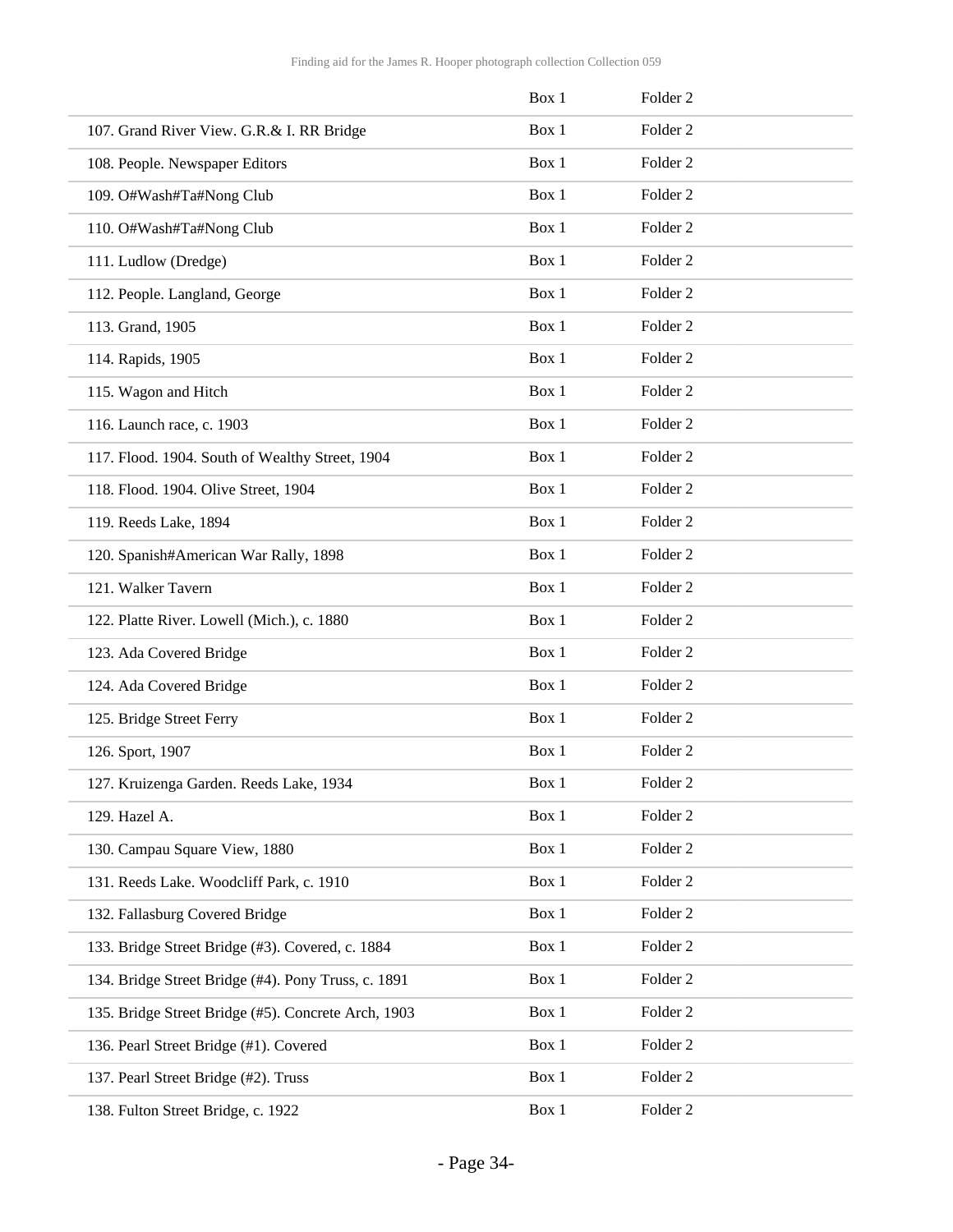| 139. Pearl Street Bridge (#3), 1922                        | Box 1 | Folder <sub>2</sub> |
|------------------------------------------------------------|-------|---------------------|
| 140. Leonard Street Bridge (#1). Covered                   | Box 1 | Folder <sub>2</sub> |
| 141. Leonard Street Bridge (#2)                            | Box 1 | Folder <sub>2</sub> |
| 142. Leonard Street Bridge (#3)                            | Box 1 | Folder <sub>2</sub> |
| 143. Fulton Street Bridge                                  | Box 1 | Folder <sub>2</sub> |
| 144. Grand River View. Dam                                 | Box 1 | Folder <sub>2</sub> |
| 145. Railroad Bridge                                       | Box 1 | Folder <sub>2</sub> |
| 146. Pearl Street View, c. 1870                            | Box 1 | Folder <sub>2</sub> |
| 147a. Grand River Views. Log Jam, 1883                     | Box 1 | Folder <sub>2</sub> |
| 147b. Grand River Views. Log Jam. D&M RR Bridge, 1883      | Box 1 | Folder <sub>2</sub> |
| 147c. Grand River Views. Log Jam, 1883                     | Box 1 | Folder <sub>2</sub> |
| 147d. Grand River Views. Log Jam. Leonard St. Bridge, 1883 | Box 1 | Folder <sub>2</sub> |
| 147e. Grand River Views. Log Jam, 1883                     | Box 1 | Folder <sub>2</sub> |
| 147f. Grand River Views. Log Jam, 1883                     | Box 1 | Folder <sub>2</sub> |
| 148a. Barnard House (Hotel), c. 1900                       | Box 1 | Folder <sub>2</sub> |
| 148b. Wilson Wagon Works, c. 1900                          | Box 1 | Folder <sub>2</sub> |
| 148c. Livery Stable, c. 1900                               | Box 1 | Folder <sub>2</sub> |
| 148d. Grand Rapids Carriage Works, c. 1900                 | Box 1 | Folder <sub>2</sub> |
| 148e. Grand Rapids Paint and Wood Finishing Co., c. 1900   | Box 1 | Folder <sub>2</sub> |
| 148f. Wood Carriage Company, c. 1900                       | Box 1 | Folder <sub>2</sub> |
| 149a. Grand River Views. Log Jam. D&M RR Bridge, 1883      | Box 1 | Folder <sub>2</sub> |
| 149b. Grand River Views. Log Jam. D&M RR Bridge, 1883      | Box 1 | Folder <sub>2</sub> |
| 149c. Grand River Views. Log Jam. D&M RR Bridge, 1883      | Box 1 | Folder <sub>2</sub> |
| 149d. Grand River Views. Log Jam. D&M RR Bridge, 1883      | Box 1 | Folder <sub>2</sub> |
| 149e. Grand River Views. Log Jam. Leonard St. Bridge, 1883 | Box 1 | Folder <sub>2</sub> |
| 150a. Grand River Views. Log Jam. D&M RR Bridge, 1883      | Box 1 | Folder <sub>2</sub> |
| 150b. Grand River Views. Log Jam. D&M RR Bridge, 1883      | Box 1 | Folder <sub>2</sub> |
| 150c. Grand River Views. Log Jam. D&M RR Bridge, 1883      | Box 1 | Folder <sub>2</sub> |
| 150d. Grand River Views. Log Jam. D&M RR Bridge, 1883      | Box 1 | Folder <sub>2</sub> |
| 151. Grand River View, c. 1880                             | Box 1 | Folder 3            |
| 152. Bridge Street Ferry, c. 1920                          | Box 1 | Folder 3            |
| 153. Statue. Spanish#American War Veteran, 1928            | Box 1 | Folder 3            |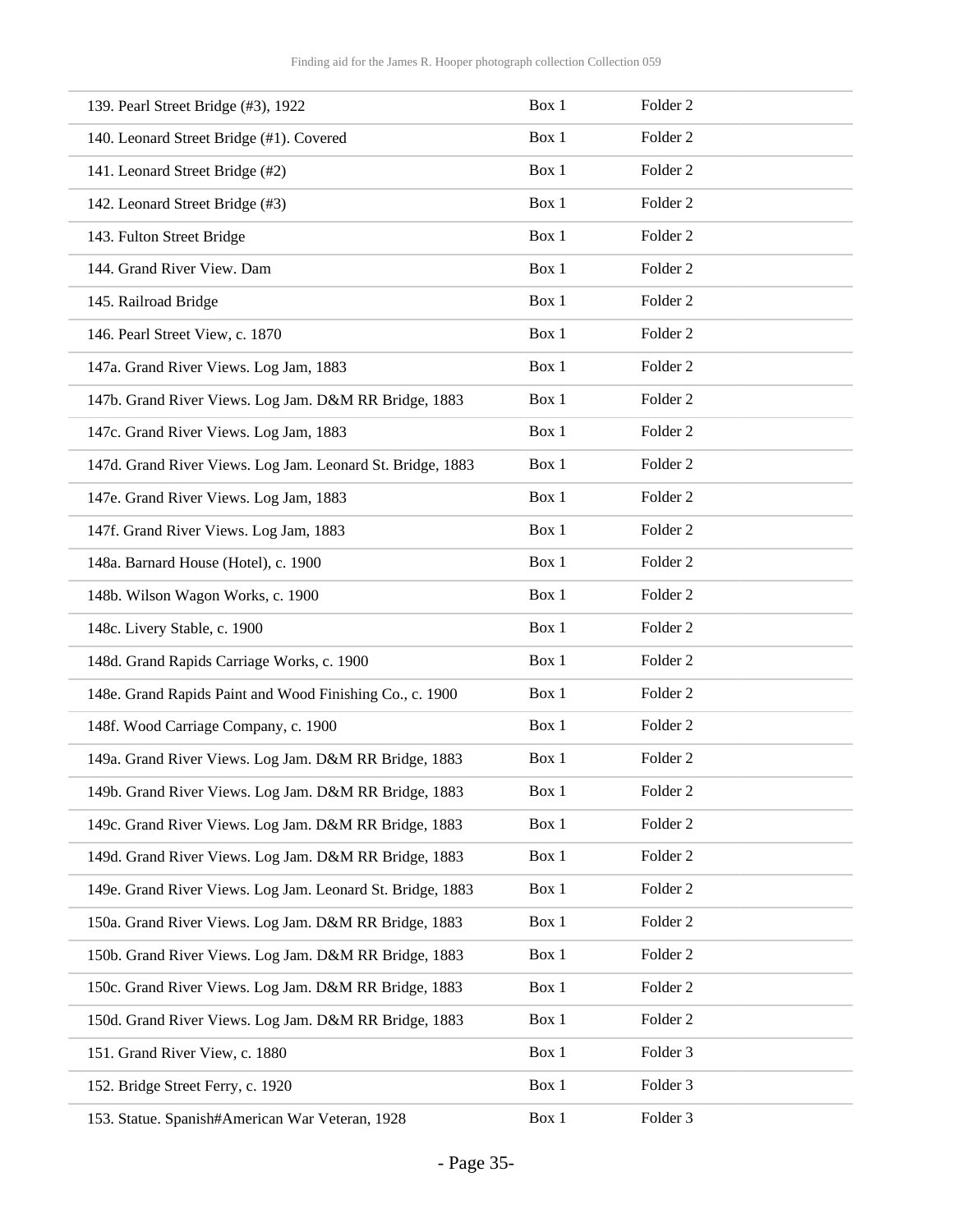| 154. Grand Army of the Republic Officers, 1925       | Box 1 | Folder <sub>3</sub> |
|------------------------------------------------------|-------|---------------------|
| 155. Hayes Manufacturing Company. Demolition, 1940   | Box 1 | Folder <sub>3</sub> |
| 156. Grand River View                                | Box 1 | Folder <sub>3</sub> |
| 157. Bissell Carpet Sweeper Company                  | Box 1 | Folder 3            |
| 158. Kelloggsville (Mich.). Halfway House, 1924      | Box 1 | Folder <sub>3</sub> |
| 159. Ann Street Bridge, 1906                         | Box 1 | Folder <sub>3</sub> |
| 160. Campau Square View, 1930                        | Box 1 | Folder <sub>3</sub> |
| 161. Lakeside Club, c. 1904                          | Box 1 | Folder <sub>3</sub> |
| 162a. Logging. Grand Haven (Mich.), 1880             | Box 1 | Folder <sub>3</sub> |
| 162b. Logging, c. 188                                | Box 1 | Folder <sub>3</sub> |
| 162c. Logging. Big Wheel, c. 1880                    | Box 1 | Folder <sub>3</sub> |
| 162d. Logging. Arcadia (Mich.), 1912                 | Box 1 | Folder 3            |
| 163a. Logging. Oxen Yoke                             | Box 1 | Folder <sub>3</sub> |
| 163b. Logging, c. 1880                               | Box 1 | Folder <sub>3</sub> |
| 163c. Logging, c. 1880                               | Box 1 | Folder <sub>3</sub> |
| 164. Sixth Street Bridge                             | Box 1 | Folder <sub>3</sub> |
| 165. Fulton Street Bridge                            | Box 1 | Folder 3            |
| 166. People. Dean, Private (US Cavalry)              | Box 1 | Folder <sub>3</sub> |
| 167. Market Street View, 1857                        | Box 1 | Folder <sub>3</sub> |
| 168. Pearl Street View, 1870                         | Box 1 | Folder <sub>3</sub> |
| 169. Marris House                                    | Box 1 | Folder 3            |
| 169. Marris House                                    | Box 1 | Folder 3            |
| 170. Stagecoach handbill, c. 1854                    | Box 1 | Folder 3            |
| 171. White House, c. 1888                            | Box 1 | Folder 3            |
| 172. Toll Gate. Fulton Street at Robinson Road, 1894 | Box 1 | Folder 3            |
| 173. Road construction                               | Box 1 | Folder 3            |
| 174. Collins School, 1908                            | Box 1 | Folder 3            |
| 175. Corduroy Road                                   | Box 1 | Folder 3            |
| 176. Map. Railroad routes in Grand Rapids (Mich.)    | Box 1 | Folder 3            |
| 177. Map. Indian Trails into Grand Rapids (Mich.)    | Box 1 | Folder 3            |
| 178. Pike House                                      | Box 1 | Folder 3            |
| 179. Lyon House                                      | Box 1 | Folder 3            |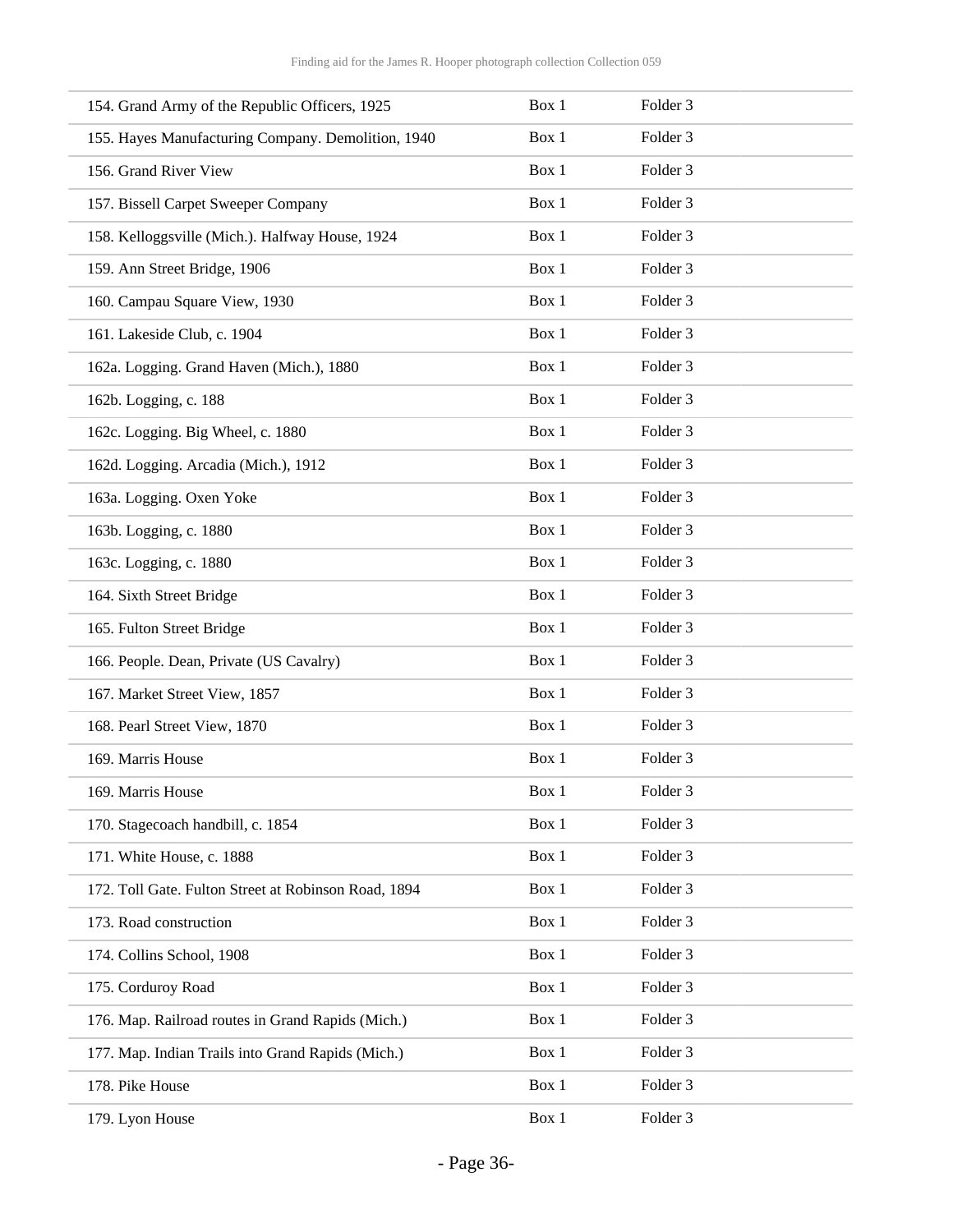| 180. Hatch House                                             | Box 1 | Folder <sub>3</sub> |
|--------------------------------------------------------------|-------|---------------------|
| 181. Octagon House (blocks)                                  | Box 1 | Folder <sub>3</sub> |
| 182. Jones Octagon House (cobblestones)                      | Box 1 | Folder <sub>3</sub> |
| 183. Leavitt House                                           | Box 1 | Folder <sub>3</sub> |
| 184. Noble House                                             | Box 1 | Folder <sub>3</sub> |
| 185. Turner House                                            | Box 1 | Folder <sub>3</sub> |
| 186. Jarvis House                                            | Box 1 | Folder <sub>3</sub> |
| 188. Morton House Livery, 1900                               | Box 1 | Folder <sub>3</sub> |
| 189. Morton House Livery                                     | Box 1 | Folder <sub>3</sub> |
| 190. Grand River Views. Log Jam. Grand Trunk RR Bridge, 1883 | Box 1 | Folder <sub>3</sub> |
| 191. Grand River Views. Log Jam. D&M RR Bridge, 1883         | Box 1 | Folder <sub>3</sub> |
| 192. Grand River Views. Log Jam. G.T.&W RR Bridge, 1883      | Box 1 | Folder <sub>3</sub> |
| 193. Grand River Views. Log Jam. Floating Spans, 1883        | Box 1 | Folder <sub>3</sub> |
| 194. Grand River Views. Log Jam. Floating Spans, 1883        | Box 1 | Folder <sub>3</sub> |
| 195. Grand River Views. Log Jam, 1883                        | Box 1 | Folder <sub>3</sub> |
| 196. Wagon. Western Beef Co.                                 | Box 1 | Folder <sub>3</sub> |
| 197. Western Beef Company                                    | Box 1 | Folder <sub>3</sub> |
| 199. Plainfield School                                       | Box 1 | Folder <sub>3</sub> |
| 200. Saw Mills. Grand River                                  | Box 1 | Folder <sub>3</sub> |
| 201. Grand Rapids & Indian RR Office, c. 1870                | Box 1 | Folder <sub>3</sub> |
| 202. Union Station and Shanty Town                           | Box 1 | Folder <sub>3</sub> |
| 203. Logging. Grand Rapids (Mich.), c. 1880                  | Box 1 | Folder 3            |
| 204. Grand River Lumber Mills, c. 1873                       | Box 1 | Folder 3            |
| 205. Sturgeon, 1906                                          | Box 1 | Folder 3            |
| 206. Plainfield and Leonard View, 1865                       | Box 1 | Folder 3            |
| 207. Grand Rapids View. REO Automobile, 1909                 | Box 1 | Folder 3            |
| 208. Grand River View. Log Jam. D&M RR Bridge, 1883          | Box 1 | Folder 3            |
| 209. Grand River View. Log Jam, 1883                         | Box 1 | Folder 3            |
| 210. Avery House                                             | Box 1 | Folder 3            |
| 211. Avery House. Interior                                   | Box 1 | Folder 3            |
| 212. Wilmarth House                                          | Box 1 | Folder 3            |
| 213. Wilmarth House. Interior                                | Box 1 | Folder 3            |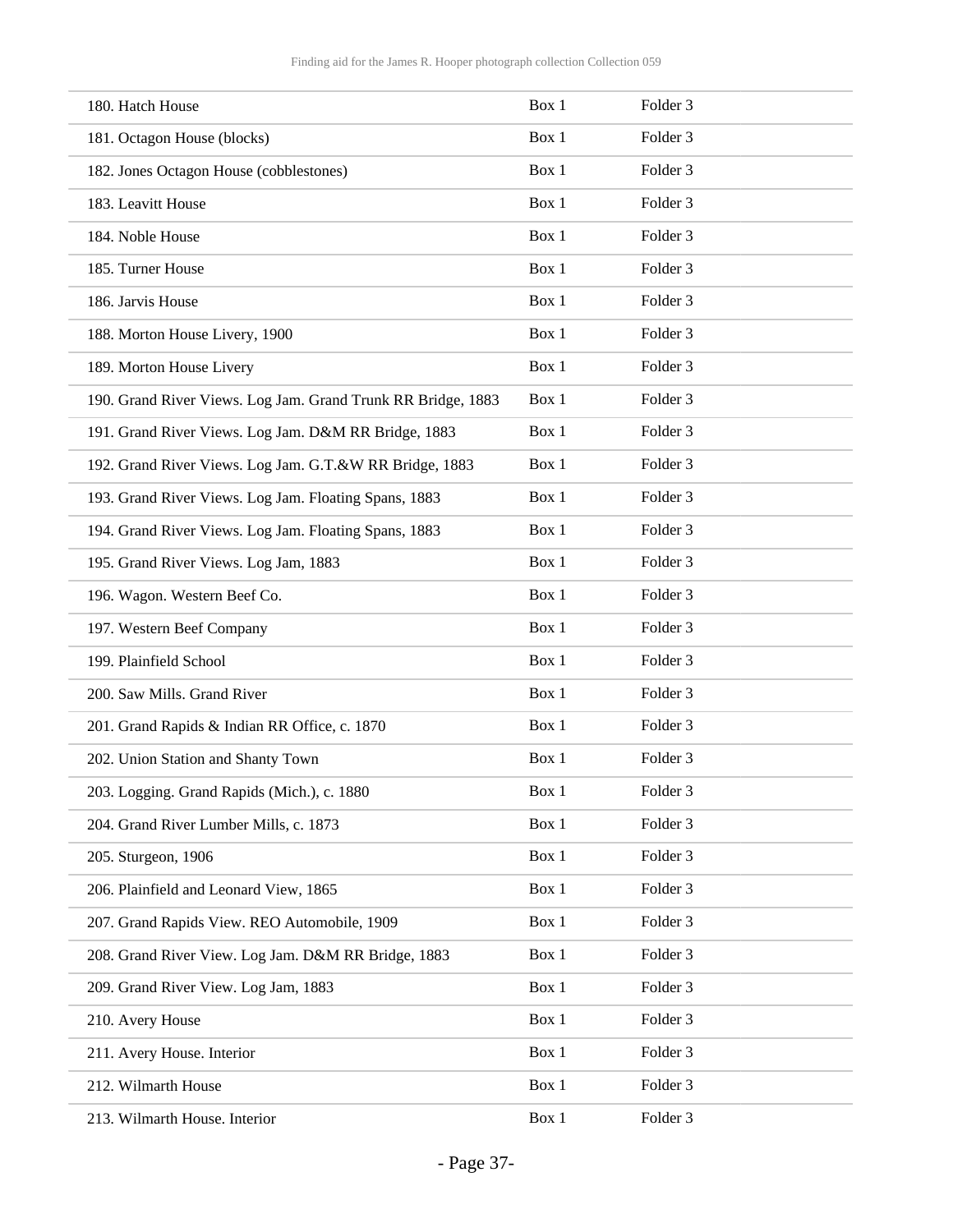| 214. Grand River View. Log Jam. C&WM RR Bridge, 1883         | Box 1 | Folder 3            |
|--------------------------------------------------------------|-------|---------------------|
| 215. School #2 (Division Street), 1869                       | Box 1 | Folder <sub>3</sub> |
| 216. People. Thurston the Magician                           | Box 1 | Folder 3            |
| 217. Logging. River Drivers, c. 1880                         | Box 1 | Folder 3            |
| 218. Big Wheels                                              | Box 1 | Folder 3            |
| 219. Logging. River Drivers, c. 1880                         | Box 1 | Folder <sub>3</sub> |
| 220. Muskegon Booming Company Sorting Grounds, c. 1880       | Box 1 | Folder 3            |
| 221. Logging. Loading sleds, c. 1880                         | Box 1 | Folder 3            |
| 222. Logging. River Rollway, c. 1880                         | Box 1 | Folder 3            |
| 223. Log Mark                                                | Box 1 | Folder <sub>3</sub> |
| 224. Logging. Wanigan, c. 1890                               | Box 1 | Folder 3            |
| 225. Tornado Damage. Vanderwerk's Grocery, 1904              | Box 1 | Folder 3            |
| 226. Flood. 1904. Basement Eagle Hotel, 1904                 | Box 1 | Folder 3            |
| 227. Flood. 1904. Market Street, 1904                        | Box 1 | Folder <sub>3</sub> |
| 228. Flood. 1904. West Leonard Street, 1904                  | Box 1 | Folder 3            |
| 229. Flood. 1904. West Leonard Street, 1904                  | Box 1 | Folder 3            |
| 230. Flood. 1904. 10th Street, 1904                          | Box 1 | Folder 3            |
| 231. Flood. 1904. Turner Street, 1904                        | Box 1 | Folder 4            |
| 232. Logging. Log Drive, c. 1880                             | Box 1 | Folder 4            |
| 233. Logging. Grand Rapids (Mich.), c. 1880                  | Box 1 | Folder 4            |
| 234. United States Centennial Celebration. Lyon Street, 1876 | Box 1 | Folder 4            |
| 235. Doornick House                                          | Box 1 | Folder 4            |
| 236. United States Centennial Celebration. Monroe Ctr., 1876 | Box 1 | Folder 4            |
| 237. United States Centennial Celebration. Monroe Ctr., 1876 | Box 1 | Folder 4            |
| 238. United States Centennial Celebration. Monroe St., 1876  | Box 1 | Folder 4            |
| 239. Campau Square View                                      | Box 1 | Folder 4            |
| 240. Morton House (Hotel), c. 1882                           | Box 1 | Folder 4            |
| 241. Campau Square View, c. 1870                             | Box 1 | Folder 4            |
| 242. Monroe Center View, c. 1895                             | Box 1 | Folder 4            |
| 243. Lovett Building, c. 1870                                | Box 1 | Folder 4            |
| 244. Market Street View, c. 1870                             | Box 1 | Folder 4            |
| 245. Grand Rapids View                                       | Box 1 | Folder 4            |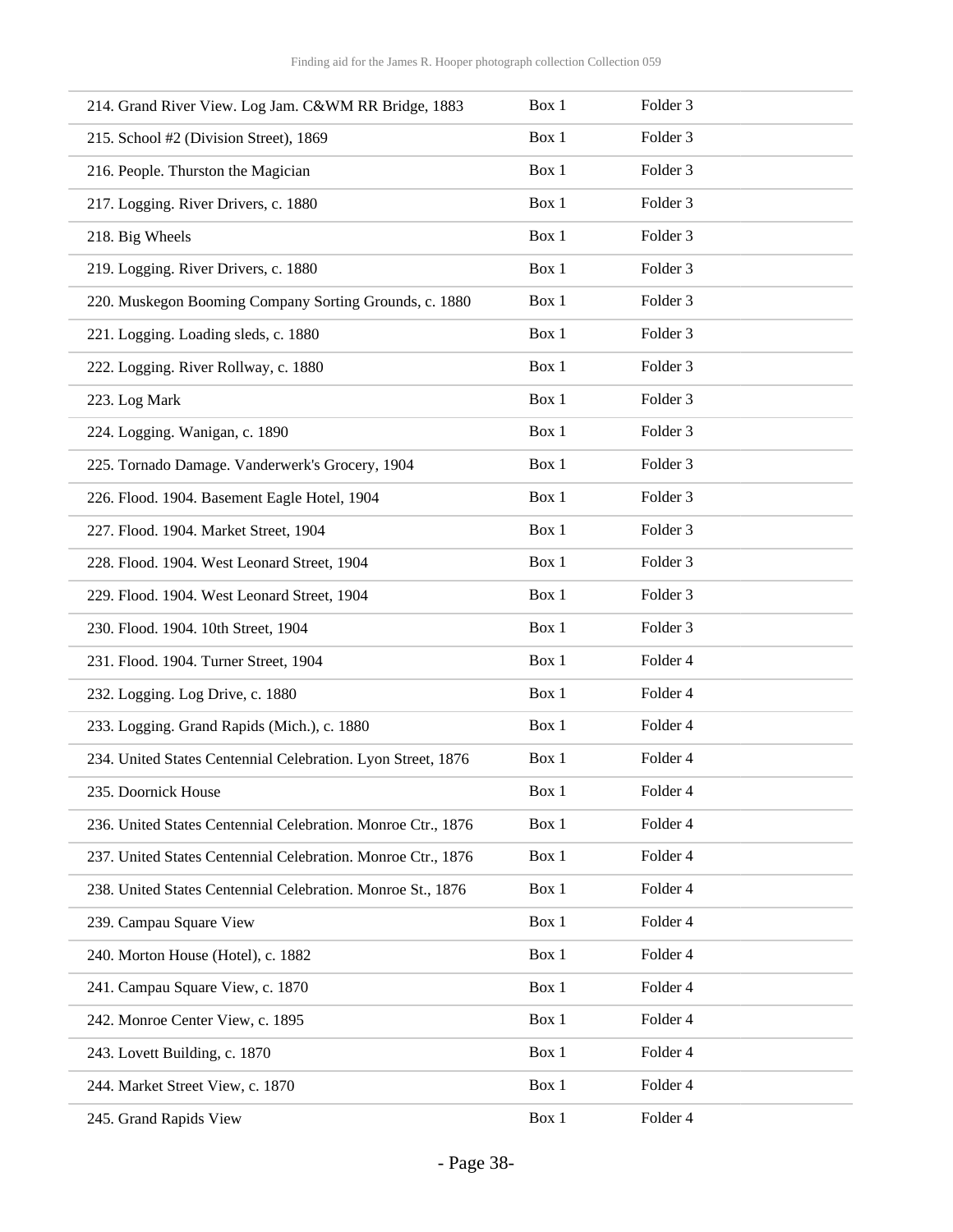| 246. Grand Rapids View                          | Box 1 | Folder 4            |
|-------------------------------------------------|-------|---------------------|
| 247. Grand Rapids View                          | Box 1 | Folder 4            |
| 248. Grand Rapids View                          | Box 1 | Folder 4            |
| 249. City Hall, c. 1900                         | Box 1 | Folder 4            |
| 250. Grand Rapids Pumping Station               | Box 1 | Folder 4            |
| 251. Grand River Views                          | Box 1 | Folder 4            |
| 252. County Building, 1894                      | Box 1 | Folder <sub>4</sub> |
| 253. Grand Rapids Refrigerator Company, c. 1894 | Box 1 | Folder 4            |
| 254. Sligh Furniture Company, c. 1894           | Box 1 | Folder 4            |
| 255. Police Headquarters, c. 1900               | Box 1 | Folder 4            |
| 256. Fire Station #4                            | Box 1 | Folder 4            |
| 257. Butterworth Hospital, c. 1890              | Box 1 | Folder 4            |
| 258. Blodgett Hospital, c. 1886                 | Box 1 | Folder 4            |
| 259. Masonic Home, 1894                         | Box 1 | Folder 4            |
| 260. St. John's Catholic Home                   | Box 1 | Folder 4            |
| 261. YMCA, 1894                                 | Box 1 | Folder 4            |
| 262. Oriel Cabinet Company                      | Box 1 | Folder 4            |
| 263. Berkey and Gay Furniture Company           | Box 1 | Folder 4            |
| 264. Berkey and Gay Furniture Company           | Box 1 | Folder 4            |
| 265. Central High School                        | Box 1 | Folder 4            |
| 266. Monroe Center View, 1894                   | Box 1 | Folder 4            |
| 267. Grand Rapids Brass Company                 | Box 1 | Folder 4            |
| 268. Grand Rapids Cycle Company                 | Box 1 | Folder 4            |
| 269. Michigan Trust Company                     | Box 1 | Folder 4            |
| 270. Widdicomb Building                         | Box 1 | Folder 4            |
| 271. Grand Rapids Brush Company                 | Box 1 | Folder 4            |
| 272. Union Station Train Shed, c. 1900          | Box 1 | Folder 4            |
| 273. Fox Building                               | Box 1 | Folder 4            |
| 274. Bissell Carpet Sweeper Company             | Box 1 | Folder 4            |
| 275. Reeds Lake                                 | Box 1 | Folder 4            |
| 276. Blodgett Building                          | Box 1 | Folder 4            |
| 277. Union Station, c. 1900                     | Box 1 | Folder 4            |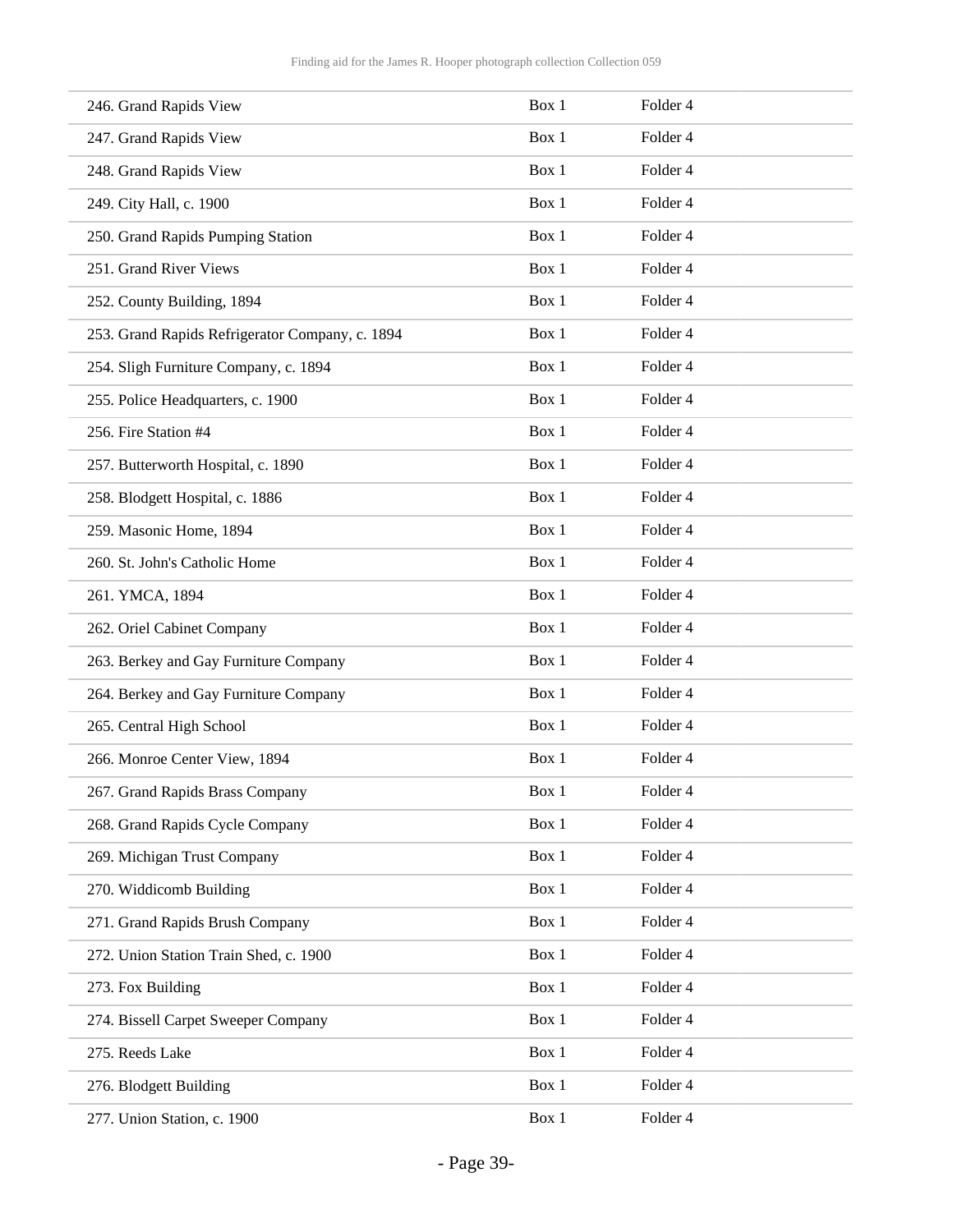| 278. Flood. 1904. Fulton Street, 1904                          | Box 1 | Folder 4            |
|----------------------------------------------------------------|-------|---------------------|
| 279. Flood. 1904. Leonard Street, 1904                         | Box 1 | Folder 4            |
| 280. Flood. 1904. Broadway Street, 1904                        | Box 1 | Folder 4            |
| 281. Flood. 1904. Fourth Street, 1904                          | Box 1 | Folder 4            |
| 282. Flood. 1904. Broadway Street, 1904                        | Box 1 | Folder 4            |
| 283. Flood. 1904, 1904                                         | Box 1 | Folder <sub>4</sub> |
| 284. Flood. 1904. Evening Press Newsboys Building, 1904        | Box 1 | Folder 4            |
| 285. Flood. 1904. Bridge Street, 1904                          | Box 1 | Folder 4            |
| 286. People. Quimby, I.L.                                      | Box 1 | Folder 4            |
| 287. American Steam Laundry, c. 1886                           | Box 1 | Folder 4            |
| 288. People. Idema, Henry                                      | Box 1 | Folder 4            |
| 289. People. Otte, Adrian                                      | Box 1 | Folder 4            |
| 290. Tornado damage. Oakdale Church, 1904                      | Box 1 | Folder 4            |
| 292. Flood. 1904. City Gas Works, 1904                         | Box 1 | Folder 4            |
| 293. Flood. 1904. Bridge Street, 1904                          | Box 1 | Folder 4            |
| 294. Union Station Train Shed, 1905                            | Box 1 | Folder 4            |
| 295. Locomotive. Detroit, Grand Rapids & West. #6              | Box 1 | Folder 4            |
| 296. Locomotive. Pere Marquette #396                           | Box 1 | Folder 4            |
| 297. Locomotive. Pere Marquette #394, 1902                     | Box 1 | Folder 4            |
| 298. Locomotive. Pere Marquette #288, 1908                     | Box 1 | Folder 4            |
| 299. Manistee River RR Bridge                                  | Box 1 | Folder 4            |
| 300. Locomotive. Chicago & West. Mich. #37, 1880               | Box 1 | Folder 4            |
| 301. Locomotive. Detroit, Lansing & North. #12, 1882           | Box 1 | Folder 5            |
| 302. Locomotive. Detroit, Lansing & North. #8, 1888            | Box 1 | Folder 5            |
| 303. Locomotive. Detroit, Lansing & North. #4, 1878            | Box 1 | Folder 5            |
| 304. Train. D.L.& L.M. RR, 1874                                | Box 1 | Folder 5            |
| 305. Logging. Train, c. 1880                                   | Box 1 | Folder 5            |
| 306. Shay Locomotive. Six Lakes (Mich.), c. 1880               | Box 1 | Folder 5            |
| 307. Shay Locomotive. Woodville (Mich.), c. 1880               | Box 1 | Folder 5            |
| 308. Steam Tractor with Sled Train. Cheboygan (Mich.), c. 1880 | Box 1 | Folder 5            |
| 309. Muir House                                                | Box 1 | Folder 5            |
| 310. People. Muir, John                                        | Box 1 | Folder 5            |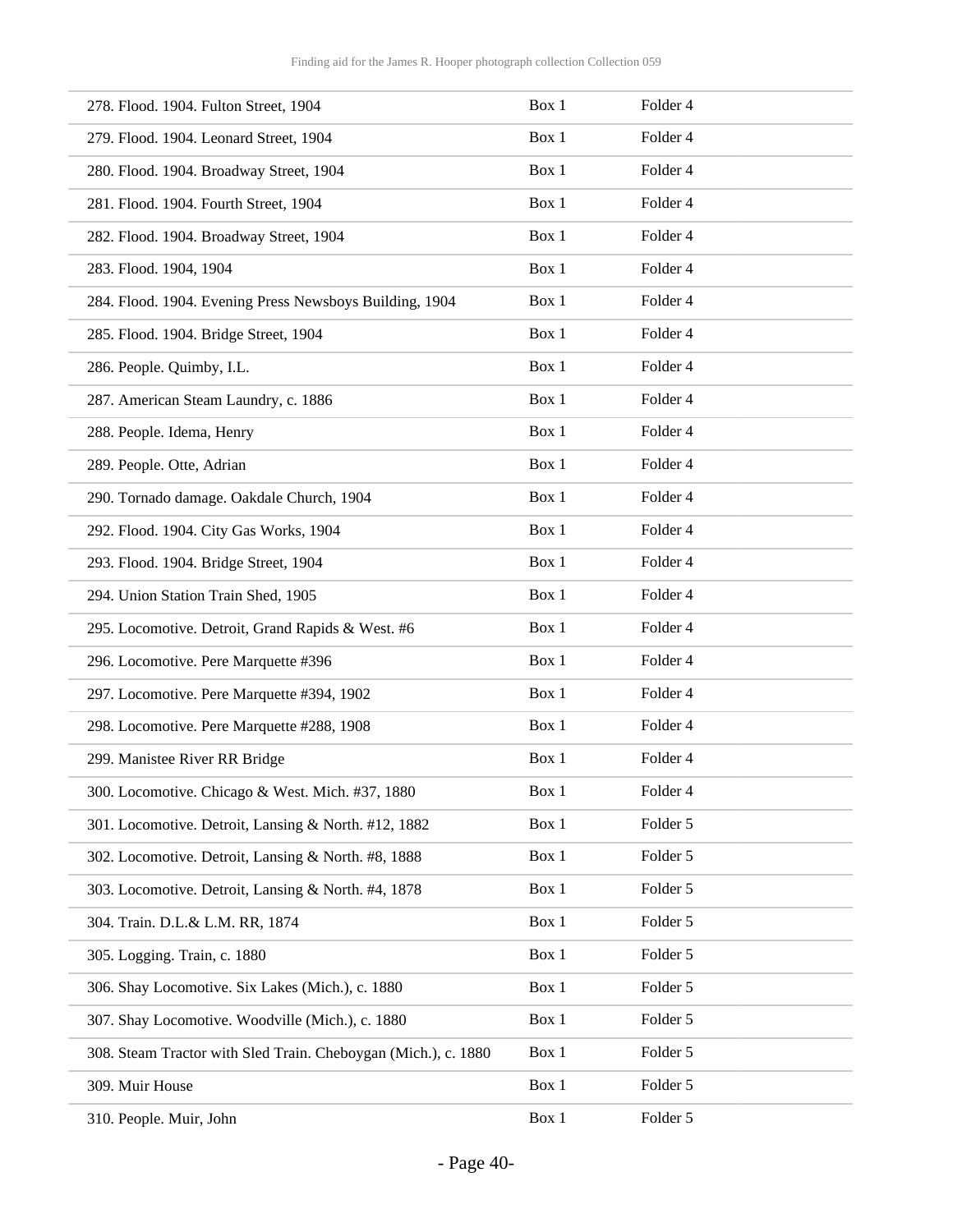| 311. Bloomer Farm, 1914                              | Box 1 | Folder 5 |
|------------------------------------------------------|-------|----------|
| 312. Tornado damage. Oakdale Park C.R. Church Marker | Box 1 | Folder 5 |
| 313. Grand River View. East side canal, 1870         | Box 1 | Folder 5 |
| 314. Railroad Timetable, 1876                        | Box 1 | Folder 5 |
| 315. Luce Block. Collapse, 1901                      | Box 1 | Folder 5 |
| 316. Police, 1892                                    | Box 1 | Folder 5 |
| 317. Police, 1891                                    | Box 1 | Folder 5 |
| 318. Police. Patrol Wagon, c. 1890                   | Box 1 | Folder 5 |
| 319. Chamber of Commerce. Excursion, 1900            | Box 1 | Folder 5 |
| 320. Automobile. Zentz Bros.                         | Box 1 | Folder 5 |
| 321. Automobile. Zentz Bros., 1900                   | Box 1 | Folder 5 |
| 322. Central High School                             | Box 1 | Folder 5 |
| 323. Union Station, 1899                             | Box 1 | Folder 5 |
| 324. Wolverine Bicycle Club, 1895                    | Box 1 | Folder 5 |
| 325. People. Newspaper Editors, 1906                 | Box 1 | Folder 5 |
| 326. Newspaper editors. Dinner, 1919                 | Box 1 | Folder 5 |
| 327. Log Marks and End Marks                         | Box 1 | Folder 5 |
| 328. Logging, c. 1880                                | Box 1 | Folder 5 |
| 329. Logging. Oxen yoke                              | Box 1 | Folder 5 |
| 330. Police, 1917                                    | Box 1 | Folder 5 |
| 331. Police, 1917                                    | Box 1 | Folder 5 |
| 332. Police. Motorcycle Patrol, 1920                 | Box 1 | Folder 5 |
| 333. Police, 1917                                    | Box 1 | Folder 5 |
| 334. Police. Detectives, 1917                        | Box 1 | Folder 5 |
| 335. Metropolitan Club, 1917                         | Box 1 | Folder 5 |
| 336. Water Reservoir Break. Newberry Street, 1900    | Box 1 | Folder 5 |
| 337. Water Reservoir Break. Newberry Street, 1900    | Box 1 | Folder 5 |
| 338. Water Reservoir Break. Livingston Street, 1900  | Box 1 | Folder 5 |
| 339. Water Reservoir Break, 1900                     | Box 1 | Folder 5 |
| 340. Water Reservoir Break. Newberry Street, 1900    | Box 1 | Folder 5 |
| 342. Water Reservoir Break. Coit Avenue, 1900        | Box 1 | Folder 5 |
| 343. Water Reservoir Break, 1900                     | Box 1 | Folder 5 |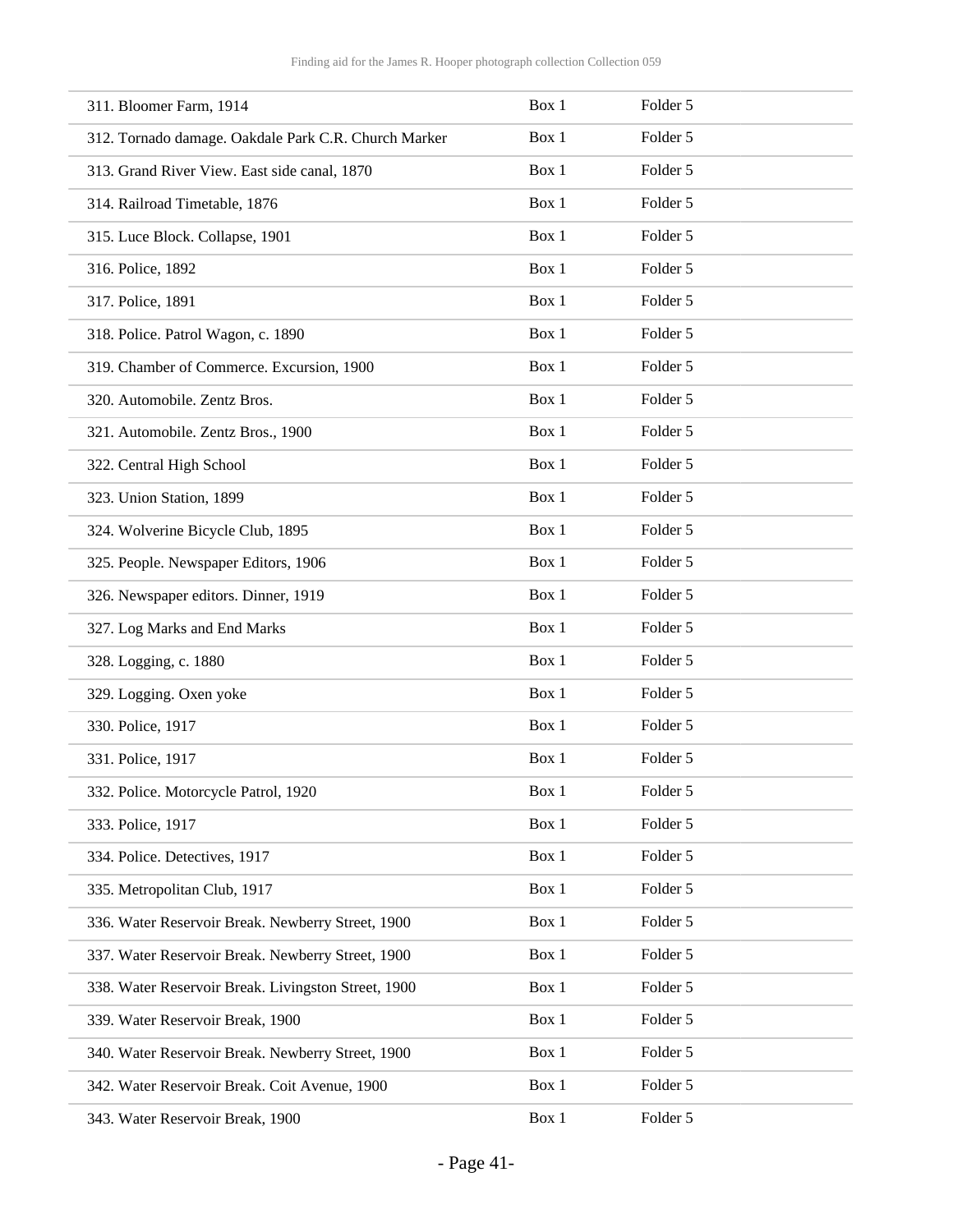| 344. Cumings House, c. 1922                               | Box 1 | Folder 5 |
|-----------------------------------------------------------|-------|----------|
| 345. Islands #3 & #4, c. 1890                             | Box 1 | Folder 5 |
| 346. East Side Canal                                      | Box 1 | Folder 5 |
| 347. Grand River View                                     | Box 1 | Folder 5 |
| 348. East Side Canal                                      | Box 1 | Folder 5 |
| 349. Grand River View, 1926                               | Box 1 | Folder 5 |
| 350. Grand River View, 1926                               | Box 1 | Folder 5 |
| 351. Grand River View, 1926                               | Box 1 | Folder 5 |
| 352. Grand River View, 1926                               | Box 1 | Folder 5 |
| 353. Water Reservoir Break. Newberry Street, 1900         | Box 1 | Folder 5 |
| 354. Water Reservoir Break, 1900                          | Box 1 | Folder 5 |
| 355. Water Reservoir Break, 1900                          | Box 1 | Folder 5 |
| 356. West Side Canal                                      | Box 1 | Folder 5 |
| 357. West Side Canal. Consumers Power Company             | Box 1 | Folder 5 |
| 358. Bridge Street Bridge. Demolition, c. 1884            | Box 1 | Folder 5 |
| 359. Pearl Street View                                    | Box 1 | Folder 5 |
| 360. Water Reservoir Break. Map, 1900                     | Box 1 | Folder 5 |
| 361. People. Golfers, c. 1920                             | Box 1 | Folder 5 |
| 362. Flood. 1904. Bridge Street. Fire Wagon, 1904         | Box 1 | Folder 5 |
| 363. Big Wheels, c. 1880                                  | Box 1 | Folder 5 |
| 364. Hemlock Trees, c. 1890                               | Box 1 | Folder 5 |
| 365. Logging. Big Wheels. Slocum's Grove (Mich.), c. 1890 | Box 1 | Folder 5 |
| 366. Logging. West Michigan Lumber Co. Camp, c. 1890      | Box 1 | Folder 5 |
| 367. Grand River Views. Log Jam, 1883                     | Box 1 | Folder 5 |
| 368. Logging                                              | Box 1 | Folder 5 |
| 369. Wonderly & Company Mill, c. 1870                     | Box 1 | Folder 5 |
| 370. Bicycle Club, 1885                                   | Box 1 | Folder 5 |
| 371. Knights Templar Parade, c. 1887                      | Box 2 | Folder 1 |
| 372. People. Woodcock, Ed H., c. 1885                     | Box 2 | Folder 1 |
| 373. Monroe Center View. Lincoln Election Banner, 1864    | Box 2 | Folder 1 |
| 374. Monroe Street View                                   | Box 2 | Folder 1 |
| 375. St. Andrew's Church                                  | Box 2 | Folder 1 |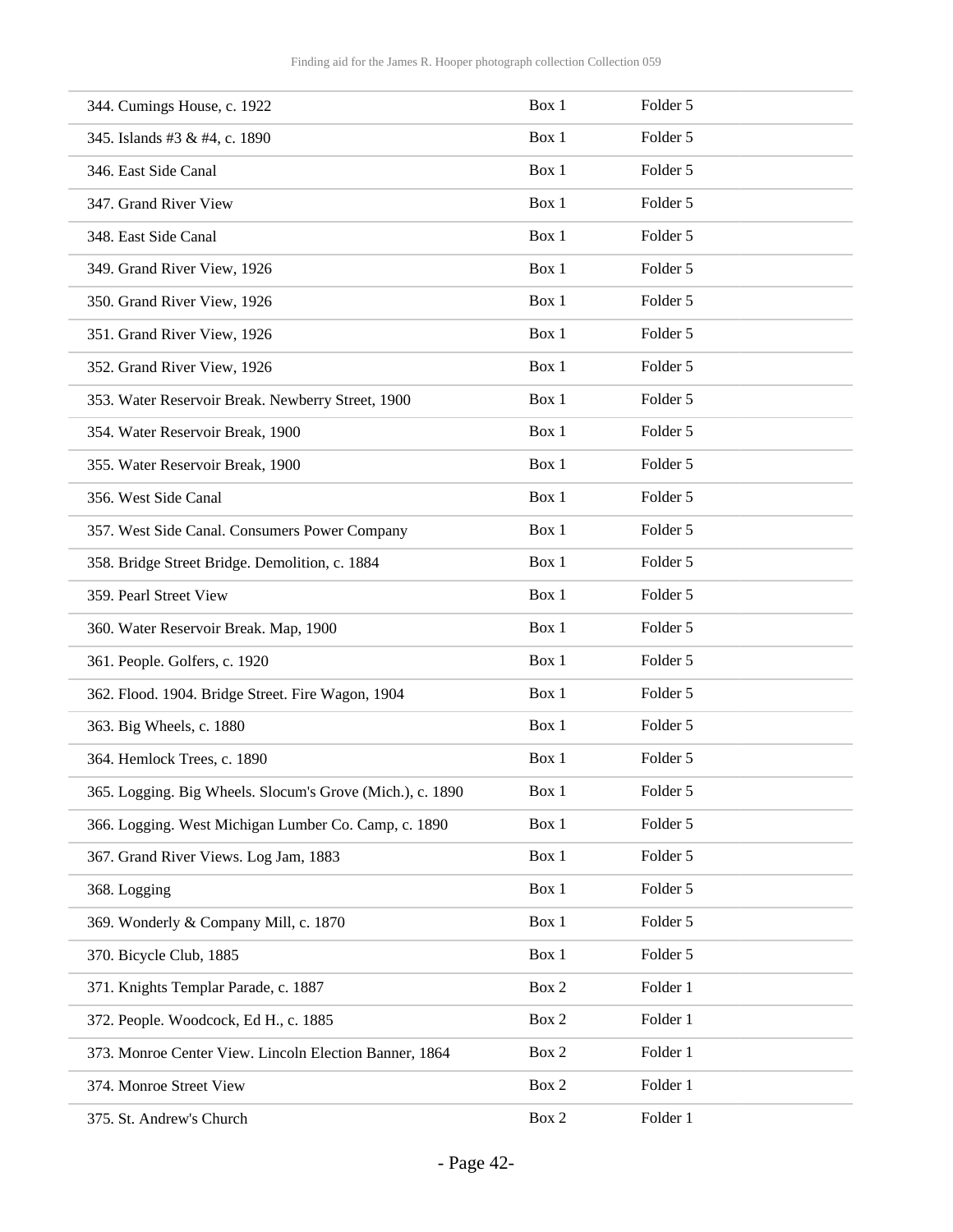| 376. People. Muir, Hugh & Mrs.                             | Box 2 | Folder 1 |
|------------------------------------------------------------|-------|----------|
| 377. Letter Carriers, 1885                                 | Box 2 | Folder 1 |
| 378. Bicycle Club, c. 1889                                 | Box 2 | Folder 1 |
| 379. Bicycle Club, c. 1889                                 | Box 2 | Folder 1 |
| 380. Tennis Players, 1885                                  | Box 2 | Folder 1 |
| 381. People, 1891                                          | Box 2 | Folder 1 |
| 382. Tennis Players, 1887                                  | Box 2 | Folder 1 |
| 383. Excursion Wagon, 1891                                 | Box 2 | Folder 1 |
| 384. Excursion Wagon, 1891                                 | Box 2 | Folder 1 |
| 385. Knights Templar Meeting, 1885                         | Box 2 | Folder 1 |
| 386. Copper Mine, 1913                                     | Box 2 | Folder 1 |
| 387. Map. Grand Rapids Sawmills                            | Box 2 | Folder 1 |
| 388. Horse. Amos R.                                        | Box 2 | Folder 1 |
| 389. People. River Driver                                  | Box 2 | Folder 1 |
| 390. Jarvis Bicycle Shop, 1897                             | Box 2 | Folder 1 |
| 391. Map. Grand River                                      | Box 2 | Folder 1 |
| 392. Logging, c. 1880                                      | Box 2 | Folder 1 |
| 393. Logging. River Drivers, c. 1880                       | Box 2 | Folder 1 |
| 394. Logging. Logging Camp, c. 1880                        | Box 2 | Folder 1 |
| 395. Logging. Oxen Yoke and Horse Hitch, c. 1880           | Box 2 | Folder 1 |
| 396. Logging. River Rollway, c. 1880                       | Box 2 | Folder 1 |
| 397. Curling. Players, c. 1900                             | Box 2 | Folder 1 |
| 398. Curling. Grand Rapids Team, 1916                      | Box 2 | Folder 1 |
| 399. Curling. Grand Rapids Team, c. 1903                   | Box 2 | Folder 1 |
| 400. Curling. Cartoons, c. 1906                            | Box 2 | Folder 1 |
| 401. People. Utley, Fred M.                                | Box 2 | Folder 1 |
| 402. People. Blodgett, John W.                             | Box 2 | Folder 1 |
| 403. Schubert Club, 1907                                   | Box 2 | Folder 1 |
| 404. Lumber Mill Interior. SLocum's Grove (Mich.), c. 1890 | Box 2 | Folder 1 |
| 405. Logging. Sled, c. 1880                                | Box 2 | Folder 1 |
| 406. Logging. Sled, c. 1880                                | Box 2 | Folder 1 |
| 407. Logging. Log Deck, c. 1880                            | Box 2 | Folder 1 |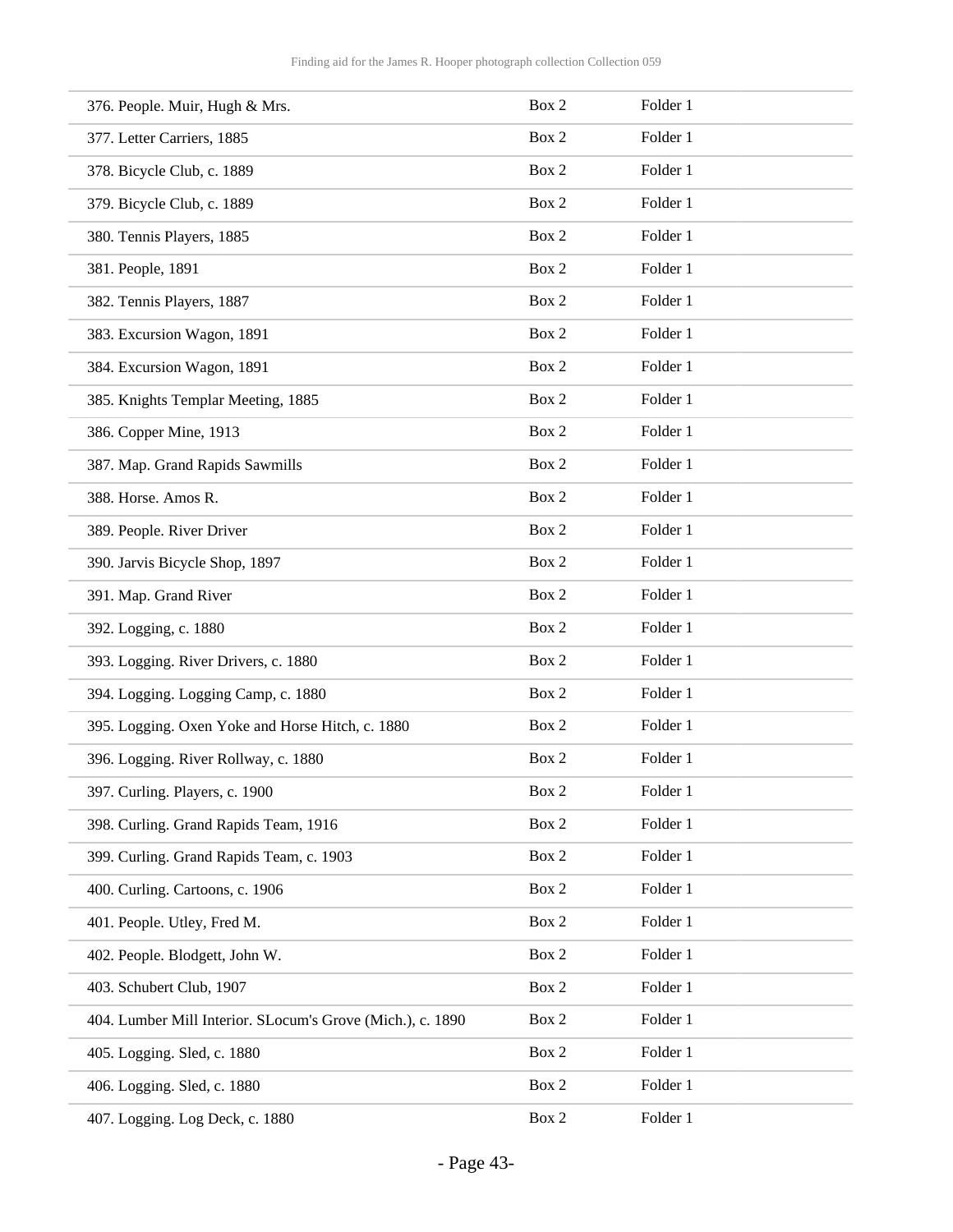| 408. Logging. Peeling Bark, c. 1880            | Box 2 | Folder 1 |
|------------------------------------------------|-------|----------|
| 409. Logging Tools                             | Box 2 | Folder 1 |
| 410. Logging, c. 1880                          | Box 2 | Folder 1 |
| 411. Logging. Sleigh on Ransom Ave., 1909 (2). | Box 2 | Folder 1 |
| 412. Logging. River Drivers, c. 1880           | Box 2 | Folder 1 |
| 413. Hartwick Pines State Park                 | Box 2 | Folder 1 |
| 414. Hartwick Pines State Park                 | Box 2 | Folder 1 |
| 415. Hartwick Pines State Park                 | Box 2 | Folder 1 |
| 416. Map. Grand River                          | Box 2 | Folder 1 |
| 417. Horse. "Sir John", c. 1895                | Box 2 | Folder 1 |
| 418. Horse. "Bessie H.", c. 1895               | Box 2 | Folder 1 |
| 419. Horse. "Bessie H. & Silver Deck", c. 1905 | Box 2 | Folder 1 |
| 420. Horse. "Sir John", c. 1890                | Box 2 | Folder 1 |
| 421. Horse. "Silver Deck", c. 1890             | Box 2 | Folder 1 |
| 422. Pine Trees, c. 1900                       | Box 2 | Folder 1 |
| 423. Logging. Tools, c. 1900                   | Box 2 | Folder 1 |
| 424. Grand Rapids View, c. 1880                | Box 2 | Folder 1 |
| 425. Weston Building                           | Box 2 | Folder 1 |
| 426. Kendall Building                          | Box 2 | Folder 1 |
| 427. Fuller Building                           | Box 2 | Folder 1 |
| 428. Berkey and Gay Furniture Company          | Box 2 | Folder 1 |
| 429. Nelson, Matter and Company Showroom       | Box 2 | Folder 1 |
| 430. Hawkins Building                          | Box 2 | Folder 1 |
| 431. Leonard Building                          | Box 2 | Folder 1 |
| 432. Leonard Building                          | Box 2 | Folder 1 |
| 433. Fire Station #4                           | Box 2 | Folder 1 |
| 434. Sligh Furniture Company                   | Box 2 | Folder 1 |
| 435. Police Headquarters                       | Box 2 | Folder 1 |
| 436. Fire Station #4                           | Box 2 | Folder 1 |
| 437. Grand Rapids Brass Company                | Box 2 | Folder 1 |
| 438. Grand Rapids Cycle Company                | Box 2 | Folder 1 |
| 439. Grand Rapids Brush Company                | Box 2 | Folder 1 |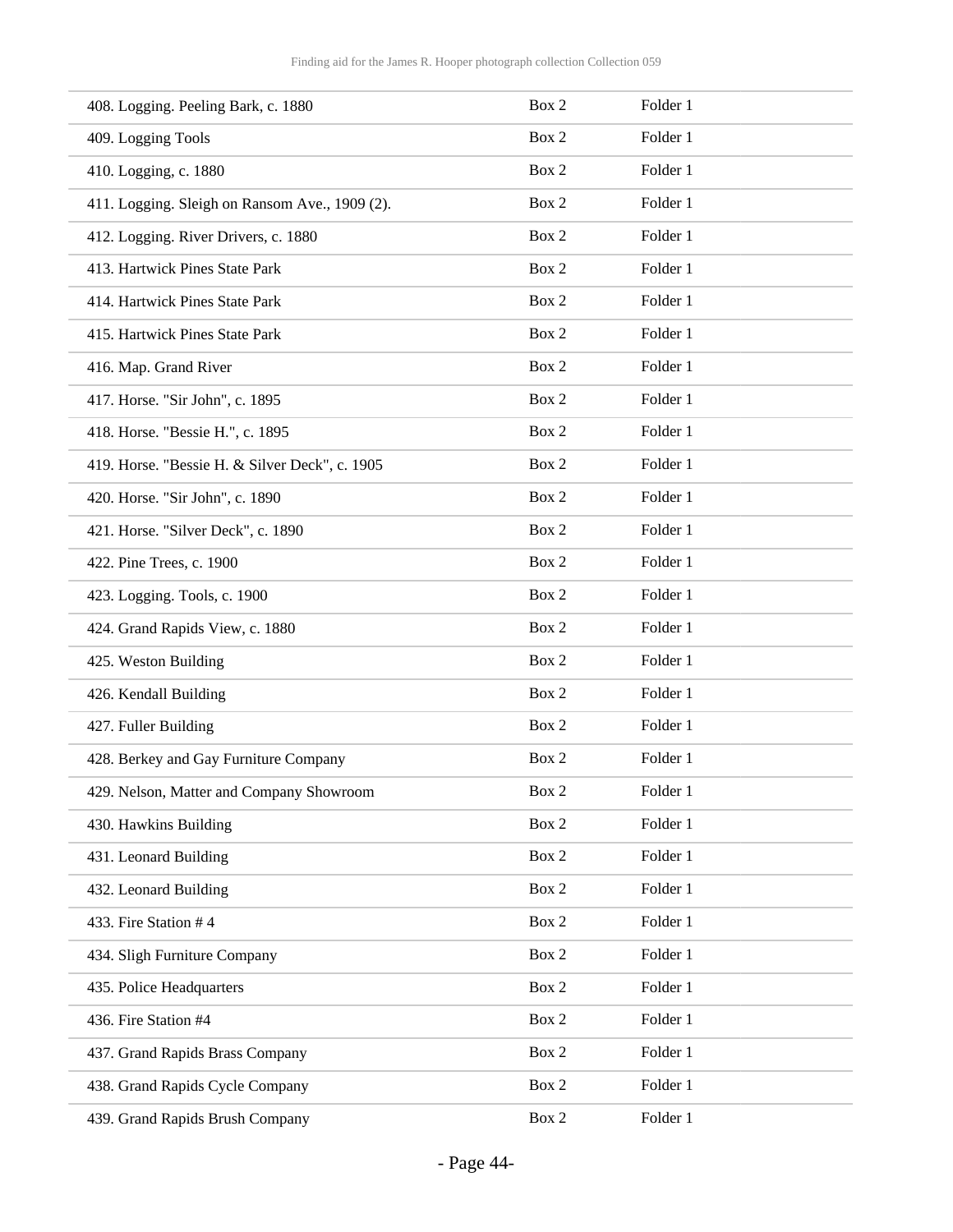| 440. Mueller & Slacks Grocery                        | Box 2 | Folder 1 |
|------------------------------------------------------|-------|----------|
| 441. Mueller & Slack Company                         | Box 2 | Folder 1 |
| 442. Bissell Carpet Sweeper Company                  | Box 2 | Folder 1 |
| 443. Grand Rapids View. Leonard and Plainfield, 1945 | Box 2 | Folder 1 |

### Custodial History:

### **Custodial History**

The Hooper print appears to now be filed in Coll. 33-13-60, and probably a copy print, but perhaps an Anderson print, is currently filed in Hooper at 059-2-1. The data on the image is in Coll. 33, at present.

| 444. Bissell Carpet Sweeper Company          | Box 2 | Folder 1            |
|----------------------------------------------|-------|---------------------|
| 445. Bissell Carpet Sweeper Company, 1885    | Box 2 | Folder 1            |
| 446. Bissell Carpet Sweeper Company, c. 1890 | Box 2 | Folder 1            |
| 447. Bissell and Sons Grocery                | Box 2 | Folder 1            |
| 448. People. Identified                      | Box 2 | Folder 1            |
| 449. Bissell Float, 1890                     | Box 2 | Folder 1            |
| 450. Bissell Carpet Sweeper Company, 1885    | Box 2 | Folder 1            |
| 452. St. Mark's Episcopal Church, c. 1850    | Box 2 | Folder 1            |
| 453. St. Andrew's Church                     | Box 2 | Folder <sub>2</sub> |
| 454. National Hotel                          | Box 2 | Folder <sub>2</sub> |
| 455. Boat and Canoe Club                     | Box 2 | Folder <sub>2</sub> |
| 456. Deer Hunting                            | Box 2 | Folder <sub>2</sub> |
| 457. Waters House, c. 1900                   | Box 2 | Folder <sub>2</sub> |
| 458. Street Cars                             | Box 2 | Folder <sub>2</sub> |
| 459. Rice and Moore Grocery                  | Box 2 | Folder <sub>2</sub> |
| 460. Lime Kiln                               | Box 2 | Folder <sub>2</sub> |
| 461. Foster and Medcalf Hardware             | Box 2 | Folder <sub>2</sub> |
| 462. Spanish#American War Rally, 1898        | Box 2 | Folder <sub>2</sub> |
| 463. National Hotel, c. 1840                 | Box 2 | Folder <sub>2</sub> |
| 464. St. Marks Episcopal Church, 1884        | Box 2 | Folder <sub>2</sub> |
| 465. First Baptist Church                    | Box 2 | Folder <sub>2</sub> |
| 466. Imperial Hotel                          | Box 2 | Folder <sub>2</sub> |
| 467. Monroe Street View, c. 1860             | Box 2 | Folder <sub>2</sub> |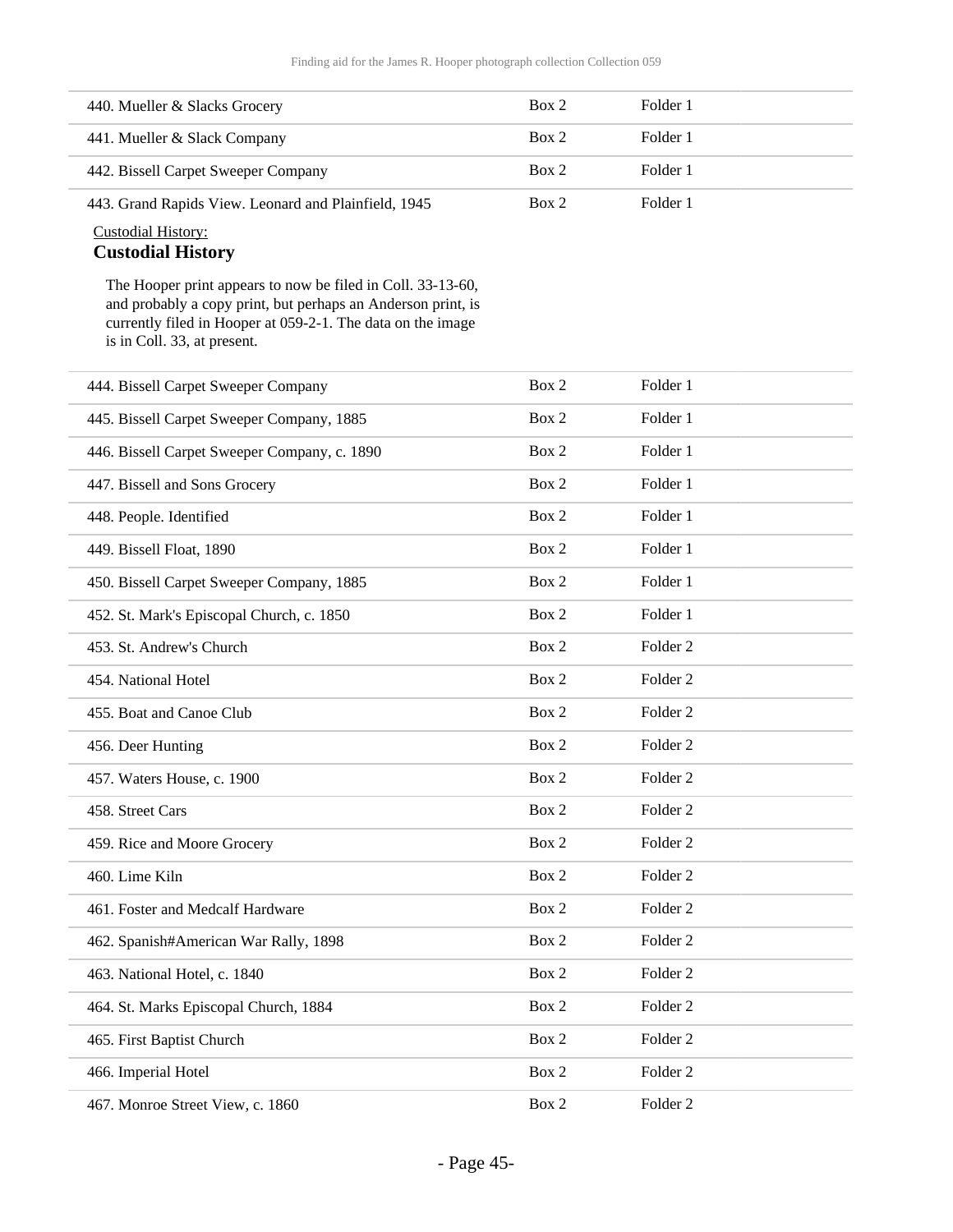| 468. Squire's Opera House [Sic, Squier's Opera House] | Box 2 | Folder <sub>2</sub> |
|-------------------------------------------------------|-------|---------------------|
| 469. Grand Rapids Seal                                | Box 2 | Folder <sub>2</sub> |
| 470. St. Mark's Episcopal Church                      | Box 2 | Folder <sub>2</sub> |
| 471. Grand Rapids View, c. 1860                       | Box 2 | Folder <sub>2</sub> |
| 472. Yellow Warehouse                                 | Box 2 | Folder <sub>2</sub> |
| 473. Monroe Street View, 1858                         | Box 2 | Folder <sub>2</sub> |
| 474. Philbrick House                                  | Box 2 | Folder <sub>2</sub> |
| 475. Hatch House                                      | Box 2 | Folder <sub>2</sub> |
| 476. Stagecoach                                       | Box 2 | Folder <sub>2</sub> |
| 477. Lyman House                                      | Box 2 | Folder <sub>2</sub> |
| 478. Market Street View, c. 1860                      | Box 2 | Folder <sub>2</sub> |
| 479. Ottawa House. Port Sheldon (Mich.)               | Box 2 | Folder <sub>2</sub> |
| 480. Eagle Hotel                                      | Box 2 | Folder <sub>2</sub> |
| 481. Campau Square View, c. 1870                      | Box 2 | Folder <sub>2</sub> |
| 482. Monroe Center View, c. 1880                      | Box 2 | Folder <sub>2</sub> |
| 483. Pearl Street View, 1881                          | Box 2 | Folder <sub>2</sub> |
| 484. Rathbun House                                    | Box 2 | Folder <sub>2</sub> |
| 485. Sweet's Hotel, c. 1860                           | Box 2 | Folder <sub>2</sub> |
| 487. Steketee & Doornick Building                     | Box 2 | Folder <sub>2</sub> |
| 488. Goodspeed Building                               | Box 2 | Folder <sub>2</sub> |
| 489. Market Street View                               | Box 2 | Folder <sub>2</sub> |
| 490. Union Station and Shanty Town                    | Box 2 | Folder <sub>2</sub> |
| 491. Fire, 1873                                       | Box 2 | Folder <sub>2</sub> |
| 492. Grand Rapids View. Leonard and Plainfield, 1865  | Box 2 | Folder <sub>2</sub> |
| 493. Barnard House (Hotel)                            | Box 2 | Folder <sub>2</sub> |
| 494. Fire, 1873                                       | Box 2 | Folder <sub>2</sub> |
| 496. Fire Station #4                                  | Box 2 | Folder <sub>2</sub> |
| 497. Hook and Ladder Truck, 1900                      | Box 2 | Folder <sub>2</sub> |
| 498. Parnell House (Hotel)                            | Box 2 | Folder <sub>2</sub> |
| 499. Parnell House (Hotel) porch                      | Box 2 | Folder <sub>2</sub> |
| 500. Parnell House (Hotel) porch                      | Box 2 | Folder <sub>2</sub> |
| 501. Baldwin Hotel                                    | Box 2 | Folder <sub>2</sub> |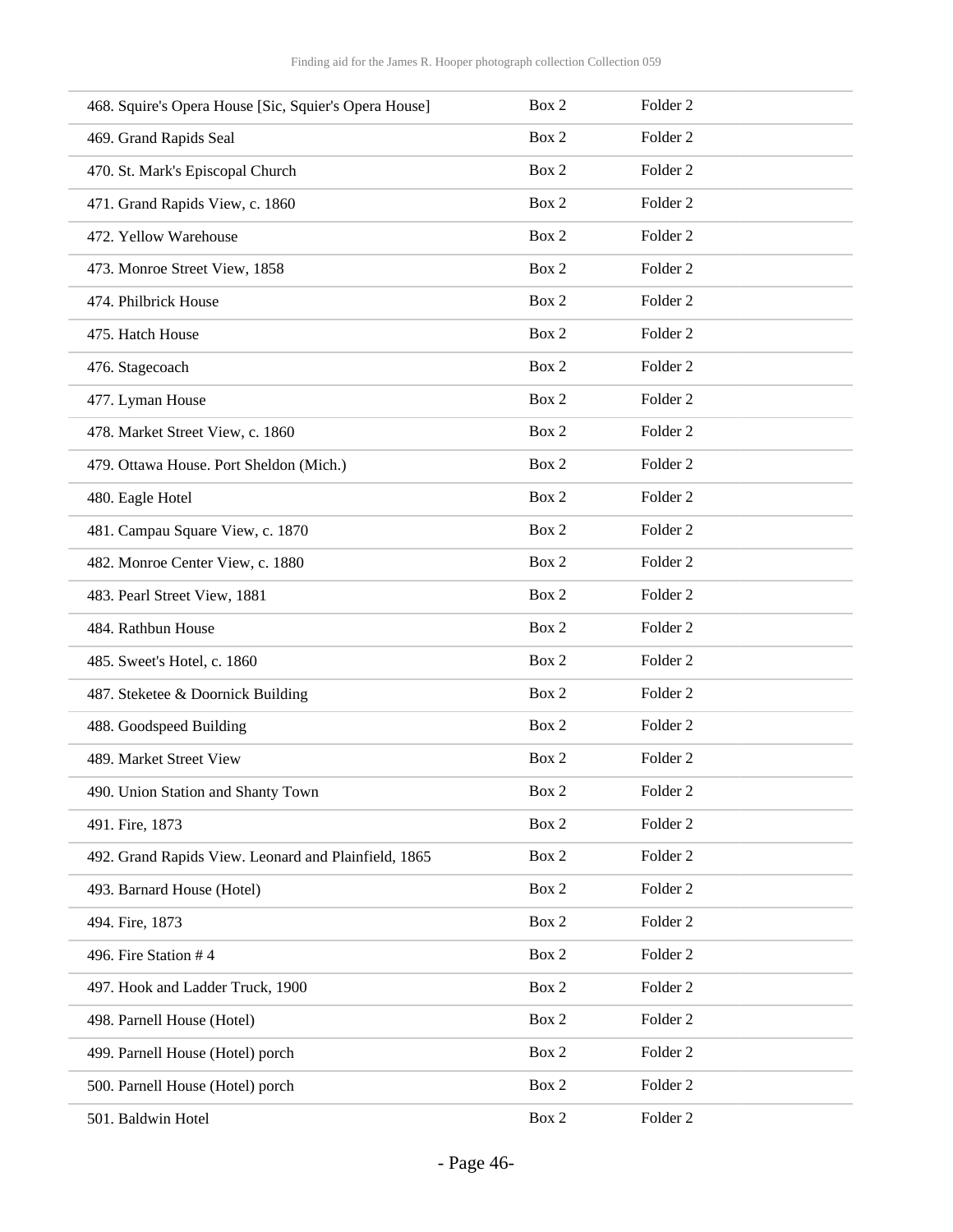| 502. Shapiro Bag Company                                  | Box 2 | Folder <sub>2</sub> |
|-----------------------------------------------------------|-------|---------------------|
| 503. Grand River View                                     | Box 2 | Folder <sub>2</sub> |
| 504. Monroe Center View. GAR Reunion, 1885                | Box 2 | Folder <sub>2</sub> |
| 505. Picnic, 1875                                         | Box 2 | Folder <sub>2</sub> |
| 507. Pere Marquette RR Construction                       | Box 2 | Folder <sub>2</sub> |
| 508. Powers#Walker Casket Company Razing, 1912            | Box 2 | Folder <sub>2</sub> |
| 509. Powers#Walker Casket Company Razing, 1912            | Box 2 | Folder <sub>2</sub> |
| 510. Barnhard House (Hotel)                               | Box 2 | Folder <sub>2</sub> |
| 511. Monroe Street View                                   | Box 2 | Folder <sub>2</sub> |
| 512. Streetcar                                            | Box 2 | Folder <sub>2</sub> |
| 513. United States Federal Building                       | Box 2 | Folder <sub>2</sub> |
| 514. North Park Pavilion                                  | Box 2 | Folder <sub>2</sub> |
| 515. Monroe Street View                                   | Box 2 | Folder <sub>2</sub> |
| 527. Madison Avenue School                                | Box 2 | Folder <sub>2</sub> |
| 528. Widdicomb Street School                              | Box 2 | Folder <sub>2</sub> |
| 546. People. Bissell, Mrs. M.R. (Anna Sutherland Bissell) | Box 2 | Folder <sub>2</sub> |
| 547. Central High School, c. 1865                         | Box 2 | Folder <sub>2</sub> |
| 548. Grand Rapids View                                    | Box 2 | Folder <sub>2</sub> |
| 549. Swedenborgian Church                                 | Box 2 | Folder <sub>2</sub> |
| 550. St. Mark's Episcopal Church, c. 1860                 | Box 2 | Folder <sub>2</sub> |
| 551. Perkins House                                        | Box 2 | Folder <sub>2</sub> |
| 552. First Universalist Church                            | Box 2 | Folder <sub>2</sub> |
| 553. Morton House, c. 1860                                | Box 2 | Folder <sub>2</sub> |
| 554. Haldane House, c. 1873                               | Box 2 | Folder <sub>2</sub> |
| 555. Shepard House                                        | Box 2 | Folder <sub>2</sub> |
| 556. Monroe Center View, c. 1860                          | Box 2 | Folder <sub>2</sub> |
| 557. Crawford's Grocery                                   | Box 2 | Folder <sub>2</sub> |
| 558. Ball Exchange Bank, c. 1865                          | Box 2 | Folder <sub>2</sub> |
| 559. Monroe Center View, c. 1870                          | Box 2 | Folder <sub>2</sub> |
| 560. Sweet's Hotel                                        | Box 2 | Folder <sub>2</sub> |
| 561. Summit Street View                                   | Box 2 | Folder <sub>2</sub> |
| 562. Grand Rapids Street Fair                             | Box 2 | Folder <sub>2</sub> |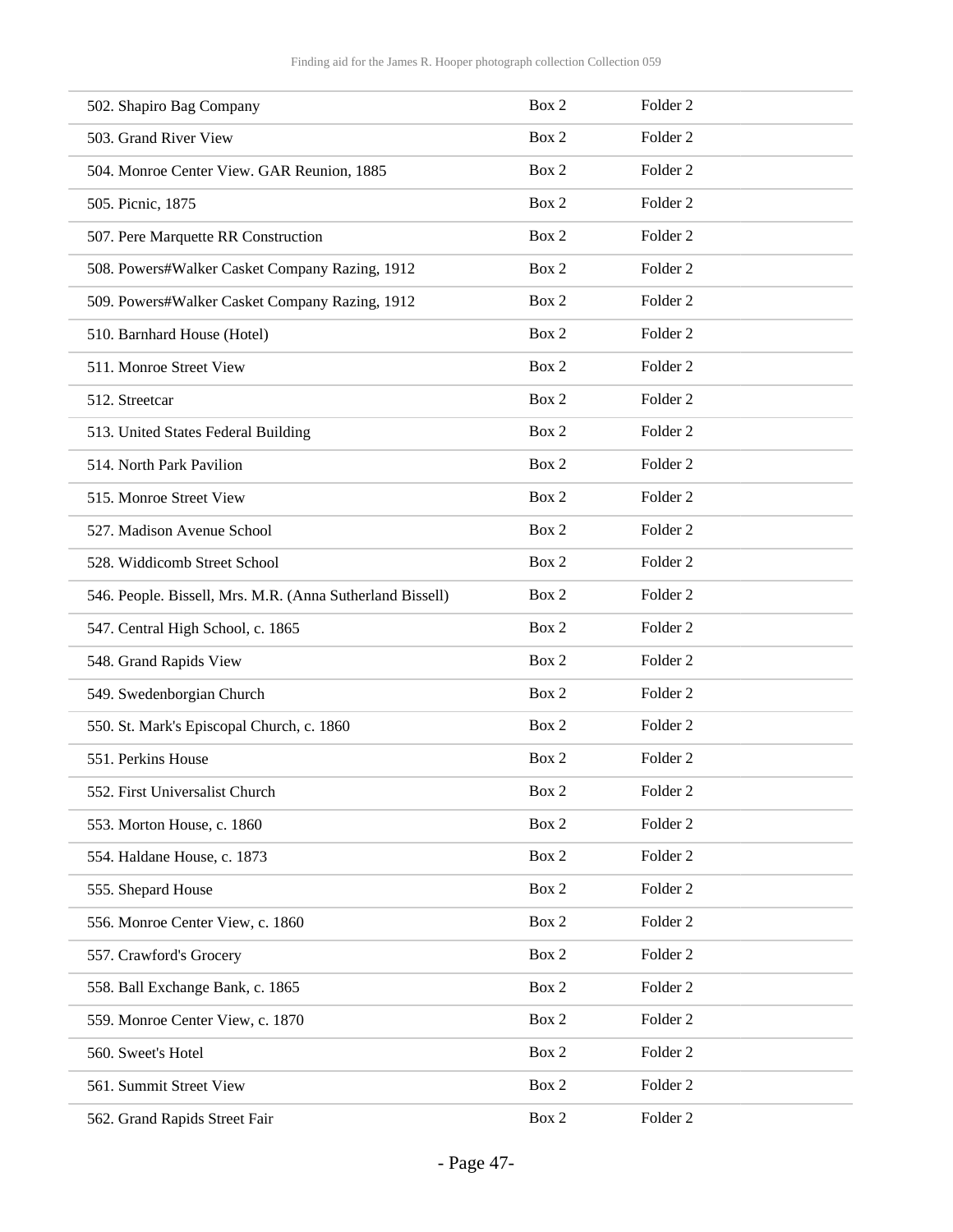| 563. Tucker Furniture Commission                            | Box 2 | Folder <sub>2</sub> |
|-------------------------------------------------------------|-------|---------------------|
| 564. Reeds Lake Pavilion                                    | Box 2 | Folder <sub>2</sub> |
| 565. Central High School                                    | Box 2 | Folder <sub>2</sub> |
| 566. School #2                                              | Box 2 | Folder <sub>2</sub> |
| 567. Comstock's Row, 1873                                   | Box 2 | Folder <sub>2</sub> |
| 568. Grand Rapids Woolen Mills, 1865                        | Box 2 | Folder <sub>2</sub> |
| 569. Methodist Church                                       | Box 2 | Folder <sub>2</sub> |
| 570. Union Station, c. 1870                                 | Box 2 | Folder <sub>2</sub> |
| 571. United States Centennial Celebration. Campau Sq., 1876 | Box 2 | Folder 3            |
| 572. United States Centennial Celebration. Campau Sq., 1876 | Box 2 | Folder <sub>3</sub> |
| 573. Bissell Carpet Sweeper Company. Fire, 1884             | Box 2 | Folder 3            |
| 574. Monroe Street View, 1876                               | Box 2 | Folder 3            |
| 575. Fire Station #2                                        | Box 2 | Folder 3            |
| 576. Monroe Center View                                     | Box 2 | Folder <sub>3</sub> |
| 577. Grand Rapids View                                      | Box 2 | Folder 3            |
| 578. People. Perry, P.P. (NYCRR)                            | Box 2 | Folder 3            |
| 579. People. VanGelder, Mr. (NYCRR)                         | Box 2 | Folder 3            |
| 580. Locomotive. New York Central RR #4322, 1937            | Box 2 | Folder <sub>3</sub> |
| 581. Bus                                                    | Box 2 | Folder 3            |
| 582. Furniture City Barge (wagon)                           | Box 2 | Folder 3            |
| 583. Meat Market. Interior                                  | Box 2 | Folder <sub>3</sub> |
| 584. North Park Dummy Railroad                              | Box 2 | Folder 3            |
| 585. Austin Automobile                                      | Box 2 | Folder 3            |
| 586. Automobile. Mrs. Irwin's First                         | Box 2 | Folder 3            |
| 587. Lincoln Club Banquet, 1911                             | Box 2 | Folder 3            |
| 588. Schubert Club, 1887                                    | Box 2 | Folder 3            |
| 589. Schubert Club, 1942                                    | Box 2 | Folder 3            |
| 590. Bridge Street House (Hotel), 1870                      | Box 2 | Folder 3            |
| 591. Claredon Hotel                                         | Box 2 | Folder 3            |
| 592. Hermitage Hotel                                        | Box 2 | Folder 3            |
| 593. Amway Grand Plaza Hotel, 1905                          | Box 2 | Folder 3            |
| 594. Morton House (Hotel), 1912                             | Box 2 | Folder 3            |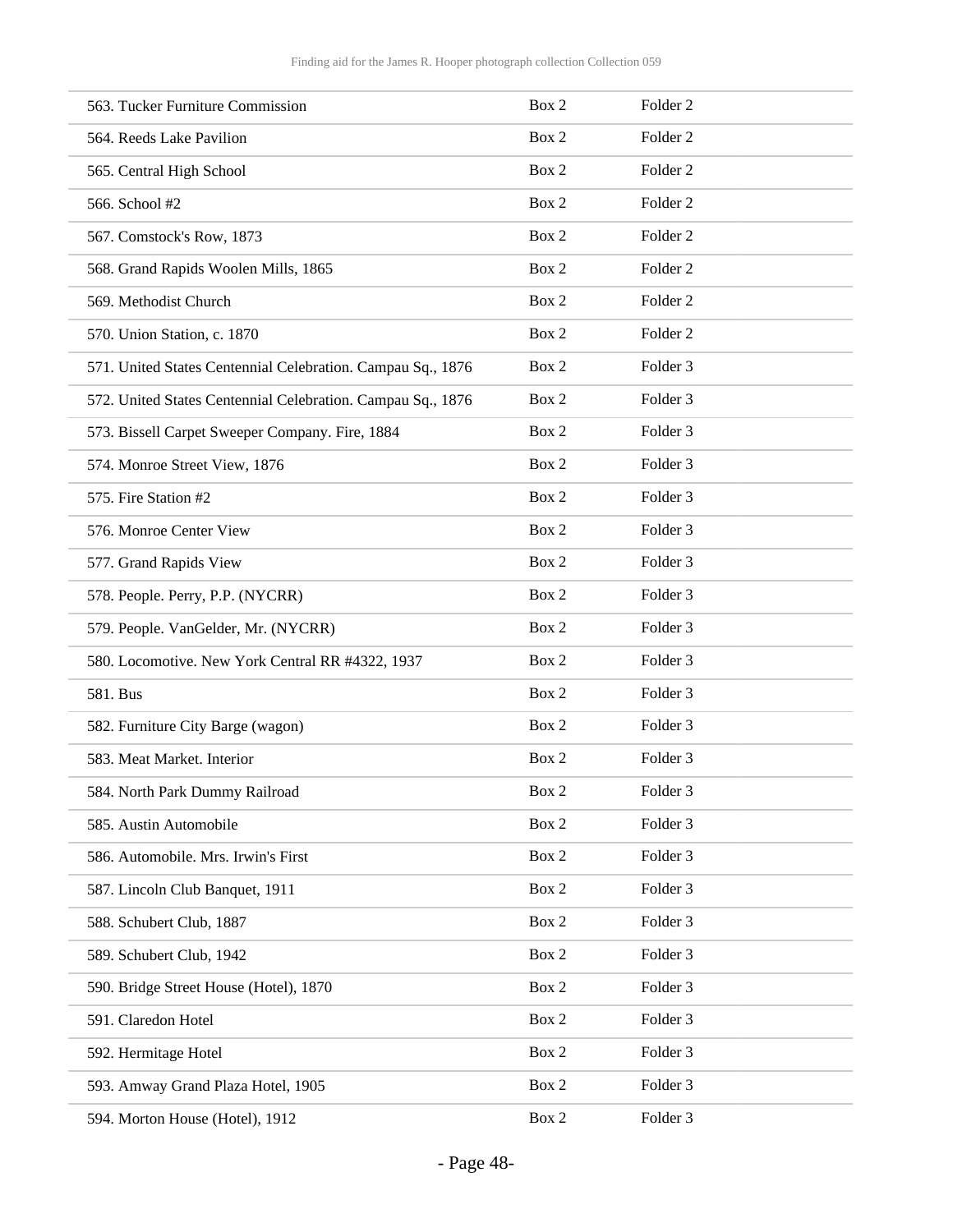| 595. Rathbun House (Hotel), c. 1875                | Box 2 | Folder 3            |
|----------------------------------------------------|-------|---------------------|
| 596. Eagle Hotel                                   | Box 2 | Folder <sub>3</sub> |
| 597. Amway Grand Plaza Hotel                       | Box 2 | Folder 3            |
| 598. Bronson House (Hotel)                         | Box 2 | Folder 3            |
| 599. Rowe Hotel, c. 1923                           | Box 2 | Folder 3            |
| 600. Morton House (Hotel), c. 1937                 | Box 2 | Folder <sub>3</sub> |
| 601. Moose Hunting                                 | Box 2 | Folder 3            |
| 602. Moose Hunting                                 | Box 2 | Folder 3            |
| 603. Burleson Sanitarium                           | Box 2 | Folder 3            |
| 604. Ohio House (Hotel)                            | Box 2 | Folder <sub>3</sub> |
| 605. City Welfare Dept. Social Center              | Box 2 | Folder 3            |
| 607. Derby Hotel, 1888                             | Box 2 | Folder <sub>3</sub> |
| 608. Evening Press Newsboys Band, 1900             | Box 2 | Folder 3            |
| 609. Evening Press Newsboys Band at RR Depot, 1901 | Box 2 | Folder <sub>3</sub> |
| 610. Pan#American Exposition Bandstand, 1901       | Box 2 | Folder 3            |
| 611. City Market, 1900                             | Box 2 | Folder 3            |
| 612. Shay Locomotive. "E.E. Cummer", c. 1900       | Box 2 | Folder 3            |
| 613. Shay Locomotive. "D.A. Blodgett"              | Box 2 | Folder <sub>3</sub> |
| 614. Shay Locomotive. "C.L. Co. #1", c. 1885       | Box 2 | Folder <sub>3</sub> |
| 615. City Market                                   | Box 2 | Folder 3            |
| 616. City Market                                   | Box 2 | Folder 3            |
| 617. Ohio House (Hotel), 1892                      | Box 2 | Folder 3            |
| 618. Hermitage Garage                              | Box 2 | Folder 3            |
| 619. Porter Building, c. 1928                      | Box 2 | Folder 3            |
| 620. Jefferson Avenue View                         | Box 2 | Folder 3            |
| 621. City Market, 1930                             | Box 2 | Folder 3            |
| 622. Letter Carriers Convention, 1896              | Box 2 | Folder 3            |
| 623. People. Collins, John, c. 1933                | Box 2 | Folder 3            |
| 624. Locomotive. Woodburner                        | Box 2 | Folder 3            |
| 625. People. Cornelius, L.A.                       | Box 2 | Folder 3            |
| 626. Horse. "Georgia Hall"                         | Box 2 | Folder 3            |
| 627. Allen House                                   | Box 2 | Folder 3            |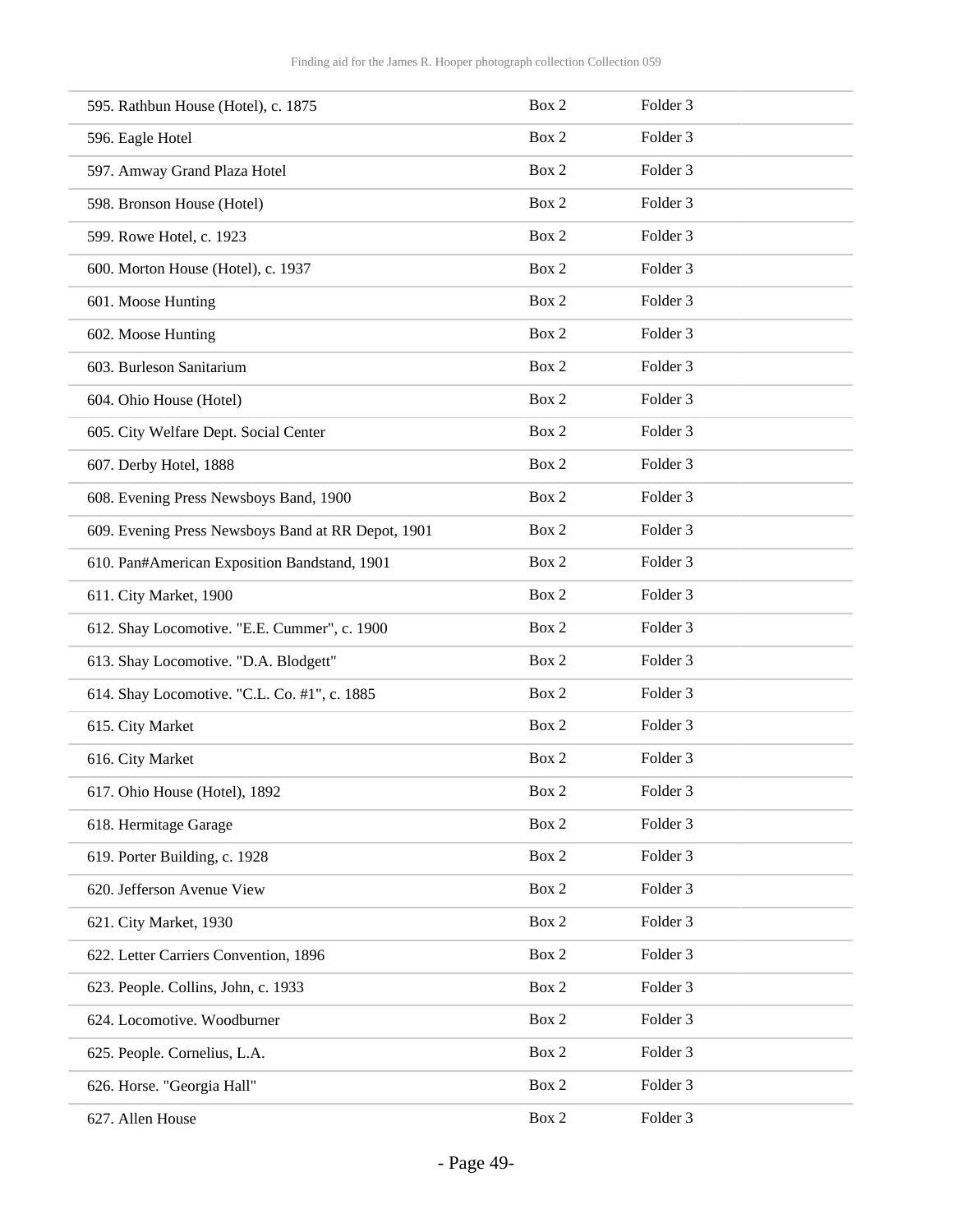| 628. Grand Rapids View                                 | Box 2 | Folder 3            |
|--------------------------------------------------------|-------|---------------------|
| 629. Kresge Company, 1936                              | Box 2 | Folder <sub>3</sub> |
| 630. Wurzburg Company                                  | Box 2 | Folder 3            |
| 631. Citizen's Telephone Company Sale                  | Box 2 | Folder <sub>3</sub> |
| 632. Division Avenue View. Construction                | Box 2 | Folder 3            |
| 633. Evening Press Newsboys Association, 1898          | Box 2 | Folder <sub>3</sub> |
| 634. People. Wood, Leonard, 1920                       | Box 2 | Folder 3            |
| 635. Campau House, c. 1856                             | Box 2 | Folder <sub>3</sub> |
| 636. Browning Hotel                                    | Box 2 | Folder 3            |
| 637. Deer Hunting                                      | Box 2 | Folder <sub>3</sub> |
| 638. John Ball Monument, c. 1925                       | Box 2 | Folder 3            |
| 639. Presidential Election Promotion. Elephants, 1948  | Box 2 | Folder <sub>3</sub> |
| 641. City National Bank                                | Box 2 | Folder 3            |
| 642. Eagle Hotel                                       | Box 2 | Folder <sub>3</sub> |
| 643. McKinley Presidential Campaign, 1896              | Box 2 | Folder 3            |
| 644. Wurzburg and Bunson Band                          | Box 2 | Folder 3            |
| 645. Presidential Election Promotion. Donkeys, 1948    | Box 2 | Folder 3            |
| 646. People. Truman Harry S, 1948                      | Box 2 | Folder <sub>3</sub> |
| 647. People. Dewey, Thomas, 1948                       | Box 2 | Folder 3            |
| 648. Ionia Avenue View, c. 1911                        | Box 2 | Folder 3            |
| 649. Michigan National Guard Parade                    | Box 2 | Folder 3            |
| 650. Sweets Hotel. Razing, 1913                        | Box 2 | Folder 3            |
| 651. Deutsche Gast Haus                                | Box 2 | Folder 3            |
| 652. American Expeditionary Forces. Camp Custer, 1918  | Box 2 | Folder 3            |
| 653. American Expeditionary Forces. Camp Custer, 1918  | Box 2 | Folder 3            |
| 654a. American Expeditionary Forces. Camp Custer, 1917 | Box 2 | Folder 3            |
| 654b. American Expeditionary Forces. Camp Custer, 1917 | Box 2 | Folder 3            |
| 655. Catholic Church. Interior                         | Box 2 | Folder 3            |
| 656. Michigan Automobile Company, c. 1903              | Box 2 | Folder 3            |
| 657. Veterans Memorial Park, c. 1935                   | Box 2 | Folder 3            |
| 658. Winter Scene                                      | Box 2 | Folder 3            |
| 659. Winter Scene                                      | Box 2 | Folder 3            |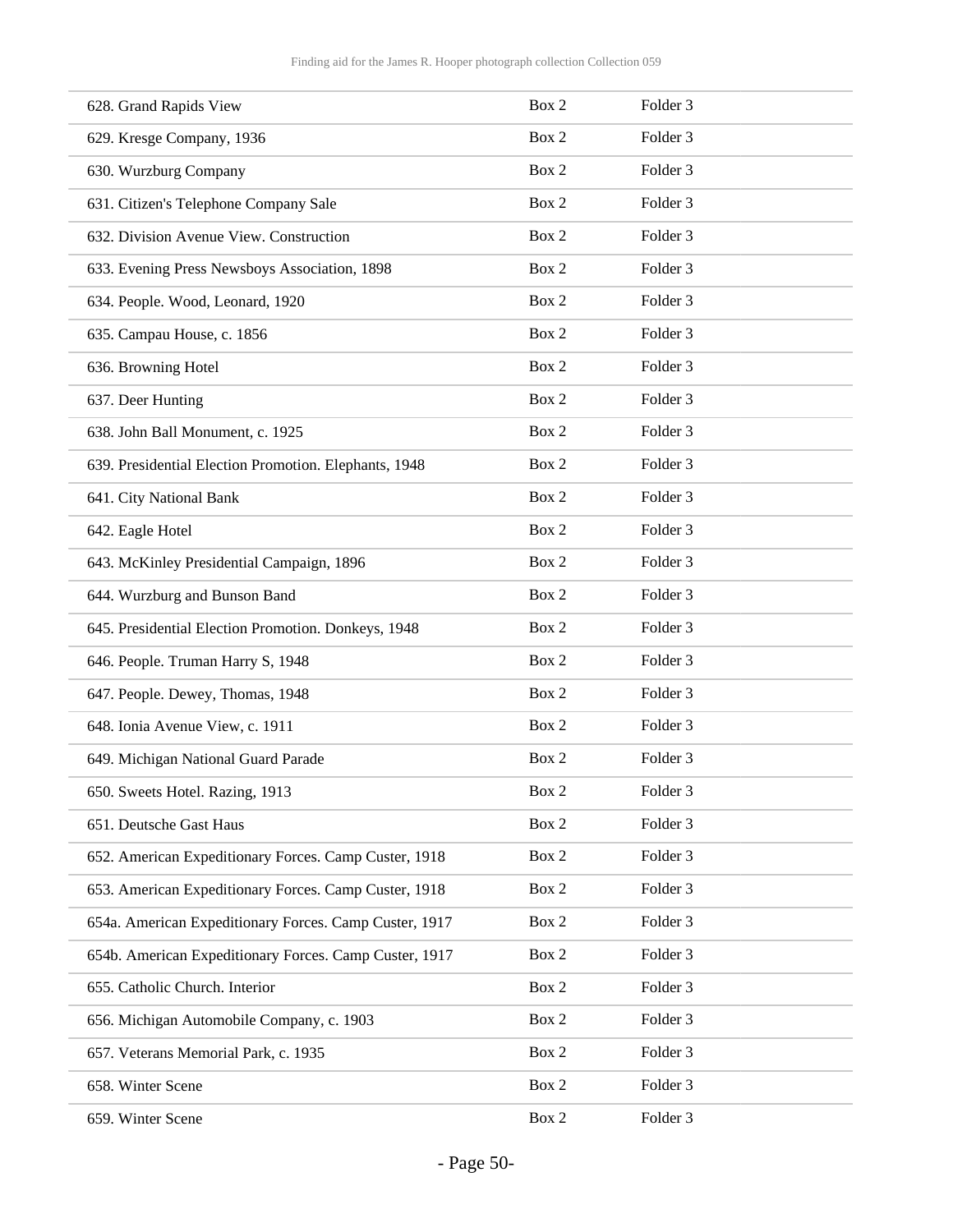| 660. Dog Sled Team                                                                                                                          | Box 2 | Folder <sub>3</sub> |  |
|---------------------------------------------------------------------------------------------------------------------------------------------|-------|---------------------|--|
| 661. Santa Claus and Reindeer Sleigh                                                                                                        | Box 2 | Folder <sub>3</sub> |  |
| 662. Reindeer                                                                                                                               | Box 2 | Folder <sub>3</sub> |  |
| 663. Cody House                                                                                                                             | Box 2 | Folder <sub>3</sub> |  |
| 664. Automobile, c. 1900 (3).                                                                                                               | Box 2 | Folder 4            |  |
| <b>General</b>                                                                                                                              |       |                     |  |
| Small early version with man standing with foot on motor<br>$hood(?)$ , tools in hand; 3 copies light & dark versions                       |       |                     |  |
| 665. Grand Rapids Public Library. Ryerson.                                                                                                  | Box 2 | Folder 4            |  |
| <b>General</b>                                                                                                                              |       |                     |  |
| View from park showing buildings in the background, bare<br>trees                                                                           |       |                     |  |
| 666. Grand Rapids Public Library. Lobby.                                                                                                    | Box 2 | Folder 4            |  |
| <b>Physical Location: Missing</b>                                                                                                           |       |                     |  |
| 667. People. Ball, John, 1870. John Ball in coat with fur collar.                                                                           | Box 2 | Folder 4            |  |
| 668. People. Ryerson, Martin Antoine.                                                                                                       | Box 2 | Folder 4            |  |
| <b>Physical Location: Missing</b>                                                                                                           |       |                     |  |
| 669. Ledyard Building                                                                                                                       | Box 2 | Folder 4            |  |
| 670. Grand Rapids Public Library. West Side Branch                                                                                          | Box 2 | Folder 4            |  |
| 672. People. Heffran, Thomas (Thomas Heffran).                                                                                              | Box 2 | Folder 4            |  |
| 673. Ionia House (Grocery).                                                                                                                 | Box 2 | Folder 4            |  |
| <b>General</b>                                                                                                                              |       |                     |  |
| Same building as #674                                                                                                                       |       |                     |  |
| 674. C.W. Wernette and Company /Ionia House, 1876.                                                                                          | Box 2 | Folder 4            |  |
| <b>General</b>                                                                                                                              |       |                     |  |
| Many people posing in front. Large wheel bicycle, banners,<br>awning with company name. Same building as #673                               |       |                     |  |
| 675. Kalamazoo House (Hotel), c. 1900.                                                                                                      | Box 2 | Folder 4            |  |
| <b>Biographical / Historical</b>                                                                                                            |       |                     |  |
| NW corner of Oakes & Division, later site of Meyer's Store.<br>George Wernette, unknown man, Abbie Sullivan, Chris<br>Wernette, & unknowns. |       |                     |  |
| 676. Grand Rapids Water Pumping Station, 1895                                                                                               | Box 2 | Folder 4            |  |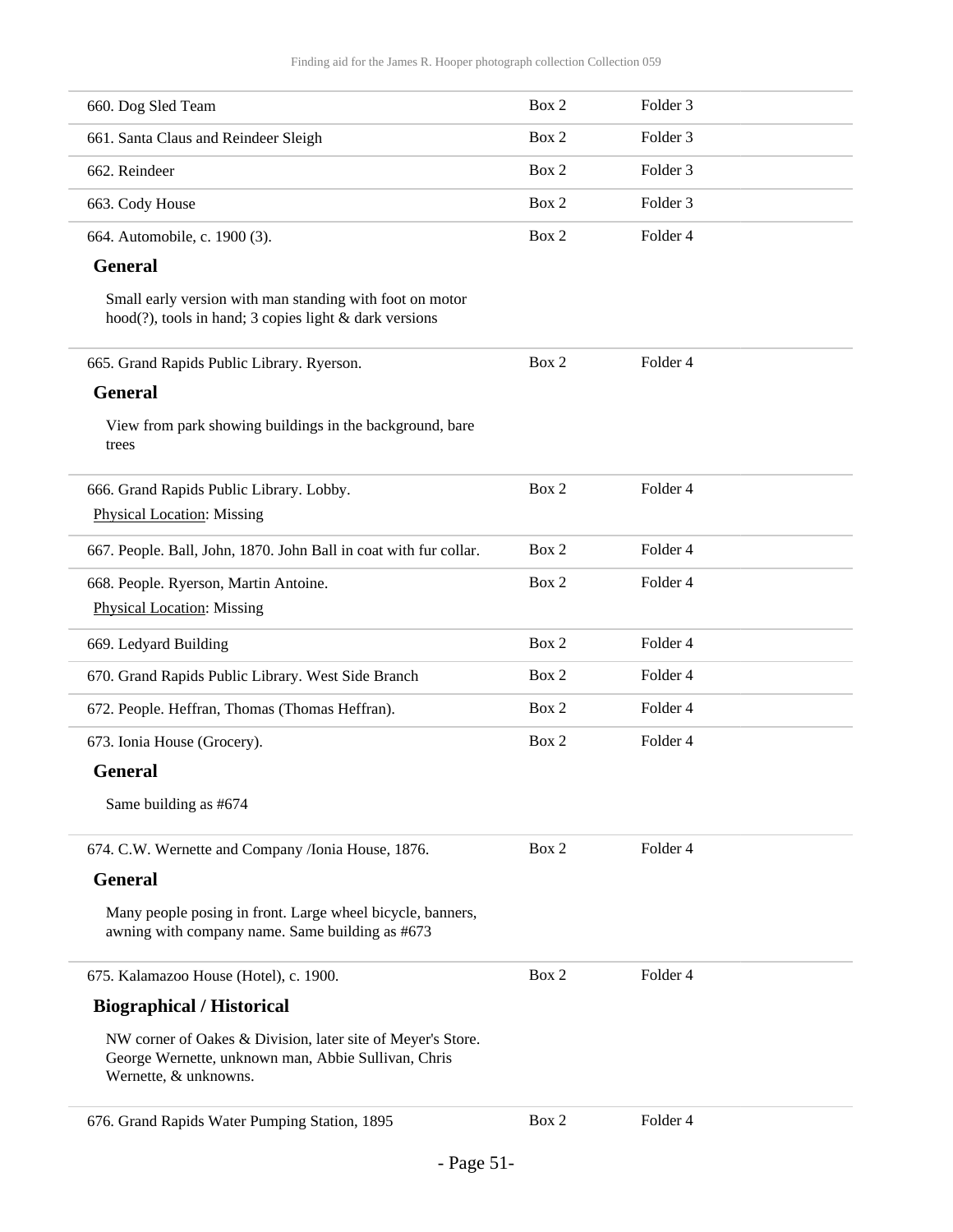| 677. Consumers Ice Company Delivery Van.                                                                   | Box 2 | Folder <sub>4</sub> |  |
|------------------------------------------------------------------------------------------------------------|-------|---------------------|--|
| <b>General</b>                                                                                             |       |                     |  |
| Wagon drawn by 2 horses. 2 men standing beside van, 1<br>with block of ice                                 |       |                     |  |
| 678. Grand Rapids Public Library. Interior, 1903 (2). Second floor<br>of old City Hall, from 1888 to 1904. | Box 2 | Folder 4            |  |
| 679. Hooper Blacksmith Shop (Advertising). Also, upper part of<br>Eagle Hotel and old Widdicomb Building.  | Box 2 | Folder 4            |  |
| 680. City Mission                                                                                          | Box 2 | Folder <sub>4</sub> |  |
| 681. Grand River Hotel, east side of Market St., across from<br>William Berkey Co.                         | Box 2 | Folder 4            |  |
| 682. Ottawa Street View                                                                                    | Box 2 | Folder 4            |  |
| 683. Michigan Hotel. Leonard Refrigerator Building in the<br>background                                    | Box 2 | Folder 4            |  |
| 684. Harvey House, ca. 1900                                                                                | Box 2 | Folder 4            |  |
| <b>General</b>                                                                                             |       |                     |  |
| End of Fulton & Commerce, showing the back end of the<br>old Gilbert Building. Sherwood Building.          |       |                     |  |
| 685. Patterson's Livery / Eagle Barn                                                                       | Box 2 | Folder 4            |  |
| 686. Michigan Iron Works, N. side of Louis                                                                 | Box 2 | Folder 4            |  |
| 687. Bachman's Livery                                                                                      | Box 2 | Folder 4            |  |
| 688. Hirth Stone Works, Pike Street.                                                                       | Box 2 | Folder 4            |  |
| 689. Union Elevator Feed Mills. Later John G. Doan Co. Fruit<br>Packers.                                   | Box 2 | Folder 4            |  |
| 690. Grand Rapids Public Library. West Side Branch. Exterior.                                              | Box 2 | Folder 4            |  |
| 691. Grand Rapids Public Library. West Side Branch. Interior.                                              | Box 2 | Folder 4            |  |
| 692. Pike House                                                                                            | Box 2 | Folder 4            |  |
| 693. Kennedy Livery                                                                                        | Box 2 | Folder 4            |  |
| 694. J.W. Craters Photography Gallery left & C.E. Hebard Drugs<br>right.                                   | Box 2 | Folder 4            |  |
| <b>General</b>                                                                                             |       |                     |  |
| 128 & 126 St. Millinary shop upstairs                                                                      |       |                     |  |
| 695. Wood Carriage Company                                                                                 | Box 2 | Folder 4            |  |

697. Grand Rapids Paint and Wood Finishing Company

696. Livery Barn Box 2 Folder 4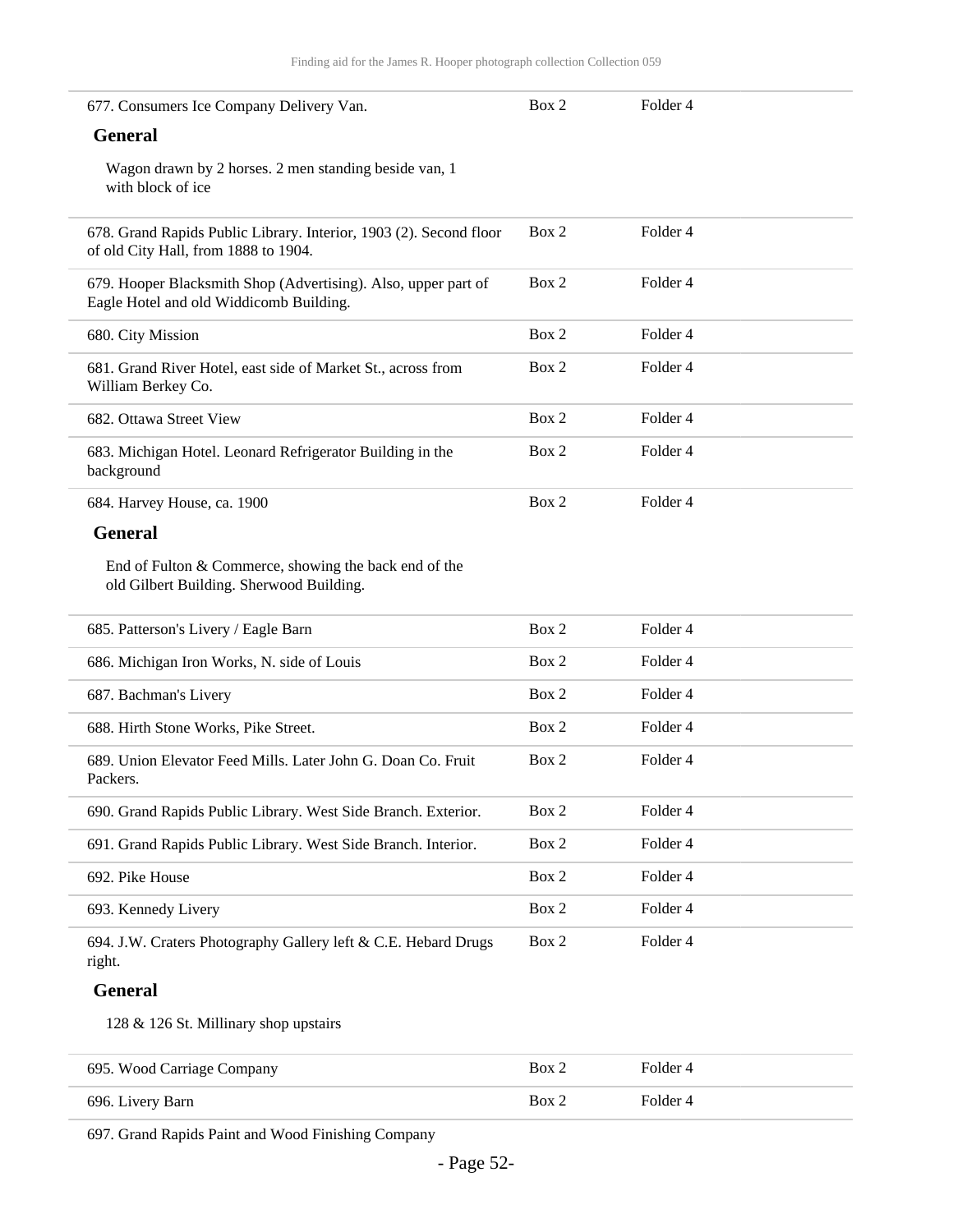|                                  | Box 2 | Folder 4 |
|----------------------------------|-------|----------|
| 698. Grand Rapids Carriage Works | Box 2 | Folder 4 |
| 699. Carriage Works              | Box 2 | Folder 4 |
| 700. Allen House.                | Box 2 | Folder 4 |

#### **General**

With people sitting on porch & in the yard, 2 copies

| 701. Fuller House. Razing.                                                | Box 2 | Folder 4 |
|---------------------------------------------------------------------------|-------|----------|
| 702. Methodist Church.                                                    | Box 2 | Folder 4 |
| 703. Flood. 1883. Jefferson Street, 1883                                  | Box 2 | Folder 4 |
| 704. F.L. Furbish Company                                                 | Box 2 | Folder 4 |
| 705. Bridge Street Bridge. Covered. 2 copies or sides, from<br>stereocard | Box 2 | Folder 4 |
| 706. Leonard Street Bridge. Covered.                                      | Box 2 | Folder 4 |
| 707. Flood., 1883.                                                        | Box 2 | Folder 4 |
|                                                                           |       |          |

### **General**

Shows barn sitting in the water, with tree behind and fence in right foreground

| 708. Flood. 1883. G.R. & I. RR, 1883                          | Box 2 | Folder 4 |  |
|---------------------------------------------------------------|-------|----------|--|
| 709. Flood. Hovey Plaster Mill, 1883                          | Box 2 | Folder 4 |  |
| 710. Flood. D&M RR Bridge, 1883                               | Box 2 | Folder 4 |  |
| 711. Flood. Dam, 1883                                         | Box 2 | Folder 4 |  |
| 712. Water Reservoir Break, 1880.                             | Box 2 | Folder 4 |  |
| 713. Water Reservoir Break, 1880.                             | Box 2 | Folder 4 |  |
| 714. Water Reservoir Break. Mason, Ottawa & Ionia Sts., 1880. | Box 2 | Folder 4 |  |

#### **General**

Shows people standing in a gully made by the water, and others up on the bank, with houses in the background. 2 copies, probably from a stereocard

715. Water Reservoir Break. Water Level, 1880.

Box 2 Folder 4

#### **General**

Shows man standing on upper rim of reservoir, with his hand on a rope crank, and a plank wall or bridge in the foreground.

<sup>716.</sup> North Ionia School, c. 1870.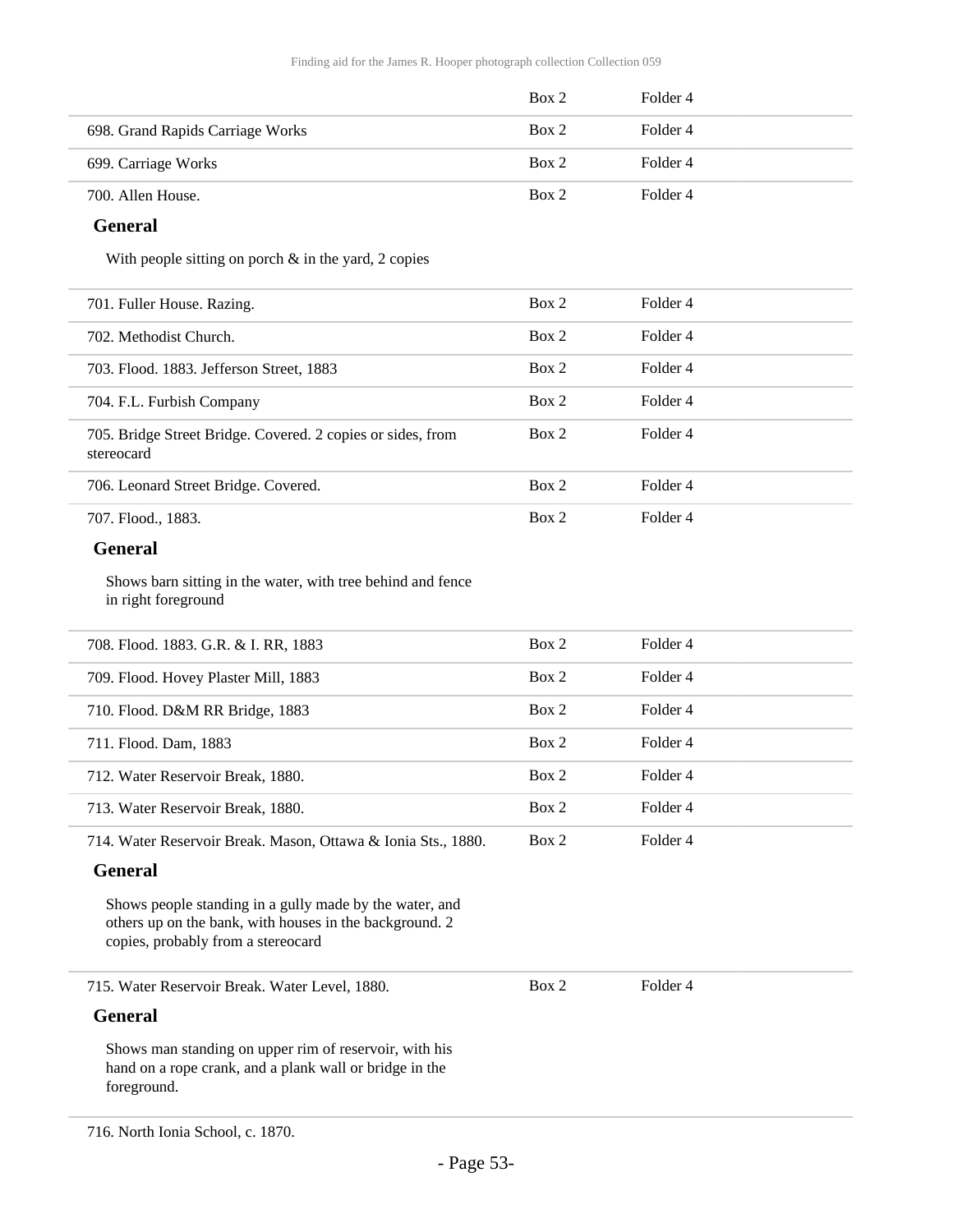| <b>General</b>                                                                                                                                                                                                                                                                                                                                            | Box 2 | Folder 4            |  |
|-----------------------------------------------------------------------------------------------------------------------------------------------------------------------------------------------------------------------------------------------------------------------------------------------------------------------------------------------------------|-------|---------------------|--|
| Taken from stereocard                                                                                                                                                                                                                                                                                                                                     |       |                     |  |
| 717. Butterworth Hospital, ca. 1925.                                                                                                                                                                                                                                                                                                                      | Box 2 | Folder 4            |  |
| Physical Description: 3 copies, 2 are $8.5 \times 11 \& 1$ is $5.25 \times 4.5$                                                                                                                                                                                                                                                                           |       |                     |  |
| 718. Butterworth Hospital. Nurses Home                                                                                                                                                                                                                                                                                                                    | Box 2 | Folder <sub>4</sub> |  |
| 719. St. Mark's Hospital, ca. 1876. (2 versions, large & small<br>view)                                                                                                                                                                                                                                                                                   | Box 2 | Folder 4            |  |
| 720. Fisk Lake Tavern, Robinson Road & Lakeside Dr.                                                                                                                                                                                                                                                                                                       | Box 2 | Folder 4            |  |
| <b>Biographical / Historical</b>                                                                                                                                                                                                                                                                                                                          |       |                     |  |
| Later a garage at Ben West's home.                                                                                                                                                                                                                                                                                                                        |       |                     |  |
| 721. Dean House                                                                                                                                                                                                                                                                                                                                           | Box 2 | Folder 4            |  |
| 722. Perspective view of house in 721.                                                                                                                                                                                                                                                                                                                    | Box 2 | Folder <sub>4</sub> |  |
| <b>General</b>                                                                                                                                                                                                                                                                                                                                            |       |                     |  |
| Shows that one step $\&$ porch is set back while the left steps<br>have no porch but a covered entrance. People in yard/steps.                                                                                                                                                                                                                            |       |                     |  |
| 723. Group of young men seated, unidentified.                                                                                                                                                                                                                                                                                                             | Box 2 | Folder 4            |  |
| <b>General</b>                                                                                                                                                                                                                                                                                                                                            |       |                     |  |
| L-R: Darrough, Fred Deane, Smith & Joy. House below<br>723, is 3 stories, shingled with gables, wrapping porch, with<br>rails at. second story. Woman to left of house, Unidentified.<br>Partial view of woman to right of house, unidentified.<br>Portrait view of man, printed at the opposite end of the paper<br>from the other. unidentified images. |       |                     |  |
| 724. McReynold's House, Cherry Street.                                                                                                                                                                                                                                                                                                                    | Box 2 | Folder 4            |  |
| <b>Biographical / Historical</b>                                                                                                                                                                                                                                                                                                                          |       |                     |  |
| Later in part, the Smiley Home, and then St. Mary's.<br>Hospital.                                                                                                                                                                                                                                                                                         |       |                     |  |
| 725. Blodgett Memorial Hospital, c. 1916.                                                                                                                                                                                                                                                                                                                 | Box 2 | Folder 4            |  |
| Physical Description: 3 copies, 2 are $8.5 \times 11 \& 1$ is $5.25 \times 4.5$                                                                                                                                                                                                                                                                           |       |                     |  |
| 726. Butterworth Hospital, c. 1873                                                                                                                                                                                                                                                                                                                        | Box 2 | Folder 4            |  |
| 726A. Butterworth Hospital, c. 1873. Enlarged view of 726.                                                                                                                                                                                                                                                                                                | Box 2 | Folder 4            |  |
| <b>General</b>                                                                                                                                                                                                                                                                                                                                            |       |                     |  |

726 & 726A show a 2-story building with women on porch & steps, which may have been a home before the use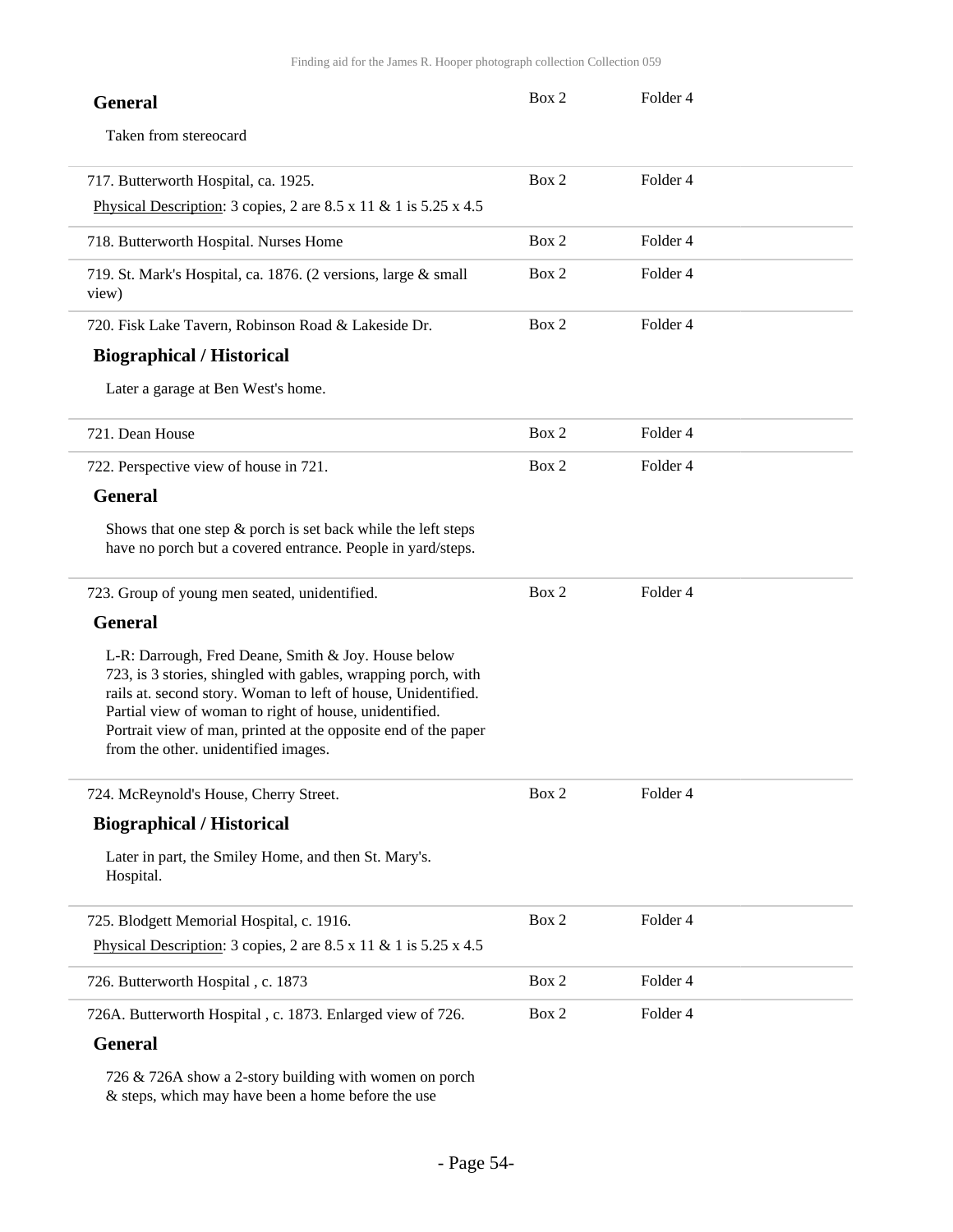#### identified here. Verso of enlarged print has "United [sic] Union Benevolent Assn. First home"

| 727. Grand Rapids Public Library, c. 1925.<br><b>General</b>                                                                  | Box 2 | Folder 4 |
|-------------------------------------------------------------------------------------------------------------------------------|-------|----------|
|                                                                                                                               |       |          |
| Photocopy only. Location of photo unknown. Negative<br>image, showing cars in front of Ryerson & houses in the<br>background. |       |          |
| 728/729. Logging, c. 1880.                                                                                                    | Box 2 | Folder 4 |
| 730. Ox harnessed in Surrey                                                                                                   | Box 2 | Folder 4 |
| 731. Masonic Temple. Interior                                                                                                 | Box 2 | Folder 4 |
| 732. Masonic Temple. Interior                                                                                                 | Box 2 | Folder 4 |
| 733. St. Mary's Hospital, ca. 1911                                                                                            | Box 2 | Folder 4 |
| 734. St. Mary's Hospital. Smiley House, 1917.                                                                                 | Box 2 | Folder 4 |

### **General**

i.

Smiley Home center, Barlow Home (Maternity Hospital left) and old McNamara Home. with additions, right.

| 735. People. Group, 1925. Fred Locke                                                                                          | Box 2   | Folder 4 |
|-------------------------------------------------------------------------------------------------------------------------------|---------|----------|
| 736. People. Group. In Front of YMCA, including Blocksma, Mr.<br>Otte and others connected with the Y.                        | Box 2   | Folder 4 |
| 737. Grand Rapids Camera Club                                                                                                 | Box 2   | Folder 4 |
| 738. St. Mary's Hospital, ca. 1893. From unidentified published<br>source. Original McNamara Home with addition to the North. | Box 2   | Folder 4 |
| 738A. St. Mary's Hospital. Enlarged view from 738, with<br>fragmentation of the image. Source unknown.                        | Box 2   | Folder 4 |
| 739. St. Mary's Hospital, c. 1926                                                                                             | Box 2   | Folder 4 |
| 740. People. Standard Oil Officials                                                                                           | Box 2   | Folder 4 |
| 741. People. Unidentified, ca. 1912. In front of the Ryerson<br>Library Building                                              | $Box$ 3 | Folder 1 |
| 742. Bear Skins. L.A. Cornelius & Charles Powers, Kodiak bears.                                                               | $Box$ 3 | Folder 1 |
| 743. YMCA                                                                                                                     | Box 3   | Folder 1 |
| 744. Horses and Buggy                                                                                                         | Box 3   | Folder 1 |
| 745. Water Reservoir Break, 1880                                                                                              | Box 3   | Folder 1 |
| 746. Horse and Buggy                                                                                                          | $Box$ 3 | Folder 1 |
| 747. Horse                                                                                                                    | $Box$ 3 | Folder 1 |
| 748. John Ball Park Zoo. Elk                                                                                                  | $Box$ 3 | Folder 1 |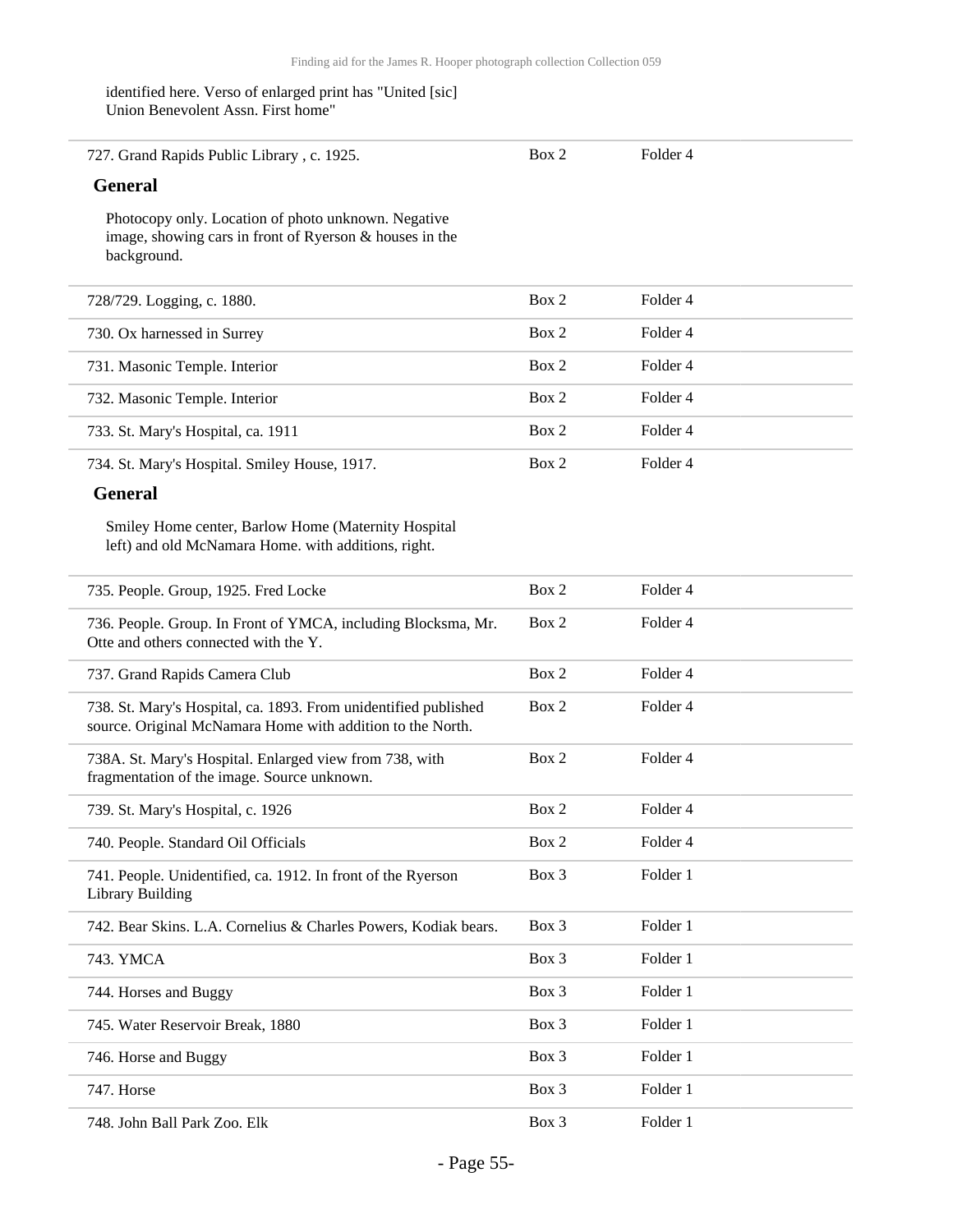| 749. Indian Trail Tree, c. 1870                                                                                                                                                                                                                                                                                                                                                                  | $Box$ 3 | Folder 1 |
|--------------------------------------------------------------------------------------------------------------------------------------------------------------------------------------------------------------------------------------------------------------------------------------------------------------------------------------------------------------------------------------------------|---------|----------|
| 750. John Ball Park Zoo. Buffalo                                                                                                                                                                                                                                                                                                                                                                 | Box 3   | Folder 1 |
| 752. John Ball Park Zoo. Bears                                                                                                                                                                                                                                                                                                                                                                   | Box 3   | Folder 1 |
| 753. John Ball Park Zoo. Deer                                                                                                                                                                                                                                                                                                                                                                    | Box 3   | Folder 1 |
| 754. Berkey and Gay Furniture Company, c. 1873                                                                                                                                                                                                                                                                                                                                                   | Box 3   | Folder 1 |
| 755. Race. Horse with rider/jockey.                                                                                                                                                                                                                                                                                                                                                              | Box 3   | Folder 1 |
| 756. John Ball Park. Covered Spring / Grotto.                                                                                                                                                                                                                                                                                                                                                    | Box 3   | Folder 1 |
| 757. Curling. Players. "Champions 1899," 1899. Reaves / Hull /<br>Forbes / Avery                                                                                                                                                                                                                                                                                                                 | Box 3   | Folder 1 |
| 758. Curling. Players, c. 1902 (2)                                                                                                                                                                                                                                                                                                                                                               | Box 3   | Folder 1 |
| 759. Bicycle Riders, 1902. Fulton Park, GR Women's Bicycle<br>Club.                                                                                                                                                                                                                                                                                                                              | Box 3   | Folder 1 |
| <b>General</b>                                                                                                                                                                                                                                                                                                                                                                                   |         |          |
| L-R. Mrs. John Taylor. Mrs. Charles Richmond. Mrs. Frank<br>Lee. Miss Clara Richmond. Laura Leavenworth (Mrs.<br>William Widdicomb, Jr.). Daisy Thompson (Mrs. James<br>Bailey). Mrs. A.B. Richmond. Iva Richmond (Mrs. Wm. R.<br>McKinlock). Zoe Richmond (Mrs. Claude M. Hurd). Nora<br>Judd Powers (Mrs. Chars F.). Jessica Leonard Whittier (Mrs.<br>Walter). Dog Carlo, belong to Richmond. |         |          |
| 760. Bicycle Club.                                                                                                                                                                                                                                                                                                                                                                               | Box 3   | Folder 1 |
| <b>General</b>                                                                                                                                                                                                                                                                                                                                                                                   |         |          |
| Bert Vogt. Mrs. Ed Metheaney. Frank Voight. Unknown.<br>Bird McColl (Mrs. Freeman). Unknown. Unknown. Frank<br>Freeman. Mrs. Frank Voight                                                                                                                                                                                                                                                        |         |          |
| 761. Logging. River Drivers                                                                                                                                                                                                                                                                                                                                                                      | Box 3   | Folder 1 |
| 762. Logging. Wanigan                                                                                                                                                                                                                                                                                                                                                                            | Box 3   | Folder 1 |
| 763. Logging. River Drivers                                                                                                                                                                                                                                                                                                                                                                      | Box 3   | Folder 1 |
| 764. Logging. Wanigan                                                                                                                                                                                                                                                                                                                                                                            | Box 3   | Folder 1 |
| 765. Evening Press Building, 1906                                                                                                                                                                                                                                                                                                                                                                | Box 3   | Folder 1 |
| 766. YMCA                                                                                                                                                                                                                                                                                                                                                                                        | Box 3   | Folder 1 |
| 767. Curling Rink, c. 1905                                                                                                                                                                                                                                                                                                                                                                       | Box 3   | Folder 1 |
| 768. Curling Rink. Interior                                                                                                                                                                                                                                                                                                                                                                      | Box 3   | Folder 1 |
| 769. Lakeside Club (Reeds Lake), c. 1895                                                                                                                                                                                                                                                                                                                                                         | Box 3   | Folder 1 |
| 770. Lakeside Club (Reeds Lake). Interior, c. 1905                                                                                                                                                                                                                                                                                                                                               | Box 3   | Folder 1 |
| 771. St. Andrew's Church                                                                                                                                                                                                                                                                                                                                                                         | Box 3   | Folder 1 |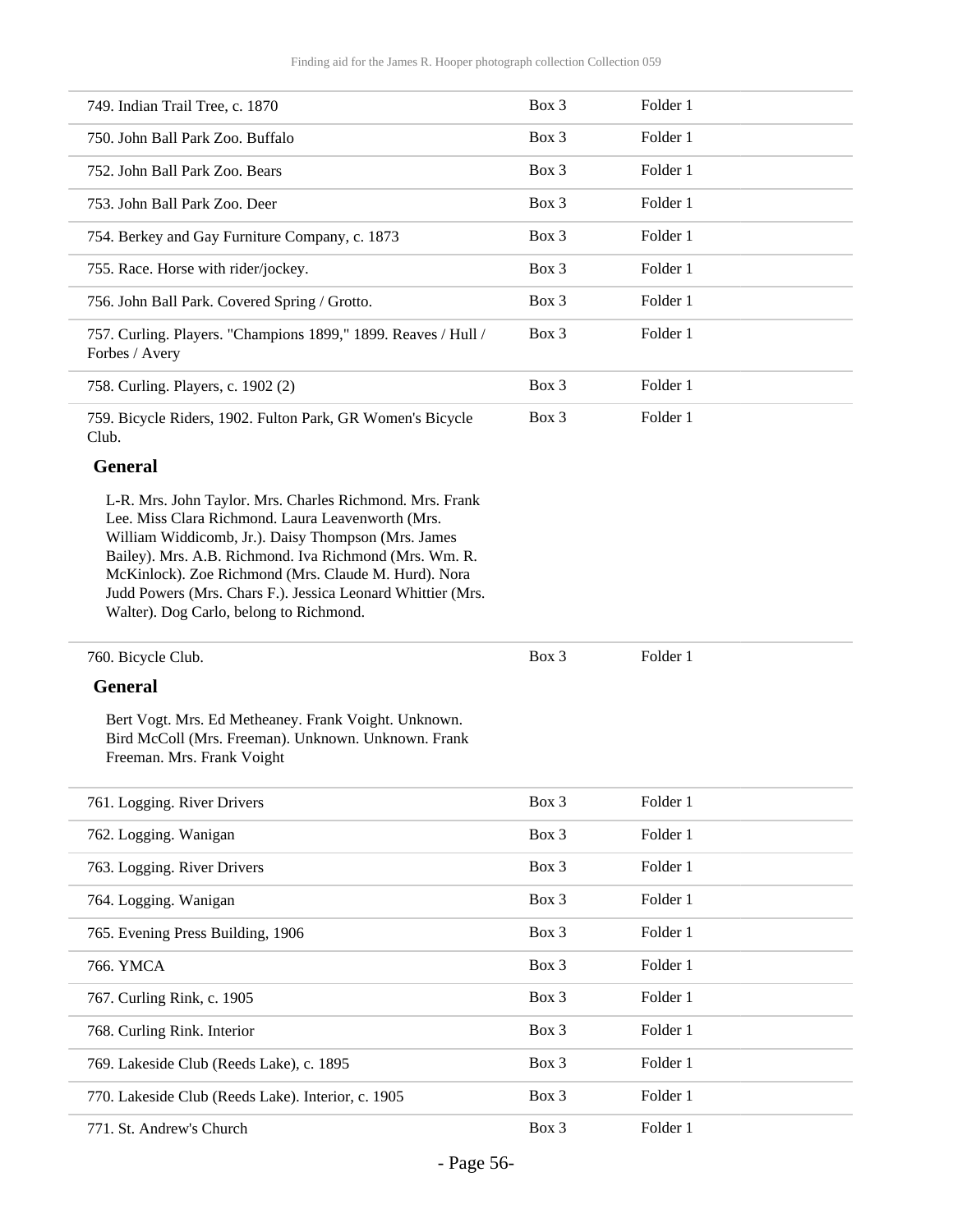| 772. St. Andrew's Church. Interior                  | Box 3    | Folder 1 |  |
|-----------------------------------------------------|----------|----------|--|
| 773. All Souls Church                               | Box 3    | Folder 1 |  |
| 774. Ringe, Kalmbach and Logia Company              | $Box\ 3$ | Folder 1 |  |
| 775. Grand Rapids & Indiana RR Office               | Box 3    | Folder 1 |  |
| 776. Michigan Bell Telephone Company                | Box 3    | Folder 1 |  |
| 777. Methodist#Episcopal Church, 1911               | Box 3    | Folder 1 |  |
| 778. Methodist#Episcopal Church. Interior           | Box 3    | Folder 1 |  |
| 779. Methodist#Episcopal Church. Interior           | Box 3    | Folder 1 |  |
| 780. Methodist#Episcopal Church. Interior Classroom | Box 3    | Folder 1 |  |
| 781. Methodist#Episcopal Church. Interior Classroom | Box 3    | Folder 1 |  |
| 782. Methodist#Episcopal Church. Interior Classroom | Box 3    | Folder 1 |  |
| 783. Methodist#Episcopal Church. Interior           | Box 3    | Folder 1 |  |
| 784a. Methodist#Episcopal Church                    | Box 3    | Folder 1 |  |
|                                                     |          |          |  |

#### **General**

Appears that 784 images are all on one sheet, taken from an unidentified published source.

| 784b. Methodist#Episcopal Church                            | $Box\ 3$ | Folder 1 |  |
|-------------------------------------------------------------|----------|----------|--|
| 784c. Methodist#Episcopal Church                            | $Box\ 3$ | Folder 1 |  |
| 784d. Methodist#Episcopal Church                            | Box 3    | Folder 1 |  |
| 785. Curling. Players. L-R. Mather. McNabb. Rocke. Thompson | $Box\ 3$ | Folder 1 |  |
| 786. Methodist#Episcopal Church. Choir                      | $Box\ 3$ | Folder 1 |  |
| 787. Ramona Bicycle Club, c. 1935                           | $Box$ 3  | Folder 1 |  |
| 788a. Methodist#Episcopal Church. Exterior                  | Box 3    | Folder 1 |  |
| 788b. Methodist#Episcopal Church. Interior                  | $Box$ 3  | Folder 1 |  |
| 789. People. Fourth National Bank Officers, ca. 1896.       | $Box\ 3$ | Folder 1 |  |

#### **General**

L-R, Standing. N.A. Fletcher. John W. Blodgett. Charles M. Heald. L-R, seated. Dr. G.K. Johnson. George W. Gay. D.A. Blodgett. William H. Anderson. William A. Sears. Henry Idema.

| 790. Football Team. University of Michigan, c. 1896 | Box 3   | Folder 1 |  |
|-----------------------------------------------------|---------|----------|--|
| 791. Football Team. University of Michigan, 1922    | Box 3   | Folder 1 |  |
| 901. Straight Street School                         | $Box$ 3 | Folder 1 |  |